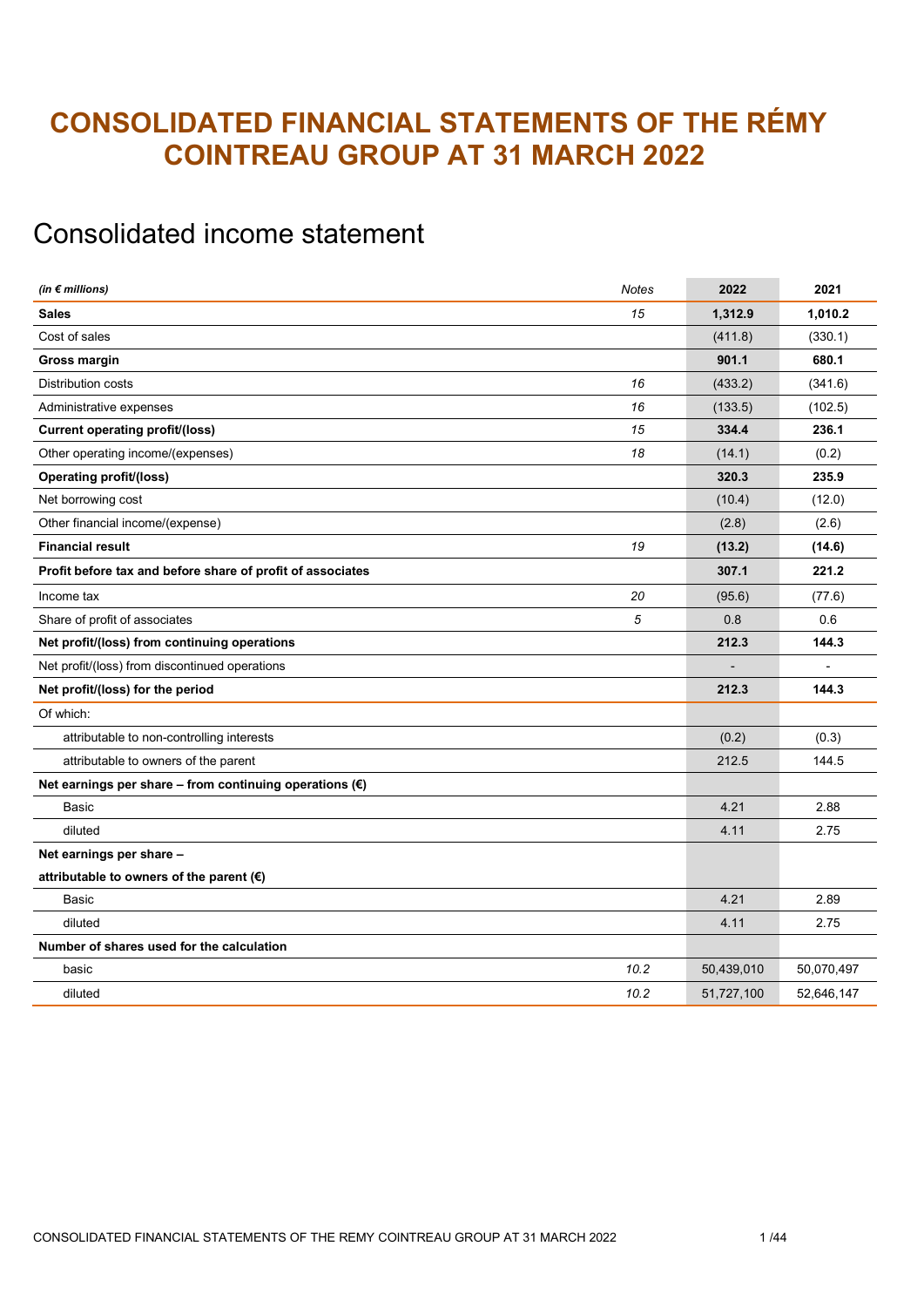# Consolidated statement of comprehensive income

| (in $\notin$ millions)                       | 2022  | 2021  |
|----------------------------------------------|-------|-------|
| Net profit/(loss) for the period             | 212.3 | 144.3 |
| Movement in the value of hedging instruments | (8.8) | (0.4) |
| Actuarial difference on pension commitments  | 2.3   | 0.7   |
| Securities at fair value through OCI         | (4.3) | 9.0   |
| Related tax effect                           | 1.0   | (0.1) |
| Movement in translation differences          | 9.7   | (0.2) |
| Total income/(expenses) recorded in equity   | (0.2) | 9.1   |
| TOTAL COMPREHENSIVE INCOME FOR THE PERIOD    | 212.1 | 153.4 |
| Of which:                                    |       |       |
| attributable to owners of the parent         | 211.8 | 153.7 |
| attributable to non-controlling interests    | 0.2   | (0.3) |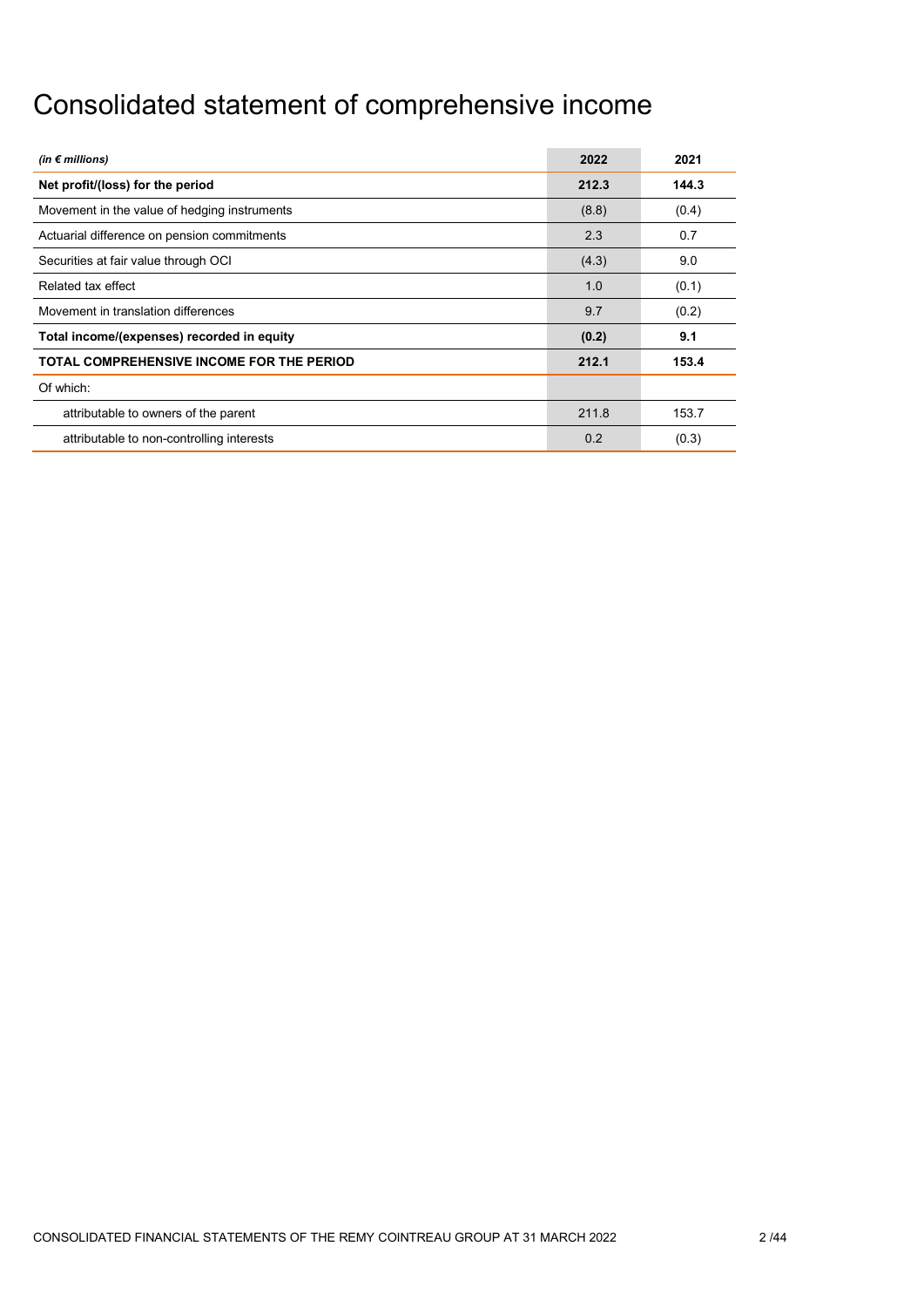# Consolidated statement of financial position

| (in $\epsilon$ millions)                                    | <b>Notes</b> | 2022    | 2021    |
|-------------------------------------------------------------|--------------|---------|---------|
| Goodwill and other intangible assets                        | 2            | 511.9   | 508.1   |
| Rights-of-use, IFRS 16                                      | 3            | 23.4    | 17.4    |
| Property, plant and equipment                               | 4            | 368.9   | 336.6   |
| Investments in associates                                   | 5            | 1.7     | 1.7     |
| Other financial assets                                      | 6            | 36.1    | 26.6    |
| Deferred taxation                                           | 20           | 40.4    | 29.5    |
| <b>Non-current assets</b>                                   |              | 982.5   | 919.9   |
| Inventories                                                 | 7            | 1,615.5 | 1,492.5 |
| Trade and other receivables                                 | 8            | 253.6   | 158.1   |
| Income tax receivables                                      | 20           | 6.9     | 4.9     |
| Derivatives                                                 | 14           | 3.8     | 4.7     |
| Cash and cash equivalents                                   | 9            | 116.3   | 201.0   |
| <b>Current assets</b>                                       |              | 1,996.0 | 1,861.2 |
| <b>TOTAL ASSETS</b>                                         |              | 2,978.6 | 2,781.1 |
| Share capital                                               |              | 81.8    | 80.8    |
| Share premium                                               |              | 857.4   | 834.8   |
| Treasury shares                                             |              | (58.7)  | (25.1)  |
| Consolidated reserves and profit/(loss) for the period      |              | 748.4   | 635.3   |
| <b>Translation differences</b>                              |              | 31.8    | 22.6    |
| Shareholders' equity - attributable to owners of the parent |              | 1,660.7 | 1,548.4 |
| Non-controlling interests                                   |              | 1.0     | 0.8     |
| Shareholders' equity                                        | 10           | 1,661.8 | 1,549.2 |
| Long-term financial debt                                    | 11           | 363.9   | 423.8   |
| Provision for employee benefits                             | 23           | 26.4    | 29.1    |
| Long-term provisions for liabilities and charges            | 12           | 3.3     | 2.1     |
| Deferred taxation                                           | 20           | 56.0    | 57.1    |
| <b>Non-current liabilities</b>                              |              | 449.6   | 512.1   |
| Short-term financial debt and accrued interest charge       | 11           | 105.7   | 91.5    |
| Trade and other payables                                    | 13           | 683.3   | 586.1   |
| Income tax payables                                         | 20           | 46.6    | 27.4    |
| Short-term provisions for liabilities and charges           | 12           | 17.9    | 7.7     |
| Derivatives                                                 | 14           | 13.7    | 7.1     |
| <b>Current liabilities</b>                                  |              | 867.2   | 719.8   |
| TOTAL EQUITY AND LIABILITIES                                |              | 2,978.6 | 2,781.1 |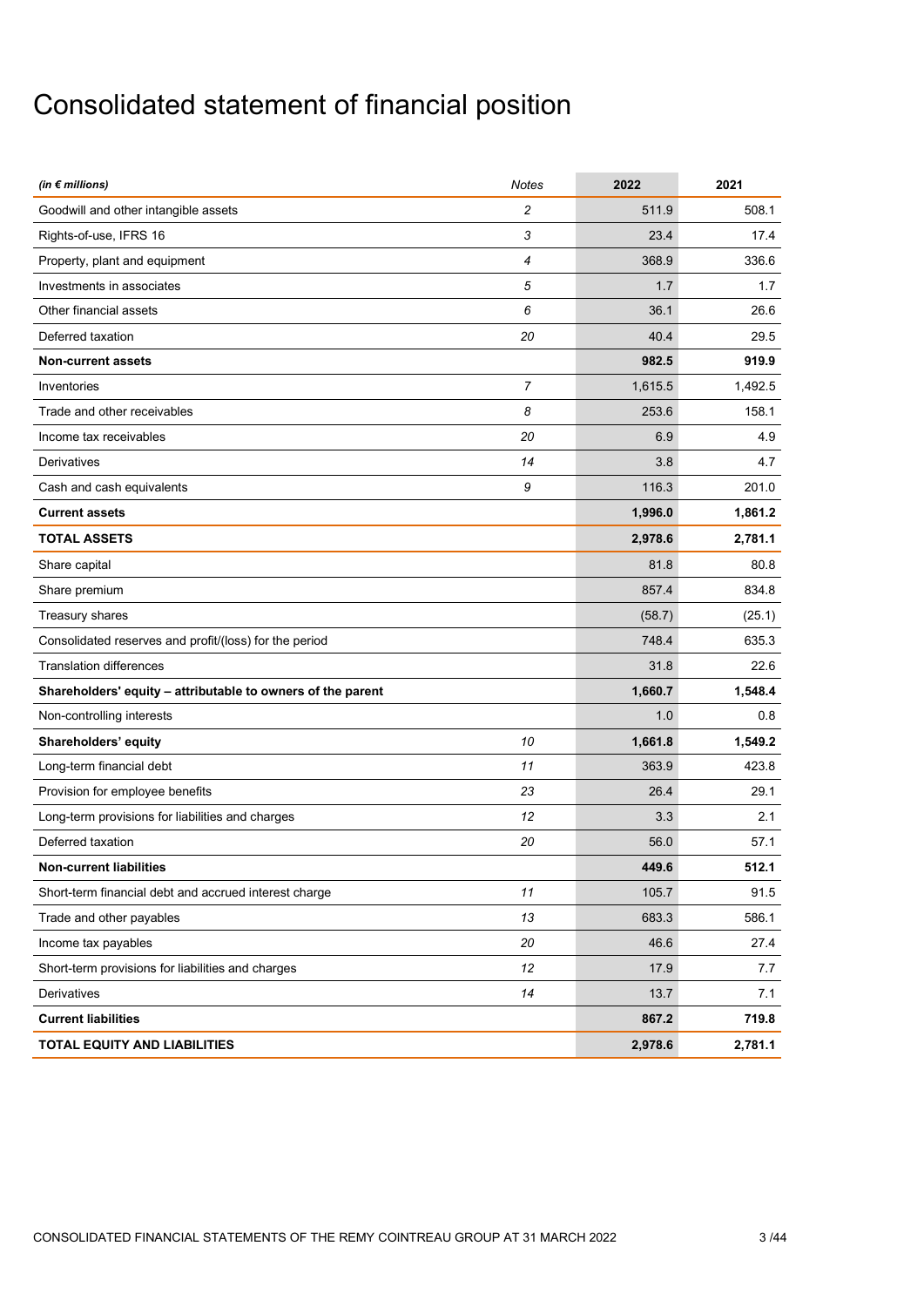# Change in consolidated shareholders' equity

|                                                        | <b>Share</b>                 | Treas-                   | <b>Reserves</b>          | Transla-                 | Profit/(loss)            | Attributable to:                   |                                     |                        |
|--------------------------------------------------------|------------------------------|--------------------------|--------------------------|--------------------------|--------------------------|------------------------------------|-------------------------------------|------------------------|
| (in $\notin$ millions)                                 | capital<br>and pre-<br>miums | ury<br>shares            | and net<br>profit/(loss) | tion differ-<br>ences    | recorded in<br>equity    | owners of<br>the parent<br>company | non-con-<br>trolling in-<br>terests | <b>Total</b><br>equity |
| At 31 March 2020                                       | 875.4                        | (30.0)                   | 559.3                    | 22.7                     | (24.9)                   | 1,402.5                            | 0.9                                 | 1,403.4                |
| Net profit/(loss) for the period                       | $\overline{\phantom{a}}$     | $\blacksquare$           | 144.5                    | $\blacksquare$           | $\overline{\phantom{a}}$ | 144.5                              | (0.3)                               | 144.3                  |
| Gains/(losses) recorded in equity                      | $\overline{\phantom{a}}$     | $\overline{\phantom{a}}$ | $\overline{\phantom{a}}$ | (0.1)                    | 9.2                      | 9.1                                | (0.1)                               | 9.1                    |
| Share-based payments                                   | $\overline{\phantom{a}}$     | $\blacksquare$           | 2.1                      |                          | $\overline{\phantom{a}}$ | 2.1                                | $\overline{\phantom{a}}$            | 2.1                    |
| Transactions on treasury shares                        |                              | 1.9                      |                          |                          |                          | 1.9                                | $\overline{\phantom{a}}$            | 1.9                    |
| <b>Dividends</b>                                       | 40.3                         |                          | (49.9)                   |                          | $\overline{a}$           | (9.6)                              | $\overline{\phantom{a}}$            | (9.6)                  |
| Reclassification                                       | $\blacksquare$               | 2.9                      | (2.9)                    | $\overline{\phantom{a}}$ | $\blacksquare$           | $\blacksquare$                     | $\overline{\phantom{a}}$            |                        |
| Other movements                                        |                              |                          | (2.2)                    |                          |                          | (2.2)                              | 0.2                                 | (2.0)                  |
| At 31 March 2021                                       | 915.6                        | (25.1)                   | 651.0                    | 22.6                     | (15.7)                   | 1,548.4                            | 0.8                                 | 1,549.2                |
| Net profit/(loss) for the period                       | $\blacksquare$               | $\blacksquare$           | 212.5                    | $\blacksquare$           | $\overline{\phantom{a}}$ | 212.5                              | (0.2)                               | 212.3                  |
| Gains/(losses) recorded in equity                      | $\overline{a}$               | $\overline{\phantom{a}}$ | $\blacksquare$           | 9.2                      | (9.9)                    | (0.6)                              | 0.4                                 | (0.2)                  |
| Share-based payments                                   | $\blacksquare$               | $\overline{a}$           | 7.5                      | $\blacksquare$           | $\overline{\phantom{a}}$ | 7.5                                | $\overline{\phantom{a}}$            | 7.5                    |
| Transactions on treasury shares                        | $\blacksquare$               | (171.8)                  | $\blacksquare$           | ٠                        | $\overline{\phantom{a}}$ | (171.8)                            | $\overline{\phantom{a}}$            | (171.8)                |
| Capital reduction                                      | (130.4)                      | 130.4                    | $\blacksquare$           | $\overline{\phantom{a}}$ | $\overline{\phantom{a}}$ |                                    | $\overline{\phantom{a}}$            |                        |
| <b>Dividends</b>                                       | $\blacksquare$               | $\overline{\phantom{a}}$ | (93.7)                   | $\overline{a}$           | $\overline{\phantom{a}}$ | (93.7)                             | $\overline{\phantom{a}}$            | (93.7)                 |
| Capital increase through employee<br>shareholding plan | 3.1                          |                          |                          |                          |                          | 3.1                                | ٠                                   | 3.1                    |
| OCEANE conversion (note 11)                            | 150.9                        | 7.8                      | (4.0)                    | $\blacksquare$           | $\overline{\phantom{a}}$ | 154.6                              | $\overline{\phantom{a}}$            | 154.6                  |
| Other movements                                        |                              |                          | 0.7                      |                          |                          | 0.7                                | $\overline{\phantom{a}}$            | 0.7                    |
| At 31 March 2022                                       | 939.3                        | (58.7)                   | 774.0                    | 31.8                     | (25.6)                   | 1,660.7                            | 1.0                                 | 1,661.8                |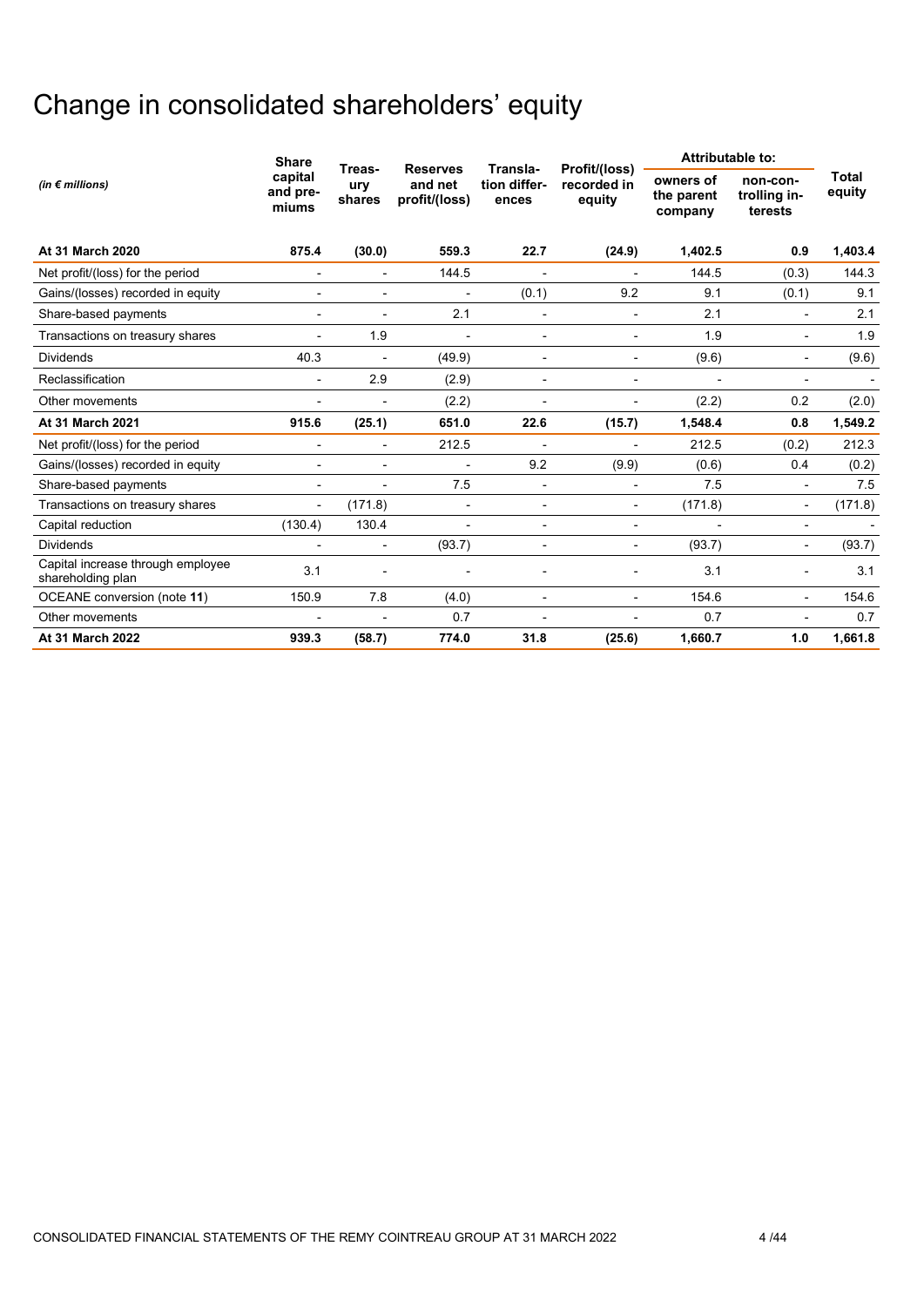# Consolidated statement of cash flows

| (in $\epsilon$ millions)                                          | <b>Notes</b> | 2022    | 2021    |
|-------------------------------------------------------------------|--------------|---------|---------|
| Current operating profit/(loss)                                   |              | 334.4   | 236.1   |
| Depreciation, amortisation and impairment                         |              | 40.0    | 34.0    |
| Share-based payments                                              |              | 8.3     | 2.1     |
| Dividends received from associates                                | 5            | 0.7     | 0.3     |
| <b>EBITDA</b>                                                     |              | 383.4   | 272.5   |
| Change in inventories                                             |              | (118.0) | (100.3) |
| Change in trade receivables                                       |              | (38.5)  | 9.3     |
| Change in trade payables                                          |              | 61.6    | 79.7    |
| Change in other receivables and payables                          |              | (45.4)  | (1.6)   |
| Change in working capital requirement                             |              | (140.4) | (12.9)  |
| Net cash flow from operations                                     |              | 243.1   | 259.6   |
| Other operating income/(expense)                                  |              | (0.0)   | (0.0)   |
| <b>Financial result</b>                                           |              | (8.7)   | (10.0)  |
| Income tax                                                        |              | (89.6)  | (72.5)  |
| Other operating cash flows                                        |              | (98.3)  | (82.6)  |
| Net cash flow from operating activities                           |              | 144.8   | 177.0   |
| Purchase of intangible assets and property, plant and equipment   | 2/4          | (54.5)  | (54.0)  |
| Purchase of shares                                                |              |         | (6.7)   |
| Disposals of non-current assets                                   |              | 0.2     | 1.4     |
| Disposal of shares in associates and non-consolidated investments |              |         | 71.3    |
| Net cash flow from other investments                              |              | (11.5)  | (3.5)   |
| Net cash flow from investment activities                          |              | (65.7)  | 8.4     |
| Capital increase                                                  |              | 3.1     |         |
| Treasury shares                                                   | 10           | (171.8) | 1.9     |
| Increase in financial debt                                        |              | 114.4   | 4.6     |
| Repayment of financial debt                                       |              | (27.1)  | (250.2) |
| Dividends paid                                                    |              | (93.7)  | (9.6)   |
| Net cash flow from financing activities - continuing operations   |              | (175.1) | (253.2) |
| Net cash flow from financing activities                           |              | (175.1) | (253.2) |
| Translation differences on cash and cash equivalents              |              | 11.4    | (0.6)   |
| Change in cash and cash equivalents                               |              | (84.7)  | (68.4)  |
| Cash and cash equivalents at start of year                        | 9            | 201.0   | 269.4   |
| Cash and cash equivalents at end of year                          | 9            | 116.3   | 201.0   |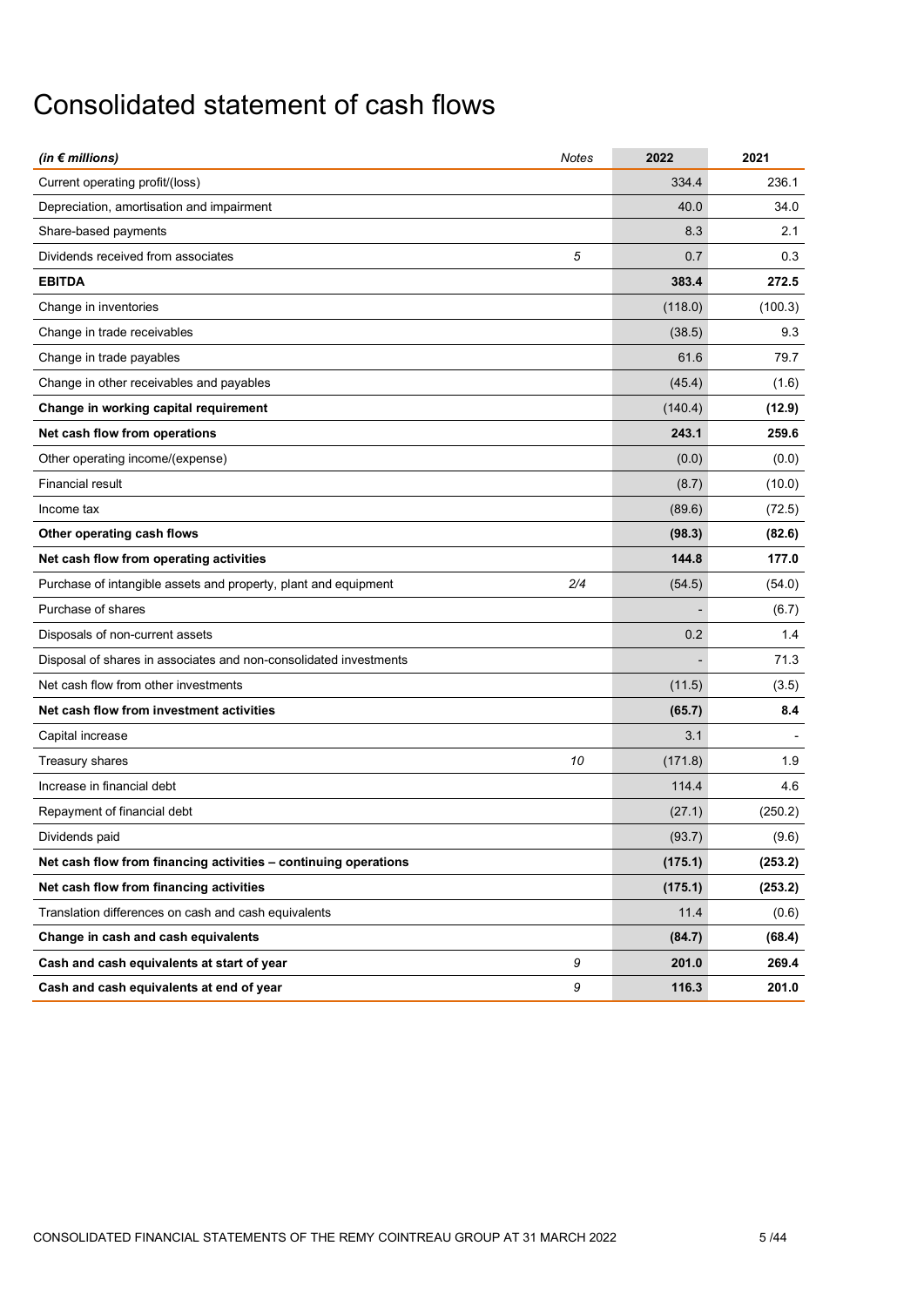# Notes to the consolidated financial statements

## INTRODUCTION

Rémy Cointreau is a Société anonyme (French limited liability company) with a Board of Directors subject to French legislation and in particular the French Commercial Code. Rémy Cointreau shares are listed on Euronext Paris.

The consolidated financial statements presented below were approved by the Board of Directors on 1 June 2022. They will be submitted for shareholder approval at the Shareholders' Meeting on 21 July 2022.

### NOTE 1 ACCOUNTING POLICIES AND PRINCIPLES

Rémy Cointreau's financial year runs from 1 April to 31 March. The consolidated financial statements are presented in millions of euros.

In accordance with European regulation (EC) No. 1606/2002 of 19 July 2002, Rémy Cointreau Group's consolidated financial statements are prepared in accordance with international accounting standards applicable within the European Union as of 31 March 2022.

The accounting principles applied in the preparation of the consolidated financial statements for the period ended 31 March 2022 comply with IFRS, as adopted by the European Union. These standards can be consulted on the European Commission website at:

### www.eur-lex.europa.eu

#### Changes to the accounting basis compared with the previous financial year

The accounting policies and principles applied in the preparation of the financial statements are the same as those applied in the consolidated financial statements for the financial year ended 31 March 2021, except for mandatory changes to standards at 1 April 2021.

In April 2021, the IFRS Interpretations Committee (IFRS IC) clarified the period to which commitments relating to certain defined-benefit pension schemes should be attributed. The application of this decision at the Rémy Cointreau Group level only concerns the French retirement indemnity scheme and has led to a reduction in the corresponding provision of approximately €1 million with an increase in equity as counterparty.

In April 2021, the IFRS IC also published a decision relating to IAS 38 "Intangible assets" relating to the recognition of configuration and customisation costs for software made available in the "cloud" under "Software as a service" (SaaS) contracts. The effects of this decision are currently being analysed by the Group.

### NOTE 1.1 IMPACT OF THE RUSSIAN-UKRAINIAN CONFLICT

During the month of February 2022, the conflict between Russia and Ukraine escalated dramatically into a situation of war. The Rémy Cointreau Group generates approximately 1% of its sales in Russia and Ukraine and does not hold any assets there. Products are distributed by third-party distributors in these two countries. The Group has a representative office in the region, which has around 30 people (two of whom were based in Ukraine at the time). All activities have been suspended. The last shipments to Russia took place in January 2022. The Group's priority is to support the local teams and their families. The Group has also contributed financially and materially to the humanitarian aspects of this conflict.

### NOTE 1.2 IMPACT OF CLIMATE CHANGE

The Rémy Cointreau Group's current exposure to the consequences of climate change is limited and the impact on the financial statements for the year is mainly related to expenses incurred to implement the Group's environmental strategy. The Group's activities and results may be impacted in the short, medium and long term by the availability and increase in the price of raw materials, production costs and transport. These potential effects cannot be quantified at this stage but are fully integrated through a cautious approach to the forecasts used in tests to measure the value of intangible assets.

### NOTE 1.3 USE OF ESTIMATES

The preparation of the financial statements in accordance with International Financial Reporting Standards requires the use of estimates and assumptions that have a bearing on the amounts reported in the financial statements and whose subsequent revision could affect future results. This is particularly the case in respect of the items described below.

#### Asset impairment tests

The Group regularly uses discounted future cash flow calculations and/or market values of comparable assets for impairment tests performed on the carrying amount of intangible assets with an indefinite useful life when required by standards or circumstances. The underlying parameters of such calculations are subject to assumptions, the future evolution of which may lead to significant changes in subsequent values.

### Provisions for liabilities and charges

The recognition of provisions, generally intended to cover compensation payable in the event of litigation with third parties, requires the Group's management to estimate the level of probability associated with this risk and also the outcome of negotiations, transactions and legal proceedings that are or may be conducted with the third parties concerned.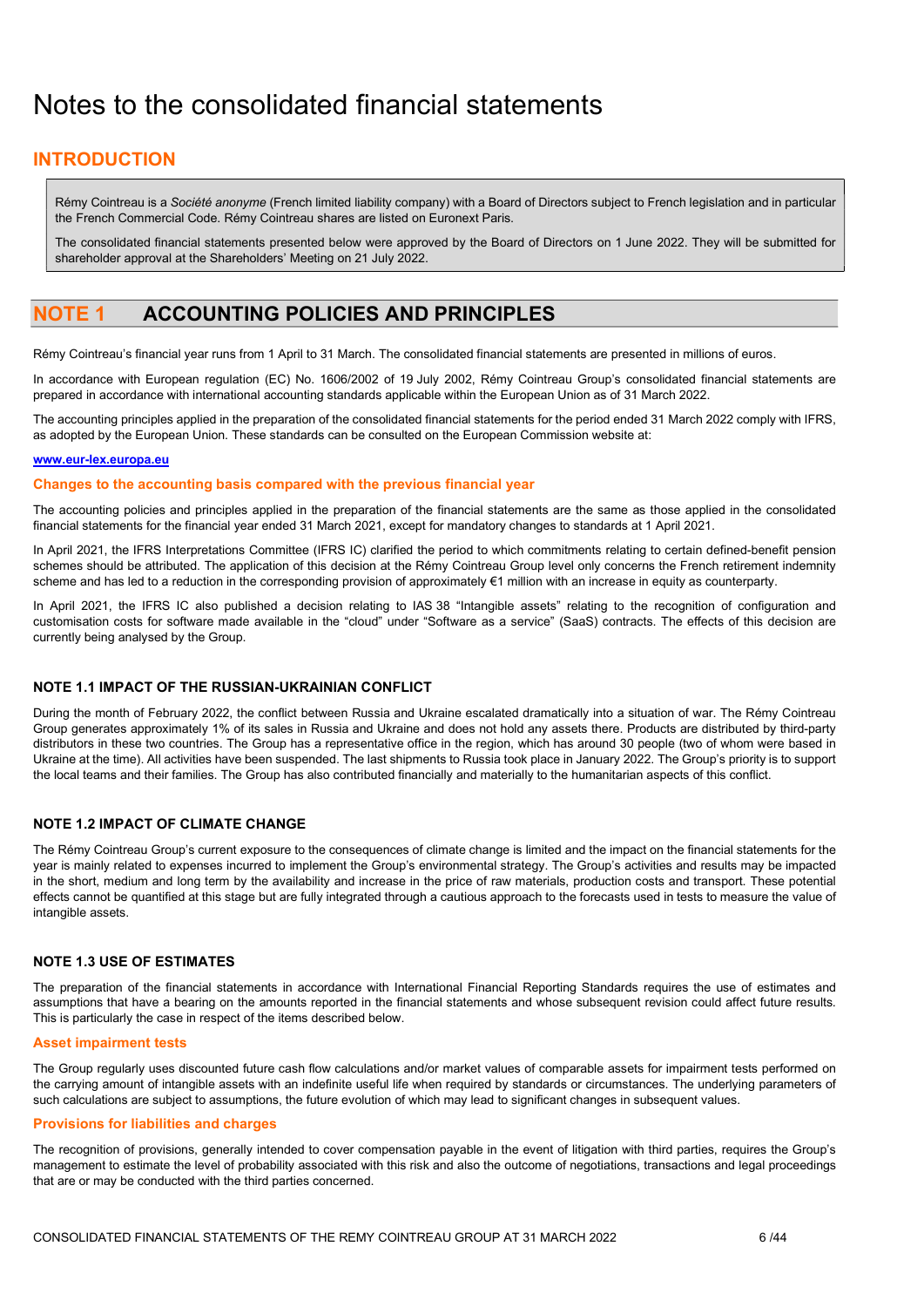#### Pension commitments and other post-employment benefits

The valuation of these obligations is determined by the use of actuarial methods involving assumptions in respect of the discount rate, expected return on plan assets, salary increases, life expectancy, etc. Given the long-term nature of these obligations, any changes to these assumptions may have a material impact on the valuation.

#### **Derivatives**

Derivatives held by the Group in connection with its ordinary activities, mainly in the form of options, are valued using the methods prevailing in the financial markets. Note that these valuations are based on market data as at the reporting date. These values may fluctuate rapidly due to constant changes in the financial markets.

### NOTE 1.4 CONSOLIDATION METHODS

Rémy Cointreau is the consolidating company.

The financial statements of the companies under the exclusive control of Rémy Cointreau are fully consolidated. An investor controls an issuing entity when it is exposed or has rights to variable returns due to its ties with the issuing entity and it has the ability to influence these returns due to the power that it holds over the entity. Consequently, the investor controls an issuing entity if, and only if, all the items below are present:

- it holds power over the issuing entity:
- it is exposed or has rights to variable returns due to its ties with the issuing entity (special purpose entities, see also note 1.9);
- it has the ability to exercise power over the issuing entity such as to influence the amount of returns it obtains.

Equity investments in companies in which the Group exercises significant influence (associates) are accounted for by the equity method. A significant influence is presumed to exist, unless it is clearly shown that this is not the case, when the parent company holds, directly or indirectly, 20% or more of the voting rights in the Company.

Consolidated companies prepare their financial statements in accordance with generally accepted accounting principles in their country. Where necessary, adjustments are made to these financial statements to bring their accounting policies and principles into line with those used by the Group.

All significant transactions between consolidated companies as well as intra-Group gains and losses are eliminated on consolidation.

### NOTE 1.5 TRANSLATION OF THE FINANCIAL STATEMENTS OF FOREIGN SUBSIDIARIES

The consolidated financial statements of the Rémy Cointreau Group are stated in euros, the functional currency of Rémy Cointreau SA.

The statements of financial position of subsidiaries, whose functional currency is not the euro, are translated at the closing exchange rate. The income statements and statements of cash flows are translated at the average exchange rate for the period concerned. Differences arising from the use of different exchange rates are recognised directly in equity under "Translation differences" until the sale or liquidation of the subsidiary concerned.

### NOTE 1.6 FOREIGN-CURRENCY TRANSACTIONS

In relation to each entity, transactions denominated in currencies other than the functional currency are recorded in the functional currency using the exchange rate applicable on the date of transaction. At the end of each period, monetary assets and liabilities denominated in foreign currencies are revalued at the closing exchange rate. The resulting differences are recognised in either the operating profit/(loss) or financial result depending on the nature of the underlying transactions.

By way of exception, revaluation differences relating to transactions classified as net investment hedges are recognised directly in equity under "Translation differences".

As a general rule, distribution subsidiaries invoice their customers in the functional currency of the customer and make purchases from production subsidiaries in their own functional currency (not in the functional currency of the production company). The majority of the Group's production subsidiaries are located in the euro zone, while the euro represents less than 15% of its sales. As a result, production subsidiaries and some distribution subsidiaries are significantly exposed to changes in foreign exchange rates.

The Group manages this risk, and other similar risks associated with the financing of its "non euro" subsidiaries, centrally through the use of derivatives which are recognised in accordance with IFRS 9. The hedging instruments are concluded over a rolling 18-month period. At the end of each period, the Group may retain a portfolio of instruments intended to hedge the cash flows of subsequent years. Over the course of the financial year, the instruments retained at the start of the year reach maturity.

The revaluation effects of foreign currency derivatives at the end of each period are recognised under IFRS 9, mainly in equity (OCI). These revaluations, dependent upon the closing exchange rate for each currency, have no bearing on the income that will actually be generated upon maturity of the instruments.

The income actually generated upon maturity of financial instruments allocated in the financial year is recorded in either gross margin or financial result depending on the type of cash flows hedged (trading or financial).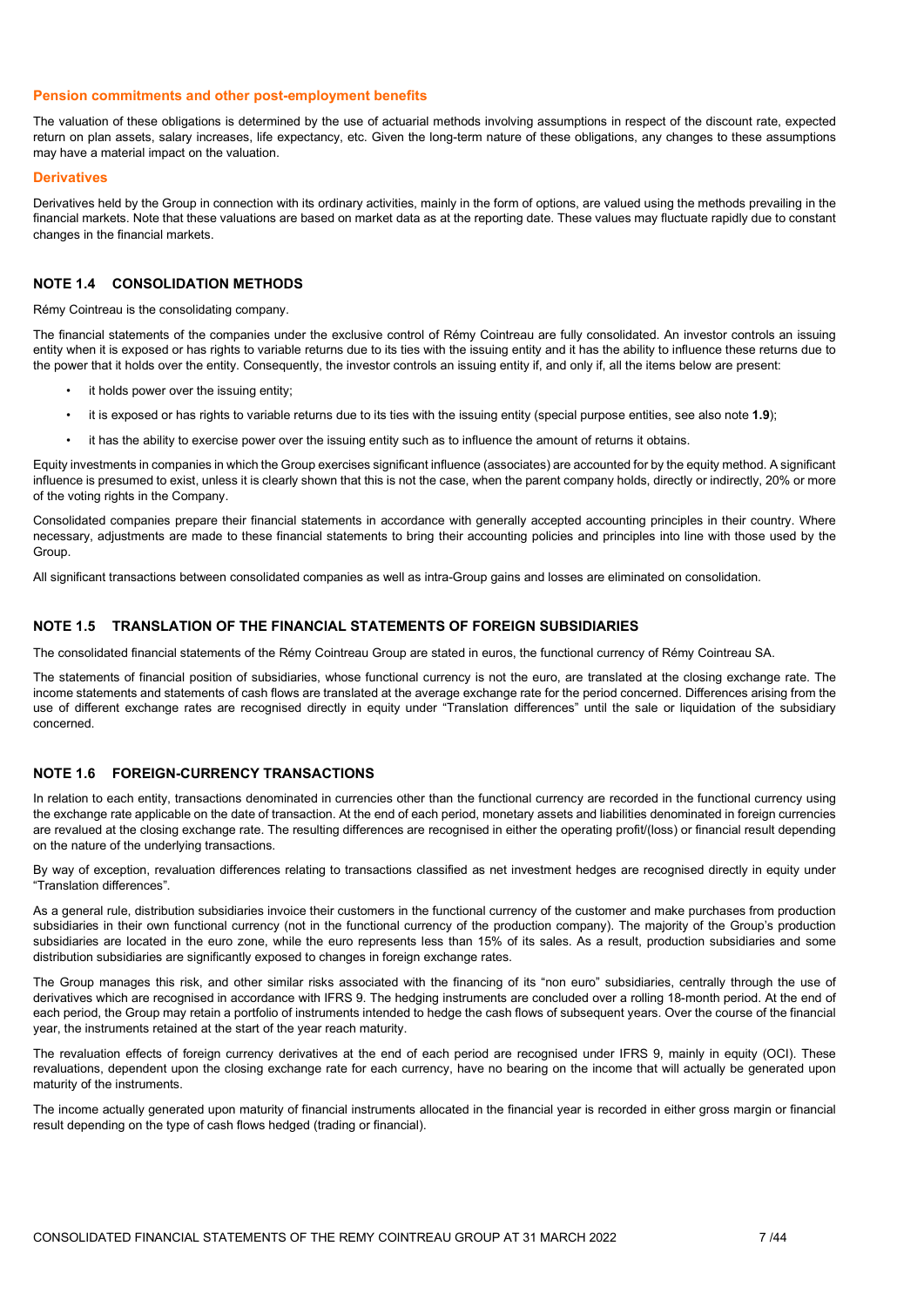### NOTE 1.7 BUSINESS COMBINATIONS AND GOODWILL

Goodwill represents the difference between the cost of acquisition of the businesses and the fair value of identifiable assets and liabilities at the date of acquisition.

In accordance with IFRS 3 "Business combinations", goodwill is not amortised but is subject to impairment testing at least annually and as soon as there is any indication of a decrease in value. For the purpose of this testing, goodwill is allocated to Cash Generating Units (CGUs).

Costs related to an acquisition are recognised in profit and loss for the period in which the costs are incurred and the services received. They are classified as "Other operating income/(expenses)" in the consolidated income statement and as "Net cash flow from investment activities" in the consolidated cash flow statement.

### NOTE 1.8 DEFINITION OF CERTAIN INDICATORS

#### A) Sales

Sales include wholesale and retail trading of finished goods, corresponding mainly to branded wines and spirits marketed by the Group.

These sales are recognised when control has been transferred to the customer, which generally occurs on shipment.

These amounts are stated net of duties and taxes and net of any provisions for discounts, rebates and other forms of trade agreements when they result in the customer ultimately paying a lower price for the goods.

#### B) Current operating profit, operating profit, net profit/(loss) from discontinued operations

Current operating profit/(loss) comprises all elements relating to the Group's activities with the exception of:

- the operating profit/(loss) from operations that were deconsolidated or discontinued during the period or for which plans to this effect have been approved by the Board of Directors. The corresponding operating profit/(loss) is reclassified in the item "Net profit/(loss) from discontinued operations" together with other items of income and expense relating to these activities;
- items that, given their nature, frequency and materiality, cannot be considered as part of the Group's ordinary activities and which affect interperiod comparisons. They include notably impairment provisions in respect of brands and other non-current assets recognised as a result of impairment tests (see note 2), provisions for restructuring and litigation, and significant gains and losses on disposals of assets other than those relating to operations that already have been, or are to be, discontinued.

### C) Earnings before interest, tax, depreciation and amortisation (EBITDA)

This aggregate, which is used in the calculation of certain ratios, is calculated as follows: current operating profit + depreciation and amortisation expenses on intangible assets and property, plant and equipment for the period + expenses relating to stock option and similar plans + dividends paid by associates during the period.

#### D) Net debt

This measure is used to calculate certain ratios. It corresponds to: long-term financial debt + short-term financial debt and accrued interest - cash and cash equivalents. Debt includes IFRS 16 lease liabilities and debt relating to commitments to purchase securities from non-controlling shareholders.

### NOTE 1.9 CONSOLIDATION OF COOPERATIVES

Since 1 April 2003, the Rémy Cointreau Group has fully consolidated as a special purpose entity, the Alliance Fine Champagne (AFC) cooperative, in respect of the scope of operations relating to Rémy Cointreau.

This consolidation is reflected by the recognition in the consolidated statement of financial position of the inventories that AFC holds and intends to deliver to Rémy Cointreau. These inventories include inventories held by the distillers in connection with multi-year supply agreements. Corresponding entries are included in financial debt and trade payables. The resulting finance costs are also included in the Rémy Cointreau Group's borrowing cost.

#### NOTE 1.10 COMMITMENTS TO PURCHASE MINORITY SECURITIES

The minority shareholders of certain fully consolidated subsidiaries benefit from promises granted by the Group to purchase their securities. Some contracts, due to their clauses, fall within the scope of IFRS 2.

In all cases, the recognition of these contracts leads to the recognition of a liability representing the value of the commitment. These debts are classified as financial debts and the corresponding non-controlling interests are cancelled.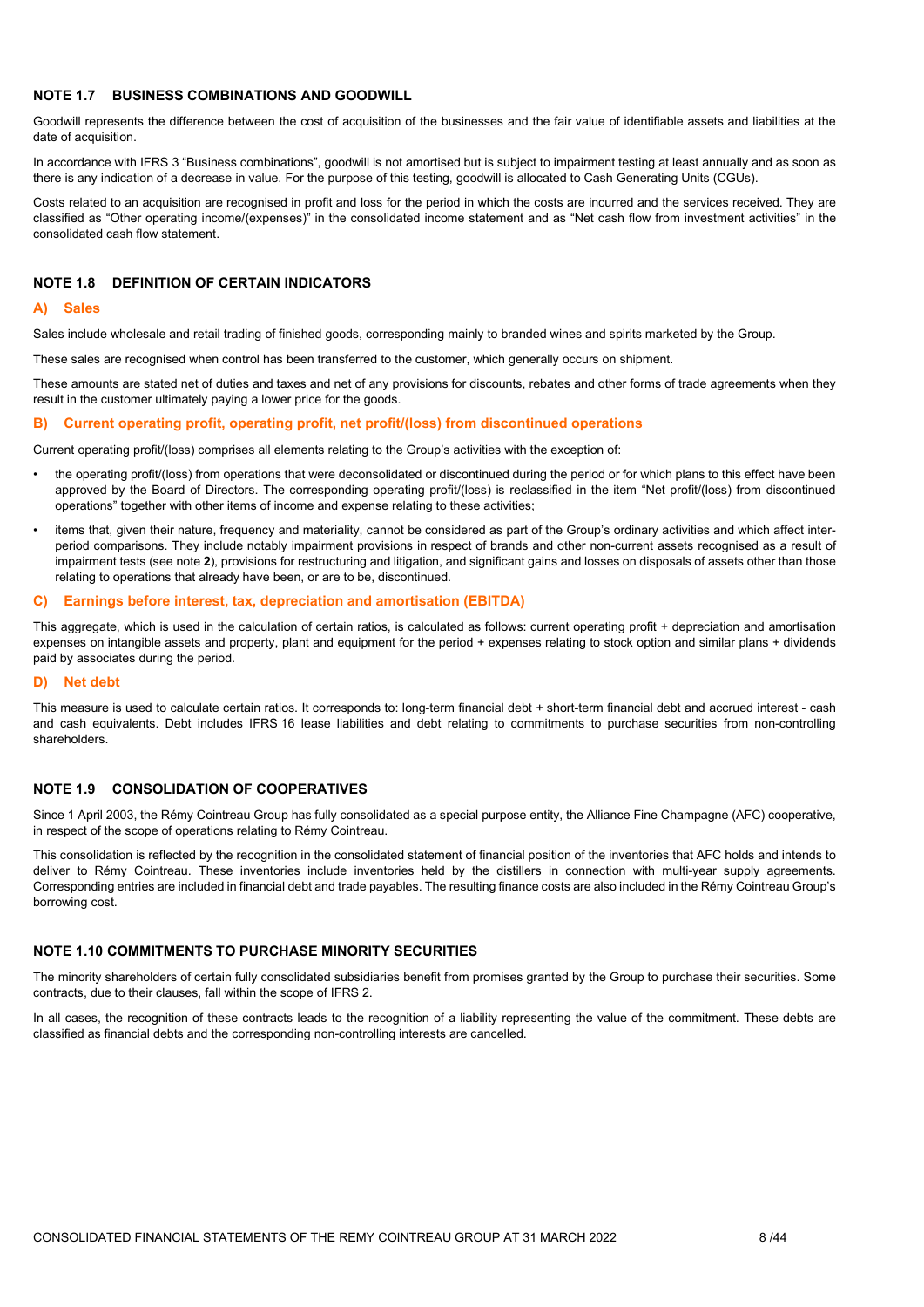## NOTE 2 GOODWILL AND OTHER INTANGIBLE ASSETS

With the exception of software licences, "Brands and other intangible assets" mainly comprises the value of intangible assets identified when acquisitions are made by the Group: residual goodwill and brands.

For certain brands owned by the Group, the value recorded in the statement of financial position is the result of the acquisition of non-controlling interests or businesses subsequent to the creation or inclusion of the brand. The amount recorded in the statement of financial position therefore represents only a percentage of the value of the brand.

The values recorded under "Brands" in the Rémy Cointreau Group's statement of financial position are not amortised as they have the benefit of legal protection, generate higher earnings than those of similar unbranded products and have an indefinite useful life.

Brands are tested for impairment at least annually at the period end and as soon as there is any indication of a decrease in value. These tests, described below, also relate to goodwill.

Expenditure incurred to create new brands or to develop existing brands and all expenses relating to the registration and legal protection of brands are systematically recognised in the income statement for the period in which they are incurred.

Pursuant to IAS 38 "Intangible assets", advertising and promotional expenses are recorded as expenses in the period in which they are incurred.

The Rémy Cointreau Group does not capitalise any research and development costs.

Other intangible assets are amortised over a period of three to seven years.

#### Impairment tests

For impairment tests performed on the carrying amount of intangible assets with an indefinite useful life, when required by standards or circumstances, the Group regularly uses discounted future cash flow calculations and/or market values of comparable assets. The underlying parameters of such calculations are subject to assumptions, the future evolution of which may lead to significant changes in subsequent values.

The value in use of assets is tested as soon as there is any indication that it may be impaired, and automatically at each year-end in the case of assets with an indefinite useful life.

When impairment tests indicate that the present value is less than the carrying amount and that this loss is deemed to be permanent, impairment is recognised in the income statement.

For these tests, assets are allocated to Cash Generating Units (CGUs). In Rémy Cointreau Group's case, the structure of these CGUs is based on the brand portfolio. Each brand or group of brands constitutes a unit when the brand or brands generate cash inflows that are largely independent of those generated by other brands or groups of brands.

These tests consist of comparing the carrying amount of the assets or Group of assets with their present value, the latter being the higher of their value in use and their market value less any costs involved in selling the assets.

The principal method used to estimate value in use is based on the present value of estimated future cash flows (excluding interest) generated by the use of each brand, asset or group of assets. Cash flows are estimated based on medium-term plans, the duration of which is tailored to the individual characteristics of each business. For example, the duration is five years for brands without ageing processes and 12 years for those with ageing processes or recently acquired brands that are the subject of long-term development plans. The terminal value is determined by applying a perpetual growth rate. Different discount rates are used and include a specific risk premium for each business.

When recent transactions involving similar assets have taken place, the multiples for these transactions are used to determine market value.

With respect to operational entities that the Group's management has decided to sell, the assets concerned are stated at the lower of their carrying amount and estimated market value after transaction costs. If negotiations are in progress, the value is based on the best estimate of their outcome as of the reporting date.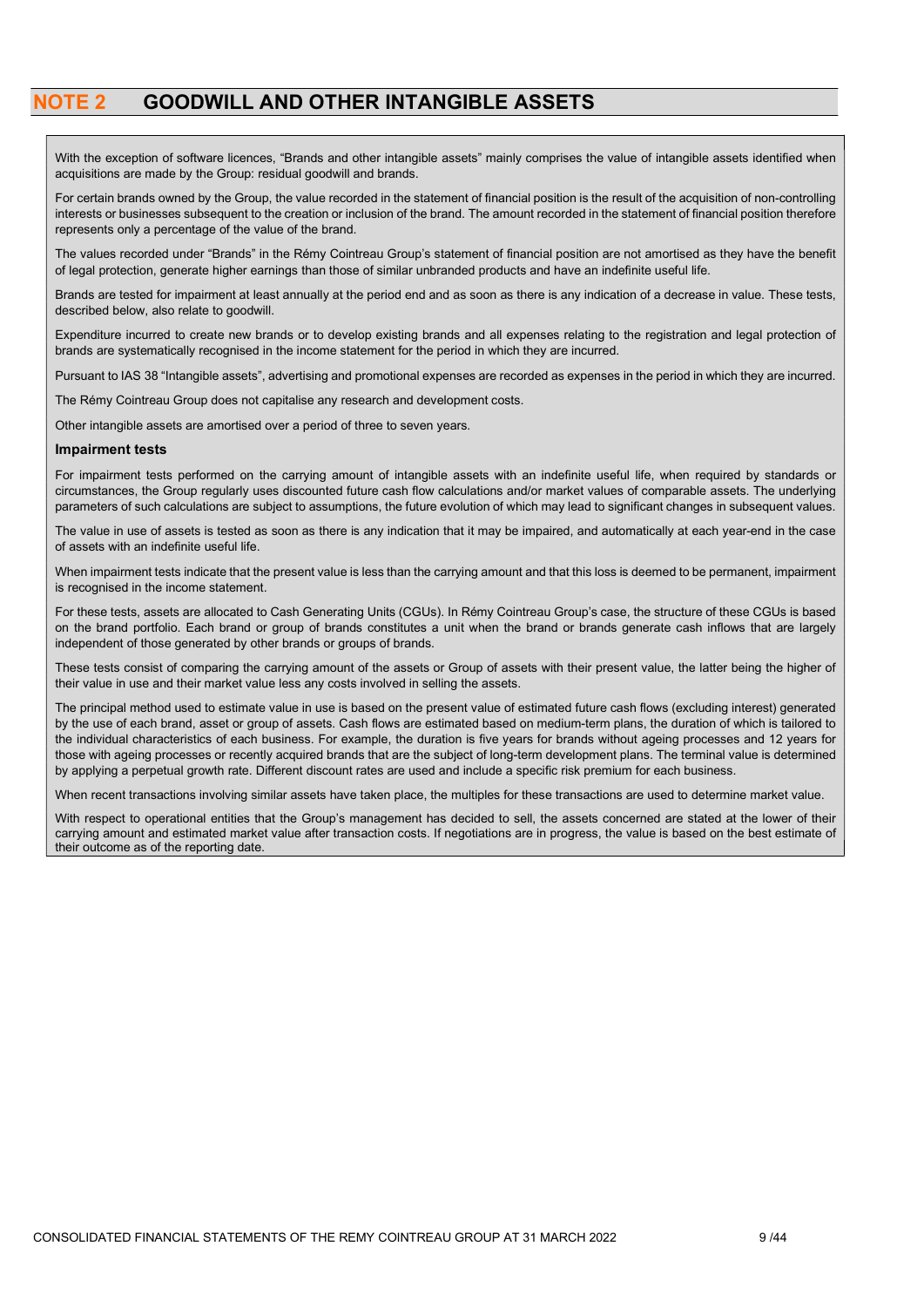| (in $\notin$ millions)                                   | Goodwill                 | <b>Brands</b>            | <b>Rights of</b><br>distribution | Other | <b>Total</b> |
|----------------------------------------------------------|--------------------------|--------------------------|----------------------------------|-------|--------------|
| Gross value at 31 March 2021                             | 51.7                     | 515.9                    | 3.7                              | 51.3  | 622.6        |
| Acquisitions                                             | -                        | ٠                        | ٠                                | 6.4   | 6.4          |
| Disposals, items scrapped                                | -                        |                          |                                  | (0.7) | (0.7)        |
| Other movements                                          | $\overline{\phantom{0}}$ | ٠                        | ٠                                | 3.9   | 3.9          |
| <b>Translation differences</b>                           | 1.7                      | 1.2                      | 0.2                              | 0.7   | 3.8          |
| Gross value at 31 March 2022                             | 53.3                     | 517.1                    | 3.9                              | 61.7  | 636.0        |
|                                                          |                          |                          |                                  |       |              |
| Accumulated amortisation at 31 March 2021                | 19.8                     | 60.6                     | 3.7                              | 30.5  | 114.5        |
| Increase                                                 | 0.5                      | ٠                        | $\overline{\phantom{a}}$         | 7.2   | 7.8          |
| Disposals, items scrapped                                | -                        | $\overline{\phantom{a}}$ |                                  | (0.7) | (0.7)        |
| <b>Translation differences</b>                           | 1.1                      | 0.6                      | 0.2                              | 0.5   | 2.4          |
| Accumulated amortisation at 31 March 2022 <sup>(1)</sup> | 21.4                     | 61.2                     | 3.9                              | 37.6  | 124.0        |
| Net carrying amount at 31 March 2021                     | 31.9                     | 455.3                    | 0.0                              | 20.8  | 508.1        |
| Net carrying amount at 31 March 2022                     | 31.9                     | 455.9                    | 0.0                              | 24.1  | 511.9        |

(1) Impairment of goodwill: Westland €18.8 million (partial impairment), Mount Gay €2.1 million and Domaine des Hautes Glaces (total impairment). Brand impairment: Metaxa €45.0 million, Mount Gay €8.1 million (total impairment), other secondary brands €8.1 million.

"Other" mainly includes software acquired and developed internally.

The "Goodwill" item, at a net value of €31.9 million at 31 March 2022, includes the goodwill generated by the acquisitions of Bruichladdich Distillery Company Ltd (September 2012), Domaines des Hautes Glaces (January 2017), The Westland Distillery Company (January 2017), Brillet (April 2020) and Telmont (October 2020).

The "Brands" item, with net value of €455.9 million at 31 March 2022, includes:

| (in $\epsilon$ millions)                                                                                        | Net carrying<br>amount |                                                                                                                                                                                                              |
|-----------------------------------------------------------------------------------------------------------------|------------------------|--------------------------------------------------------------------------------------------------------------------------------------------------------------------------------------------------------------|
| Historical brands: Rémy Martin and Cointreau                                                                    | 281.8                  | These values come from the recognition of minority interest<br>buybacks and do not therefore represent comprehensive<br>assessment of these brands.                                                          |
| brands of significant<br>Metaxa,<br>Acquired<br>importance:<br>Bruichladdich, Westland, Brillet, J. de Telmont. | 171.0                  | Metaxa brand acquired in 2000.<br>Bruichladdich (including Port Charlotte and Octomore) brands<br>acquired in 2012.<br>Westland brand acquired in 2017.<br>Brillet and J. de Telmont brands acquired in 2020 |
| Other acquired brands of secondary importance                                                                   | 3.2                    |                                                                                                                                                                                                              |
| Total                                                                                                           | 455.9                  |                                                                                                                                                                                                              |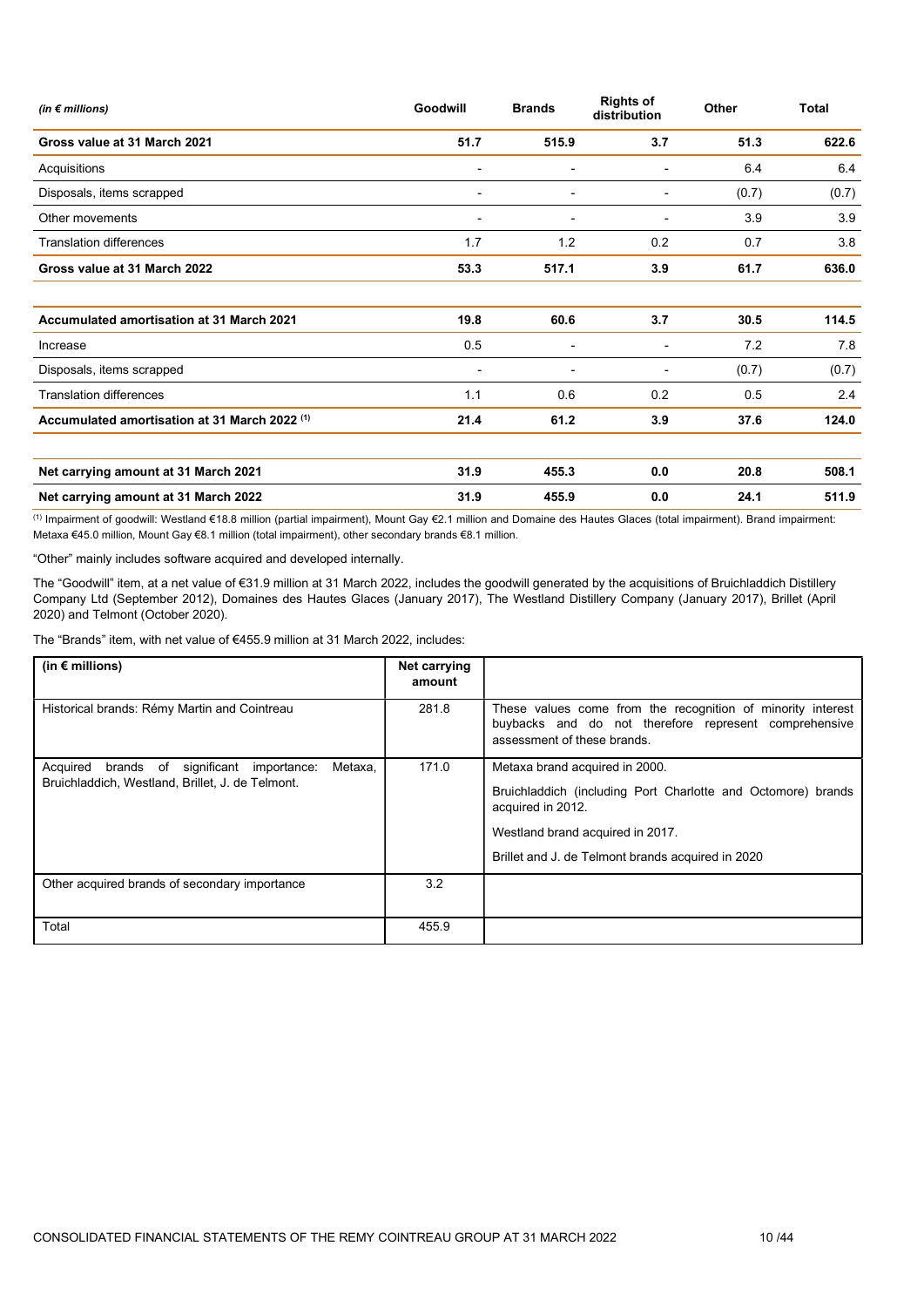### IMPAIRMENT TEST OF BRANDS AND OTHER INTANGIBLE ASSETS

In accordance with IAS 36, goodwill and brands that are attached or part of various Cash Generating Units (CGUs) are tested each year to measure their net carrying amount against their present value.

What follows is a summary of the tests carried out at 31 March 2022:

| CGU                  | Discount rate after<br>tax | Perpetual<br>growth rate | Test result   | Sensitivity<br>Discount rate $+50$<br>basis points | Sensitivity<br>Perpetual growth<br>rate -50 basis<br>points |
|----------------------|----------------------------|--------------------------|---------------|----------------------------------------------------|-------------------------------------------------------------|
| Rémy Martin          | 7.4%                       | 1.6%                     | No impairment | No impairment                                      | No impairment                                               |
| Cointreau            | 7.2%                       | 1.6%                     | No impairment | No impairment                                      | No impairment                                               |
| Metaxa               | 7.4%                       | 1.7%                     | No impairment | Impairment of<br>€4 million                        | No impairment                                               |
| <b>Bruichladdich</b> | 10.1%                      | 1.7%                     | No impairment | No impairment                                      | No impairment                                               |
| Westland             | 9.4%                       | 2.0%                     | No impairment | Impairment of €4<br>million                        | Impairment of €1<br>million                                 |
| <b>Brillet</b>       | 11.2%                      | 2.0%                     | No impairment | No impairment                                      | No impairment                                               |
| Telmont              | 7.4%                       | 1.6%                     | No impairment | No impairment                                      | No impairment                                               |

# OTE 3 IFRS 16 RIGHT OF USE

IFRS 16 "Leases" is mandatory for financial years beginning on or after 1 January 2019. Rémy Cointreau had opted for the early application of this standard, from 1 April 2018. The chosen transition method was the "simplified retrospective" method, with the implementation of the simplified measures envisaged in the standard (exclusion of contracts of less than one year and exclusion of contracts for low-value assets).

The discount rate used corresponds to each entity's incremental borrowing rate at 1 April 2018 for all contracts outstanding at that date. For new leases, the prevailing rate at the lease inception date is used. The discount rates range from 1% to 6.5% and are calculated on the basis of the entity's risk profile and the maturity of the restated contract. They include a country risk component.

Restatements apply to operating leases, mainly for offices and warehouses. The period used for the valuation of these rental commitments runs until March 2031 and corresponds to the potentially extended contractual term if the Group intends to exercise a renewal option.

Pursuant to IFRS 16, leases are recognised as rights-of-use for the underlying assets in return for a liability representing the present value of future rents. The rights-of-use are depreciated while the liability is reduced in the amount of the rent paid during the financial year. A financial expense records the effect of the accretion of the liability.

### NOTE 3.1 ANALYSIS OF CHANGE

| (in $\notin$ millions)         | <b>Gross amount</b> | Depreciation &<br>amortisation |       |
|--------------------------------|---------------------|--------------------------------|-------|
| At 31 March 2021               | 35.7                | (18.3)                         | 17.4  |
| New leases                     | 14.0                |                                | 14.0  |
| <b>Expired leases</b>          | (0.3)               | 0.2                            | (0.1) |
| Depreciation and amortisation  |                     | (8.6)                          | (8.6) |
| Other movements                | (0.1)               | 0.1                            |       |
| <b>Translation differences</b> | 1.7                 | (1.0)                          | 0.7   |
| At 31 March 2022               | 51.0                | (27.6)                         | 23.4  |

The rental expense for contracts excluded from IFRS 16 is not significant.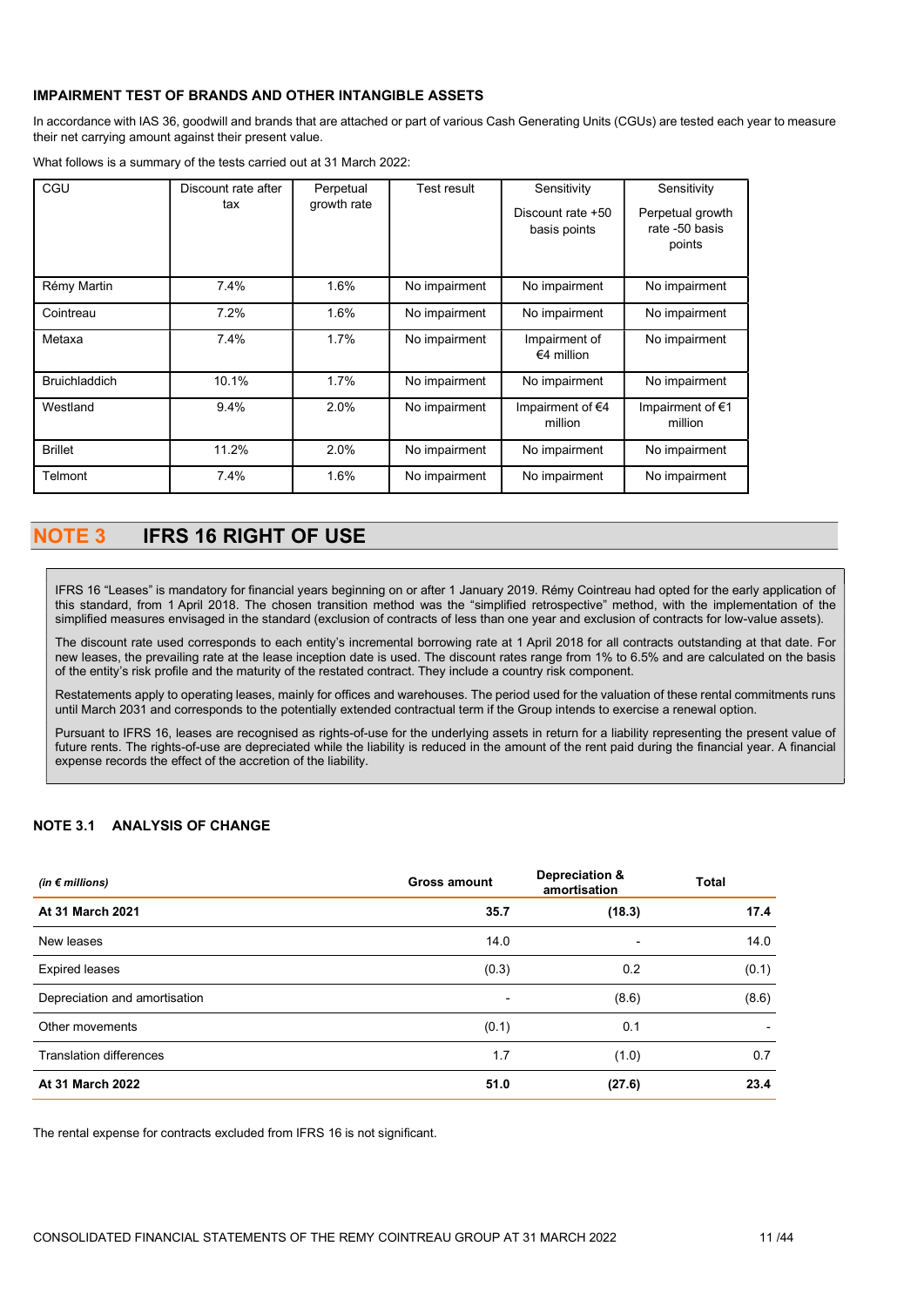### NOTE 3.2 BREAKDOWN BY ASSET CATEGORY

|                                 | Net carrying amount |      | <b>Depreciation and</b><br>amortisation expense |       |
|---------------------------------|---------------------|------|-------------------------------------------------|-------|
| (in $\epsilon$ millions)        | 2022                | 2021 | 2022                                            | 2021  |
| <b>Offices</b>                  | 20.9                | 15.5 | (7.7)                                           | (6.2) |
| Warehouses and production sites | 1.7                 | 1.4  | (0.9)                                           | (0.4) |
| Other                           | 0.9                 | 0.5  | (0.5)                                           | (0.4) |
| <b>TOTAL</b>                    | 23.4                | 17.4 | (9.0)                                           | (7.1) |

# NOTE 4 PROPERTY, PLANT AND EQUIPMENT

#### Gross amount

In accordance with IAS 16 "Property, plant and equipment", the gross value of items of property, plant and equipment corresponds to their acquisition or production cost. These assets are not revalued subsequently.

Their value does not include any finance costs.

Capital grants are deducted from the cost of the property, plant or equipment to which they relate.

Maintenance and repair costs are recognised in the income statement when incurred, except when intended to increase productivity and/or to extend the useful life of an asset.

The assets concerned are depreciated using the methods and useful lives described below.

#### Depreciation

Depreciation is calculated using the straight-line method applied to the acquisition cost less any estimated residual value.

The Rémy Cointreau Group's property, plant and equipment are predominantly used in production. Given that they are used until the end of their estimated useful lives, it is deemed that they have no material residual value.

Depreciation is based on the estimated useful lives of the different categories of property, plant and equipment, being the periods during which it is estimated that the Group will derive economic benefits from these assets.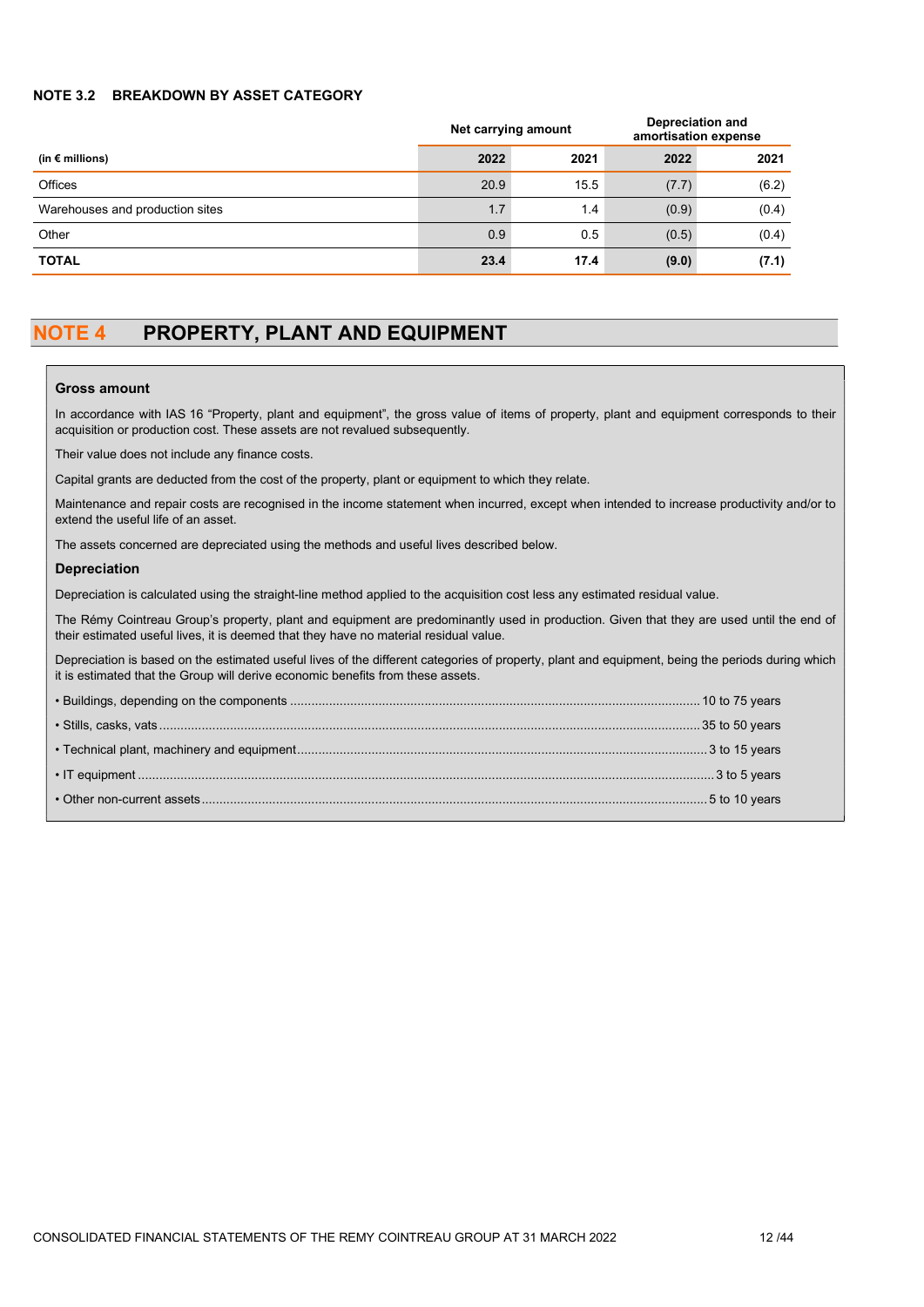| (in $\epsilon$ millions)                         | Land  | <b>Buildings</b> | <b>Other</b> | In progress | Total |
|--------------------------------------------------|-------|------------------|--------------|-------------|-------|
| Gross value at 31 March 2021                     | 27.7  | 186.3            | 334.6        | 43.3        | 591.9 |
| Acquisitions                                     | 1.4   | 8.6              | 20.6         | 23.5        | 54.1  |
| Disposals, items scrapped                        | (0.5) | (0.4)            | (6.6)        |             | (7.5) |
| Other movements                                  | 0.4   | 19.4             | 6.7          | (26.7)      | (0.2) |
| <b>Translation differences</b>                   | 0.5   | 1.6              | 3.6          | 0.8         | 6.5   |
| Gross value at 31 March 2022                     | 29.5  | 215.5            | 359.0        | 40.9        | 644.9 |
| <b>Accumulated depreciation at 31 March 2021</b> | 3.5   | 65.3             | 186.6        |             | 255.3 |
| Increase                                         | 0.5   | 6.1              | 17.6         |             | 24.2  |
| Disposals, items scrapped                        | (0.3) | (0.1)            | (5.9)        |             | (6.3) |
| <b>Translation differences</b>                   |       | 0.4              | 2.3          |             | 2.7   |
| Accumulated depreciation at 31 March 2022        | 3.7   | 71.7             | 200.6        |             | 276.0 |
| Net carrying amount at 31 March 2021             | 24.2  | 121.0            | 148.1        | 43.3        | 336.6 |
| Net carrying amount at 31 March 2022             | 25.8  | 143.7            | 158.4        | 40.9        | 368.9 |

As of 31 March 2022, no property, plant or equipment owned by the Group was subject to impairment provisions. These non-current assets are unencumbered.

During the financial year ended 31 March 2022, acquisitions mainly concerned major investment programmes at the Cognac, Islay, Barbados, Seattle and St-Jean-d'Hérans production sites (new buildings or renovation of existing facilities).

# NOTE 5 INVESTMENTS IN ASSOCIATES

Investments in associates represent equity investments in companies meeting the principle described in note 1.2

| (in $\epsilon$ millions)       | <b>Spirits Platform</b> | <b>Total</b> |
|--------------------------------|-------------------------|--------------|
| At 31 March 2021               | 1.7                     | 1.7          |
| Dividend paid                  | (0.7)                   | (0.7)        |
| Profit/(loss) of the period    | 0.8                     | 0.8          |
| <b>Translation differences</b> | 0.0                     | 0.0          |
| At 31 March 2022               | 1.7                     | 1.7          |

On 31 July 2015, the Rémy Cointreau Group acquired a 37% stake in Spirits Platform Pty Ltd. for €0.7 million. Spirits Platform Pty Ltd., consolidated using the equity method, distributes Rémy Cointreau's brand portfolio in the Australian market.

Its financial year-end is 30 September. Its net sales for the Rémy Cointreau financial year ended 31 March 2022 totalled €52.9 million (2021: €44.4 million). Its total assets amounted to €22.9 million at 31 March 2022 (2021: €18.6 million).

In the financial year ended 31 March 2022, the Rémy Cointreau Group generated sales of €12.5 million with Spirits Platform (2021: €9.2 million).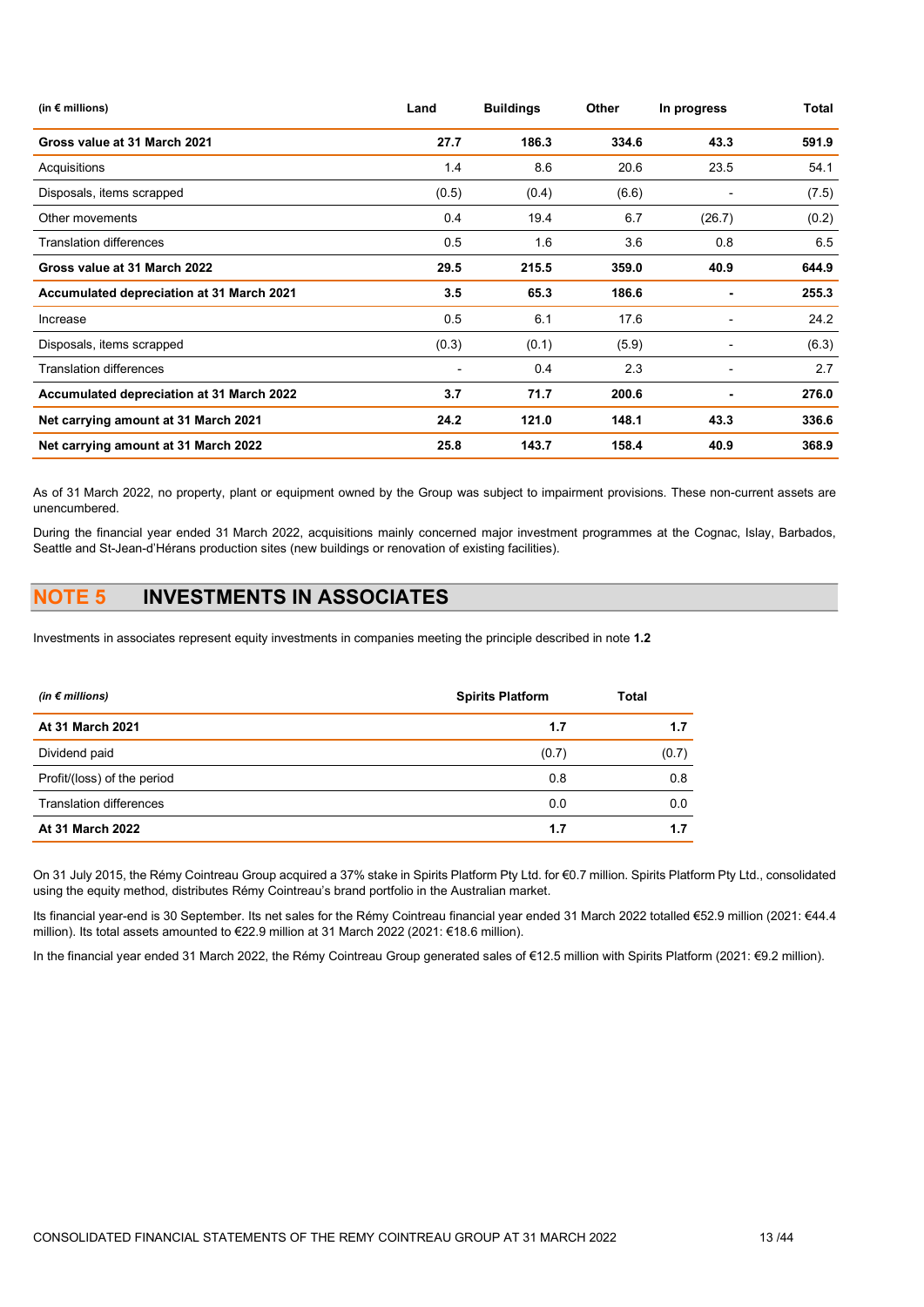# NOTE 6 OTHER FINANCIAL ASSETS

| (in $\epsilon$ millions)                                     | 2022 | 2021 |
|--------------------------------------------------------------|------|------|
| Non-consolidated equity investments (note 6.1)               | 15.2 | 18.9 |
| Sub-leasing assets IFRS 16 (note 6.2)                        | 1.0  | 1.5  |
| Liquidity account excluding Rémy Cointreau shares (note 6.3) | 2.7  | 5.0  |
| Other (note 6.4)                                             | 17.1 | 1.1  |
| <b>TOTAL</b>                                                 | 36.1 | 26.6 |

### NOTE 6.1 NON-CONSOLIDATED EQUITY INVESTMENTS

| (in $\epsilon$ millions)               | % held | 2022 | % held  | 2021 |
|----------------------------------------|--------|------|---------|------|
| Dynasty Fine Wines Group Ltd (China)   | 27.0%  | 14.7 | 27.0%   | 18.4 |
| Bacalhôa-Vinhos de Portugal (Portugal) | 0.8%   | 0.5  | $0.8\%$ | 0.5  |
| <b>TOTAL</b>                           |        | 15.2 |         | 18.9 |

This item mainly includes the valuation of the investment in the Chinese Dynasty Fine Wines Group, a major wine player in China, listed on the Hong Kong stock exchange. Said equity investment is recognised at fair value through other comprehensive income, in accordance with IFRS 9. With a closing share price of HKD 0.38, the valuation of the investment was €14.7 million at 31 March 2022, representing a decrease of €3.7 million (decrease of €4.3 million before the currency effect) compared to the financial year ended 31 March 2021 for which the counterparty was recorded under equity.

### NOTE 6.2 SUB-LEASING ASSETS – IFRS 16

This sub-leasing asset is linked to the application of IFRS 16 (note 3) and relates to an office lease in the United States.

### NOTE 6.3 LIQUIDITY ACCOUNT

Since the financial year ended 31 March 2006, Rémy Cointreau signed a liquidity agreement with a financial intermediary. This type of agreement does not qualify as "Cash and cash equivalents". Furthermore, the balance on the account corresponding to the value of Rémy Cointreau shares held under the agreement is reclassified to equity as a deduction from consolidated shareholders' equity (note 10.1).

### NOTE 6.4 OTHER FINANCIAL ASSETS

The "Other" item includes loans to non-fully consolidated subsidiaries and security deposits relating to commercial leases or customs procedures.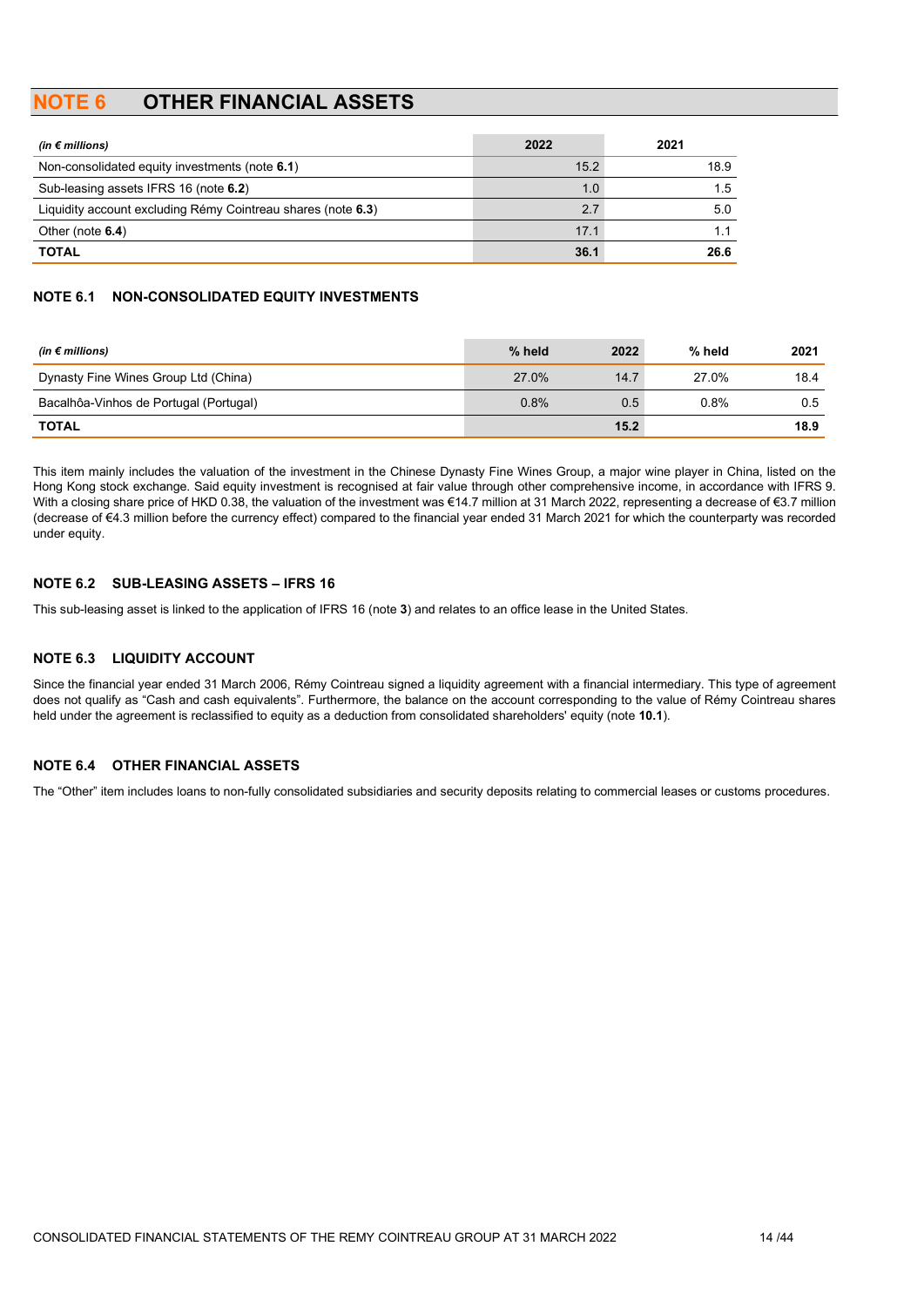## NOTE 7 INVENTORIES

Inventories are recognised when the risks and rewards of their ownership have passed to the Rémy Cointreau Group. The application of this principle which is part of the IFRS conceptual framework, results in the recognition of inventories that are held physically and legally by third parties. The counterparty to these inventories is generally recorded in trade payables.

Inventories are stated at the lower of cost and net realisable value.

A substantial part of the inventories held by the Rémy Cointreau Group consists of eaux-de-vie (cognac, brandy, rum, malt Scotch whisky) that are undergoing ageing. These inventories may be held for periods ranging from 3 to more than 70 years. They remain classified within current assets in accordance with industry practice.

Inventories originating from agricultural assets owned or operated directly by the Group are not material.

The inventories undergoing ageing are recognised at cost, excluding interest, which is recorded in financial expenses in the period during which it is incurred. The cost price comprises the purchase price plus incidental costs and is increased each year by including costs directly attributable to the ageing process as well as to reflect evaporation.

The approach used to determine realisable value takes into account the sale price of the finished goods developed using these inventories.

Finished goods inventories are stated at the lower of the cost price calculated using the weighted average cost method and net realisable value.

### NOTE 7.1 BREAKDOWN BY CATEGORY

| (in $\notin$ millions)              | 2022    | 2021    |
|-------------------------------------|---------|---------|
| Raw materials                       | 59.1    | 49.6    |
| Ageing wines and eaux-de-vie (1)    | 1,400.5 | 1,322.0 |
| Goods for resale and finished goods | 160.8   | 125.4   |
| <b>Gross amount</b>                 | 1,620.5 | 1,497.0 |
| Provision for impairment            | (5.0)   | (4.5)   |
| <b>Carrying amount</b>              | 1,615.5 | 1,492.5 |

(1) of which Alliance Fine Champagne inventories (March 2022: €343.9 million, March 2021: €357.6 million).

As of 31 March 2022, some eaux-de-vie inventories were subject to agricultural warrants for €60.0 million (2021: €60.0 million).

### NOTE 7.2 ANALYSIS OF CHANGE

| (in $\epsilon$ millions) | Gross<br>amount | Impairment | Carrying<br>amount |
|--------------------------|-----------------|------------|--------------------|
| Balance at 31 March 2021 | 1.497.0         | (4.5)      | 1.492.5            |
| Movement                 | 118.0           | (0.5)      | 117.5              |
| Translation differences  | 5.4             | (0.1)      | 5.4                |
| Balance at 31 March 2022 | 1.620.5         | (5.0)      | 1.615.5            |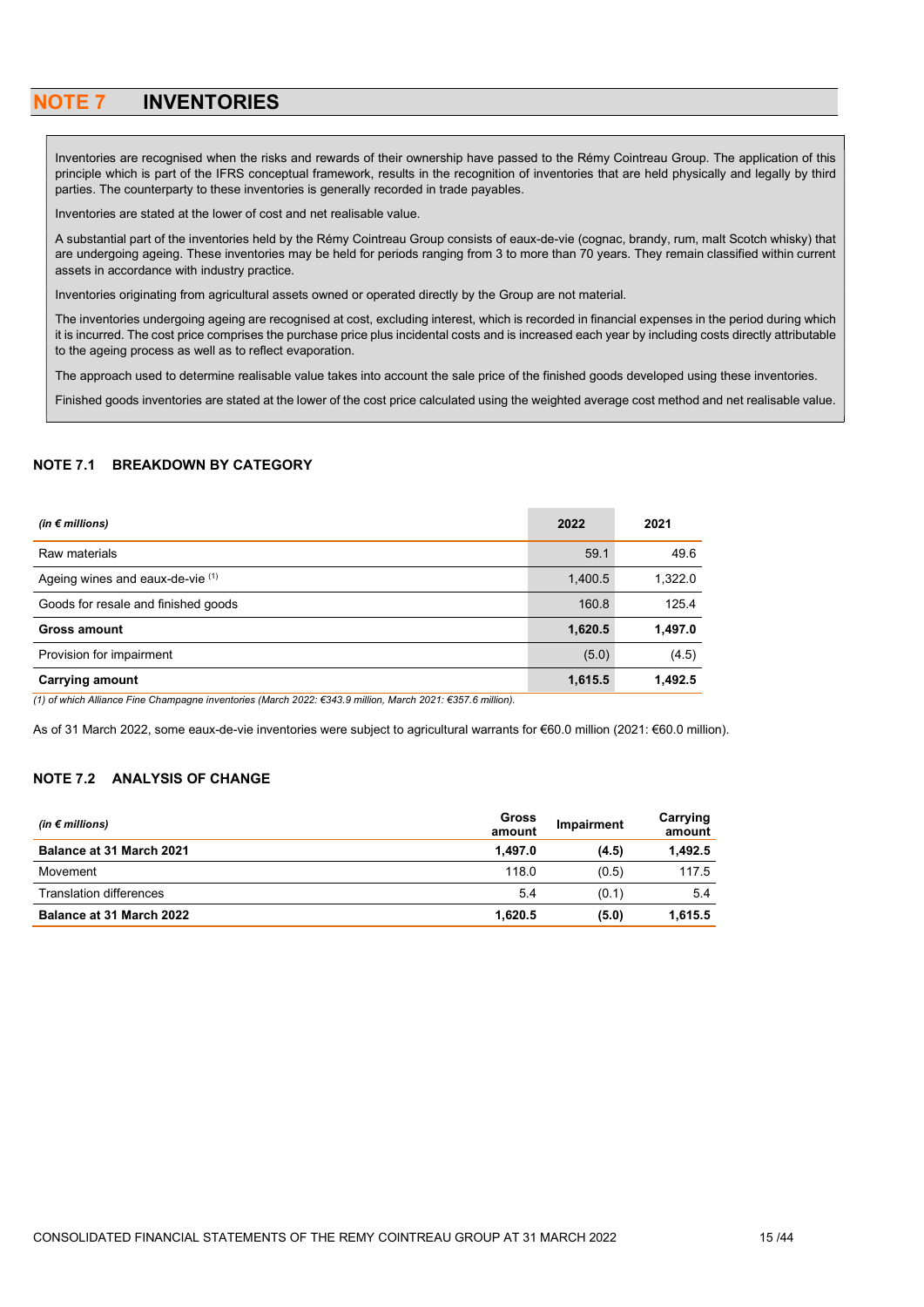# NOTE 8 TRADE AND OTHER RECEIVABLES

Trade receivables, which are generally collected within three months, are stated at nominal value.

| (in $\notin$ millions)                                             | 2022  | 2021  |
|--------------------------------------------------------------------|-------|-------|
| Trade receivables                                                  | 123.8 | 85.5  |
| Receivables related to taxes and social charges (excl. income tax) | 43.4  | 25.0  |
| Sundry prepaid expenses                                            | 14.8  | 9.5   |
| Advances paid                                                      | 65.6  | 33.1  |
| Other receivables                                                  | 5.9   | 5.0   |
| <b>TOTAL</b>                                                       | 253.6 | 158.1 |
| of which provision for doubtful debts                              | (0.4) | (9.6) |

At 31 March 2022, the breakdown of trade receivables by maturity was as follows:

|                          |       |             | Due                   |                       |  |
|--------------------------|-------|-------------|-----------------------|-----------------------|--|
| (in $\epsilon$ millions) | Total | Not yet due | Less than 3<br>months | More than 3<br>months |  |
| Trade receivables gross  | 124.2 | 117.8       | 6.3                   |                       |  |

The Group is engaged in factoring programmes in Europe, the United States and Asia-Pacific (excluding China) with specialised companies, toptier bank subsidiaries.

Through these programmes, the Group is able to transfer to the factor all credit and carrying risks related to the accounts receivable of certain customers, up to a certain credit limit. These programmes meet the conditions set forth by IFRS 9 enabling the Group to deconsolidate its receivables once they are transferred to the factor.

Factoring programmes put in place at 31 March 2022 have accelerated €14.7 million in customer payments (2021: €55.0 million).

# NOTE 9 CASH AND CASH EQUIVALENTS

Cash and cash equivalents comprise cash and short-term investments that are considered highly liquid, can be converted into a known amount of cash and involve immaterial risk of loss in value in relation to the criteria specified in IAS 7.

| (in € millions)     | 2022  | 2021  |
|---------------------|-------|-------|
| Short-term deposits | 0.2   | 0.2   |
| Cash at bank        | 116.2 | 200.8 |
| <b>TOTAL</b>        | 116.3 | 201.0 |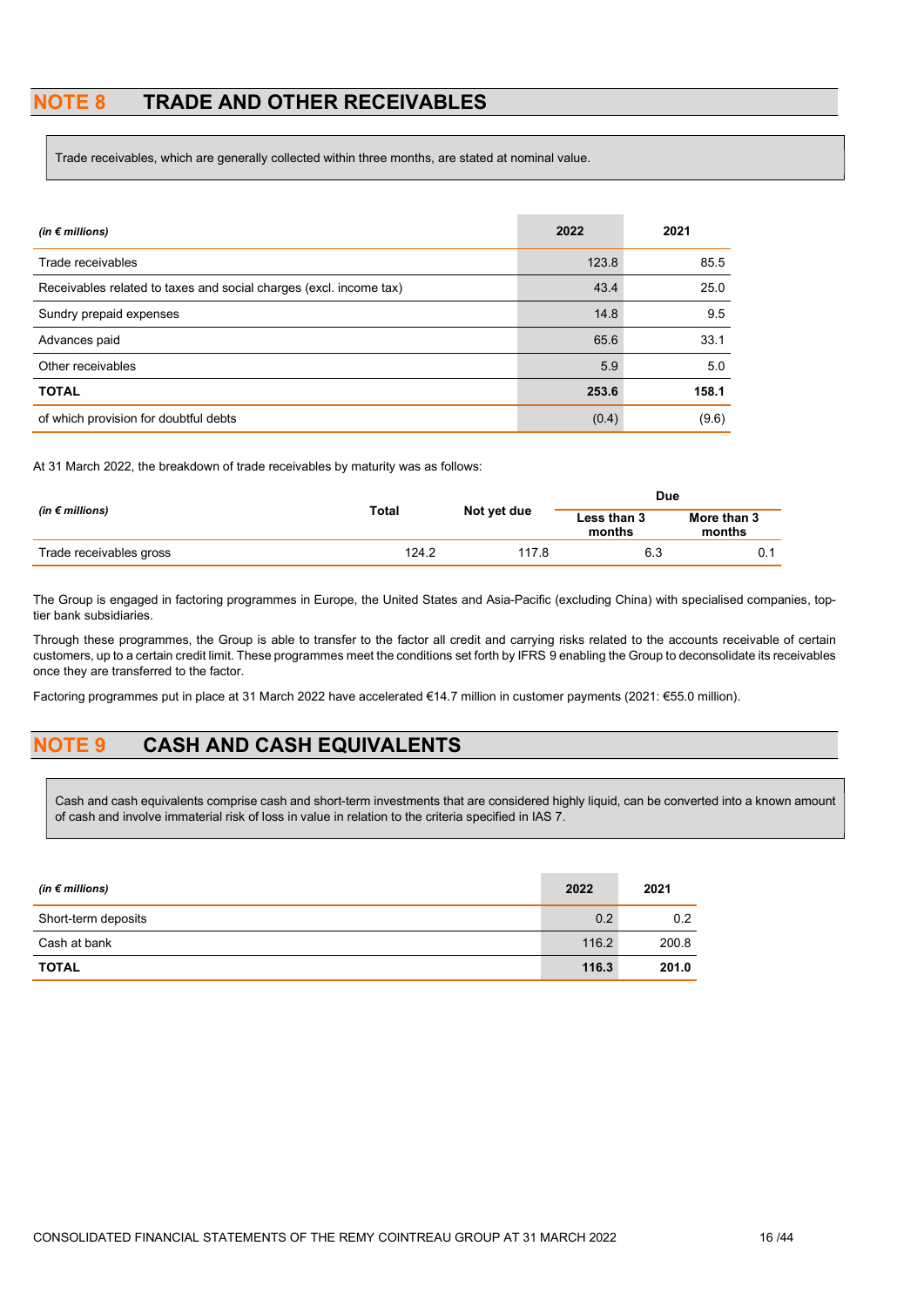### NOTE 10 SHAREHOLDERS' EQUITY

### NOTE 10.1 SHARE CAPITAL, SHARE PREMIUMS AND TREASURY SHARES

|                            | Number of<br>shares      | Treasury<br>shares | Total number<br>of shares | Share capital | Share premi-<br>ums | Treasurv<br>shares       |
|----------------------------|--------------------------|--------------------|---------------------------|---------------|---------------------|--------------------------|
| At 31 March 2021           | 50,503,106               | (243, 324)         | 50,259,782                | 80.8          | 834.8               | (25.1)                   |
| Share Buyback Plan         | $\overline{\phantom{a}}$ | (982, 713)         | (982, 713)                | ٠             |                     | (169.5)                  |
| Liquidity account          | ۰                        | (13,081)           | (13,081)                  | ٠             | ۰.                  | (2.3)                    |
| Employee shareholding plan | 23.457                   |                    | 23,457                    | 0.0           | 3.1                 | $\overline{\phantom{a}}$ |
| Capital reduction          | (750,000)                | 750.000            |                           | (1.2)         | (129.2)             | 130.4                    |
| <b>OCEANE</b> conversion   | 1,375,939                | 75,000             | 1,450,939                 | 2.2           | 148.7               | 7.8                      |
| At 31 March 2022           | 51,152,502               | (414, 118)         | 50,738,384                | 81.8          | 857.4               | (58.7)                   |

#### Share capital and premiums

At 31 March 2022, the share capital consisted of 51,152,502 shares with par value of €1.60.

#### Share buyback plan

On 2 June 2021, Rémy Cointreau's Board of Directors authorised a new share buyback plan, pursuant to resolutions nineteen and twenty of the Extraordinary Shareholders' Meeting of 23 July 2020. This programme was designed to cover a maximum of one million shares under the price conditions authorised by the Extraordinary Shareholders' Meeting of 23 July 2020 in its nineteenth resolution.

The share buyback programme is designed to achieve the following, in order of decreasing priority:

(a) reducing the share capital via the cancellation of treasury shares;

(b) meeting the obligations arising from bonus share programmes for employees and/or corporate officers of the Company and/or its related companies;

(c) meeting the obligations in respect of marketable securities giving access to capital.

Pursuant to this authorisation, the Company appointed an investment services provider to purchase Rémy Cointreau SA shares. At the end of this programme, on 8 December 2021, 982,713 shares had been acquired for an amount of €169.5 million.

These shares were subject to a capital reduction of 750,000 securities pursuant to the decision of the Board of Directors of 13 January 2022 and 146,185 securities were allocated to cover bonus share plans.

#### Employee shareholding plan

Between June and July 2021, Rémy Cointreau launched its first employee shareholding plan, "My Rémy Cointreau" in France. Subscriptions led to the issue of 23,457 new shares, i.e. a capital increase of €3.1 million.

#### OCEANE conversion

In the period ended 31 March 2022, given the price of the Rémy Cointreau share, an early conversion condition was met for the OCEANE and requests for conversion into Rémy Cointreau shares were made for 57.9% of the outstanding bonds. Accordingly, 1,450,939 shares were exchanged, including 75,000 existing shares and 1,375,939 new shares.The amortisation of the equity component of the OCEANE bonds was adjusted for €(4.0) million.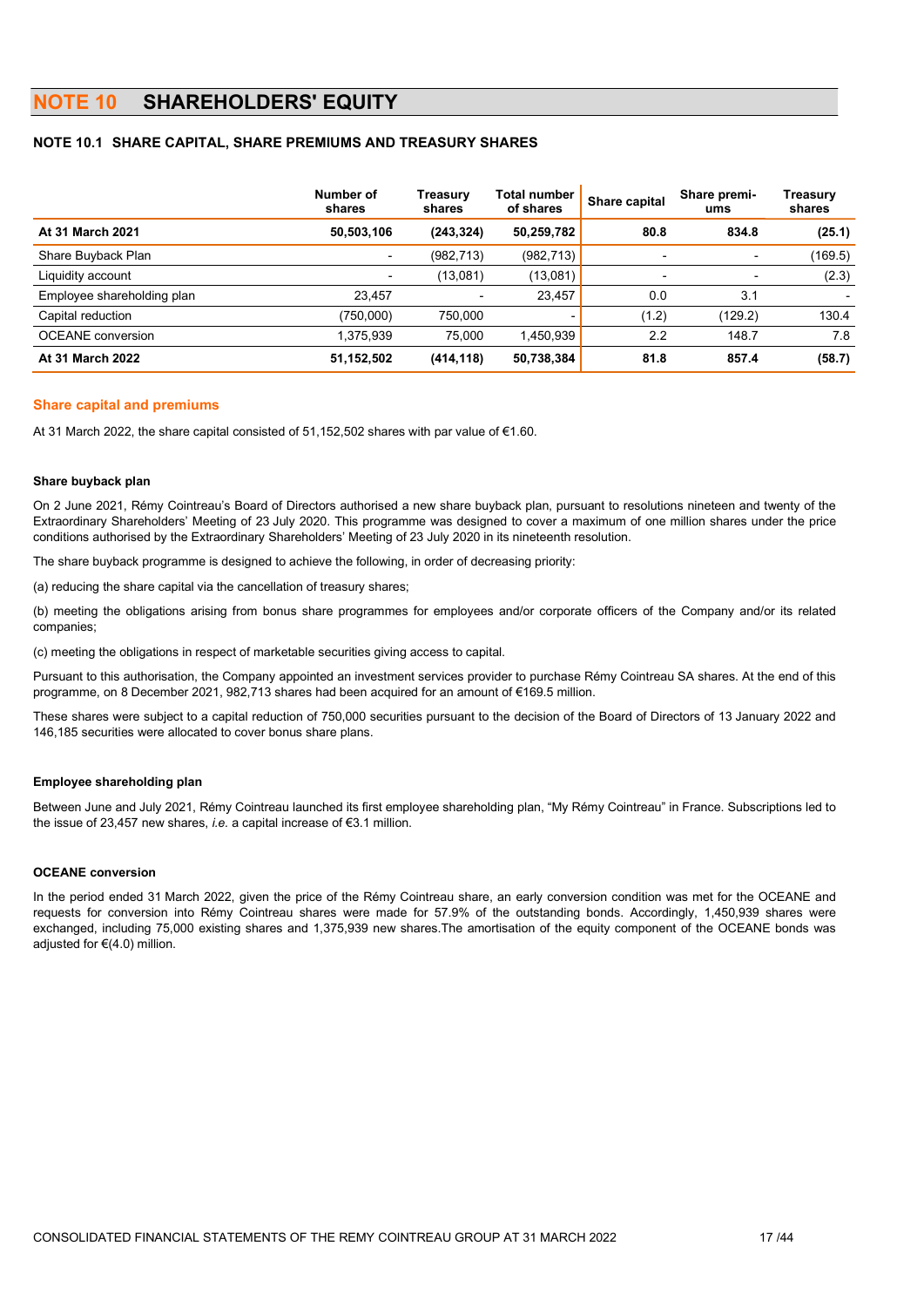Treasury shares: Group investments in Rémy Cointreau shares are deducted from consolidated shareholders' equity at their acquisition cost. These shares are generally held with the aim of serving bonus share plans or as part of a liquidity contract.

At 31 March 2022, Rémy Cointreau held 396,701 treasury shares intended to cover current or future bonus share plans and 17,417 shares under the liquidity contract.

### NOTE 10.2 NUMBER OF SHARES USED TO CALCULATE EARNINGS PER SHARE

Basic earnings per share are calculated according to the weighted average number of shares in issue during the financial year, less the average number of treasury shares held over the period.

Diluted earnings per share are calculated based on the weighted average number of shares in issue during the reporting period after deduction of the average number of treasury shares held over the period and plus the weighted average number of shares that would result from the settlement of the bonus share plans outstanding at the reporting date and of any potential conversion of convertible bonds (OCEANE). These calculations are in line with IAS 33.

In the event that diluted earnings per share are higher than basic earnings per share, diluted earnings per share are adjusted to the level of basic earnings per share.

|                                                    | 2022       | 2021       |
|----------------------------------------------------|------------|------------|
| Average number of shares (basic):                  |            |            |
| Average number of shares                           | 51,114,281 | 50.333.706 |
| Average number of treasury shares                  | (675, 271) | (263, 209) |
| Total used to calculate basic earnings per share   | 50,439,010 | 50,070,497 |
| Average number of shares (diluted):                |            |            |
| Average number of shares (basic)                   | 50.439.010 | 50.070.497 |
| Dilution effect of bonus share plans               | 229.899    | 69.101     |
| Dilution effect on OCEANE                          | 1,058,191  | 2,506,549  |
| Total used to calculate diluted earnings per share | 51,727,100 | 52,646,147 |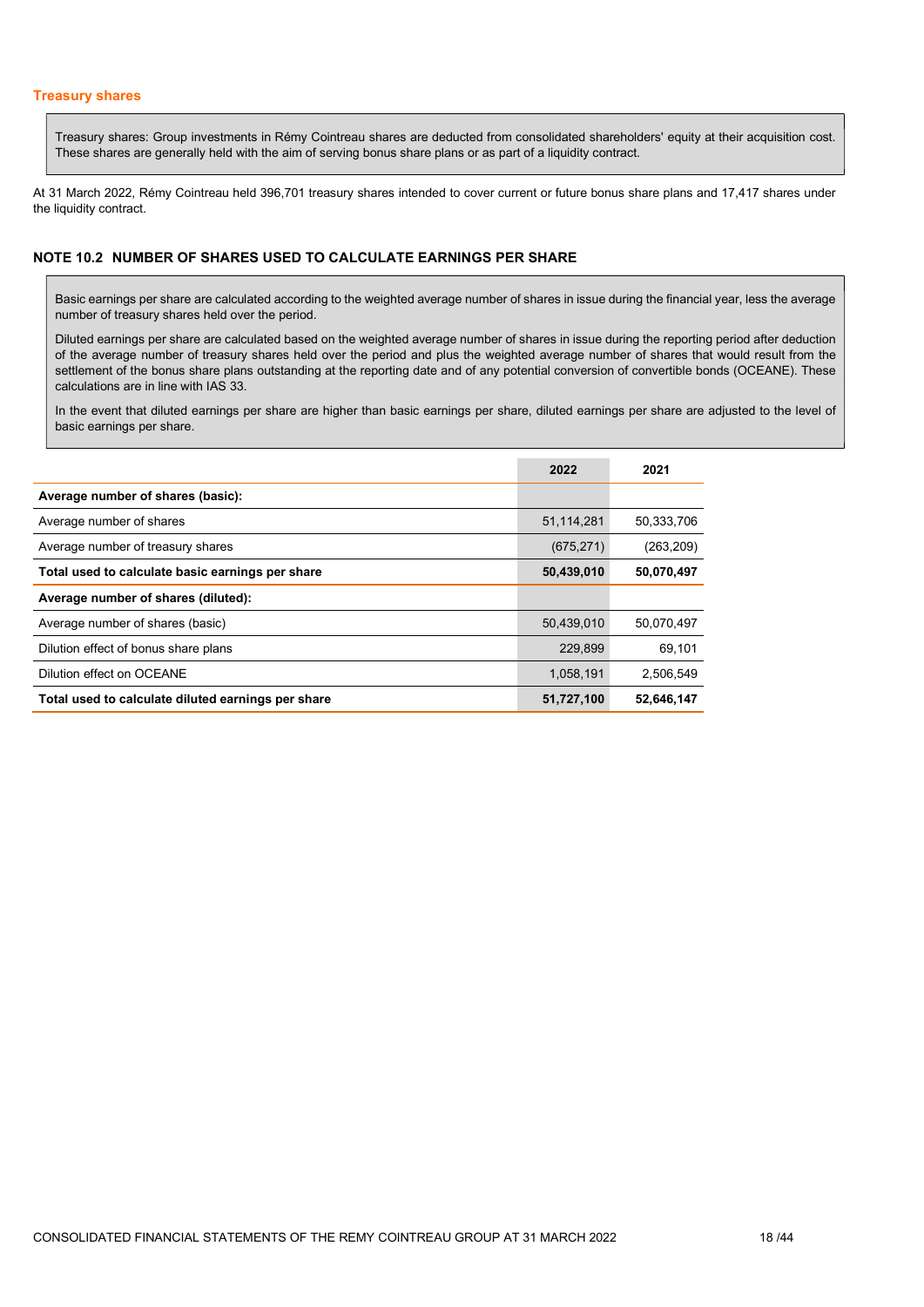### NOTE 10.3 BONUS SHARE PLANS

| Grant date (1)   | Plan No.  | Vesting pe-<br>riod | Minimum re-<br>tention pe-<br>riod | Rights ini-<br>tially granted | Value per<br>right at grant<br>date | <b>Rights</b><br>lapsed | <b>Rights</b><br>granted at<br>the end of<br>the vesting<br>period | <b>Rights out-</b><br>standing at<br>31 March<br>2022 |
|------------------|-----------|---------------------|------------------------------------|-------------------------------|-------------------------------------|-------------------------|--------------------------------------------------------------------|-------------------------------------------------------|
| 17 January 2019  | 2019      | 4 years             |                                    | 57,450                        | 101.00                              | 14,875                  | ۰.                                                                 | 42,575                                                |
| 24 November 2020 | 2020      | 3 years             |                                    | 42.479                        | 153.00                              | 9,368                   | -                                                                  | 33,111                                                |
| 14 January 2021  | 2021      | 4 years             |                                    | 39,602                        | 149.20                              | 5,390                   | ۰.                                                                 | 34,212                                                |
| 31 March 2021    | 2021/2025 | 4.25 years          |                                    | 72,500                        | 159.40                              | 16,000                  | $\overline{\phantom{0}}$                                           | 56,500                                                |
| 31 March 2021    | 2021/2030 | 9.25 years          |                                    | 72.500                        | 159.40                              | 16.000                  | $\overline{\phantom{a}}$                                           | 56,500                                                |
| 13 January 2022  | 2022      | 4 years             |                                    | 35.310                        | 199.20                              | 2,125                   | ٠                                                                  | 33,185                                                |
| Total            |           |                     |                                    | 319,841                       |                                     | 63,758                  | ٠                                                                  | 256,083                                               |

(1) The grant date is the date of the Board meeting which decided the allocations under each plan.

All plans are indexed plans (AGAI). The shares issued to beneficiaries at the end of the vesting period are subject to their continued employment with the Group. The number of shares will depend on the achievement of external and/or internal criteria.

2019 Plan: 50% of the maximum number of shares will be granted if the overall performance of Rémy Cointreau stock (TSR – Total Shareholder Return) as at the end of the vesting period is superior to that of a panel of 10 luxury goods and/or premium spirits companies. 50% of the maximum number of shares will be granted if the current operating profit has reached the target set (target values defined for financial years 19/20 to 22/23). The Board of Directors will set the share delivery terms (delivery of treasury shares or creation of new shares) when deciding on the final allocation of the plan. As at the reporting date, the plan was expected to be serviced in full by the delivery of shares held by Rémy Cointreau.

2020 Plan: 50% of the maximum number of shares will be granted if the current operating profit has reached the target set (target values defined for financial years 19/20 to 22/23). 50% of the maximum number of shares will be granted if the target set for Rémy Cointreau's CO2 emissions, calculated according to scope 1+2 of the Green House Gas (GHG) Protocol and taking into account the 1.5°C scenario, is achieved. As at the reporting date, the plan was expected to be serviced in full by the delivery of shares held by Rémy Cointreau.

2021 Plan: 50% of the maximum number of shares will be granted if the current operating profit has reached the target set (target values defined for financial years 20/21 to 23/24). 50% of the maximum number of shares will be granted if the target set for Rémy Cointreau's CO2 emissions, calculated according to scope 1+2 of the Green House Gas (GHG) Protocol and taking into account the 1.5°C scenario, is achieved. As at the reporting date, the plan was expected to be serviced in full by the delivery of shares held by Rémy Cointreau.

Plan 2021/2025: 50% of the maximum number of shares will be granted if the current operating profit has reached the target set for the 2024/2025 financial year. 50% of the maximum number of shares will be granted if the gross margin has reached the target set for the 2024/2025 financial year. As at the reporting date, the plan was expected to be serviced in full by the delivery of shares held by Rémy Cointreau.

Plan 2021/2030: one-third of the maximum number of shares will be granted if the current operating profit has reached the target set for the 2029/2030 financial year. One-third of the maximum number of shares will be granted if the gross margin has reached the target set for the 2029/2030 financial year. One-third of the maximum number of shares will be granted if Rémy Cointreau's target percentage reduction in intensity of CO2 emissions, calculated according to scopes 1+2+3 of the GHG (Greenhouse Gas Protocol) applying the "WB2C" and "1.5°C" scenarios, has met the target set for the 29/30 financial year. As at the reporting date, the plan was expected to be serviced in full by the delivery of shares held by Rémy Cointreau.

2022 Plan: 50% of the maximum number of shares will be granted if the current operating profit has reached the target set (target values defined for financial years 21/22 to 24/25). 50% of the maximum number of shares will be granted if the target set for Rémy Cointreau's CO2 emissions, calculated according to scope 1+2 of the Green House Gas (GHG) Protocol and taking into account the 1.5°C scenario, is achieved. As at the reporting date, the plan was expected to be serviced in full by the delivery of shares held by Rémy Cointreau.

### Calculation of the expense for the year

In accordance with IFRS 2, an expense representing the value of the benefit granted to the beneficiaries of these plans is recognised as operating profit, spread over the vesting period.

The fair value of the rights granted was calculated by independent actuaries.

| (in $\epsilon$ millions) | Fair value of the right<br>(€) | <b>Total value</b> | 2022 expense |
|--------------------------|--------------------------------|--------------------|--------------|
| 2019 Plan                | 82.58                          | 3.5                | 0.5          |
| <b>2020 Plan</b>         | 147.68                         | 5.5                | 1.8          |
| <b>2021 Plan</b>         | 143.87                         | 5.5                | 1.4          |
| 2021-2025 Plan           | 151.63                         | 8.6                | 2.0          |
| 2021-2030 Plan           | 138.98                         | 7.9                | 0.8          |
| <b>2022 Plan</b>         | 191.31                         | 6.3                | 0.3          |
| <b>Total</b>             |                                | 37.3               | 6.9          |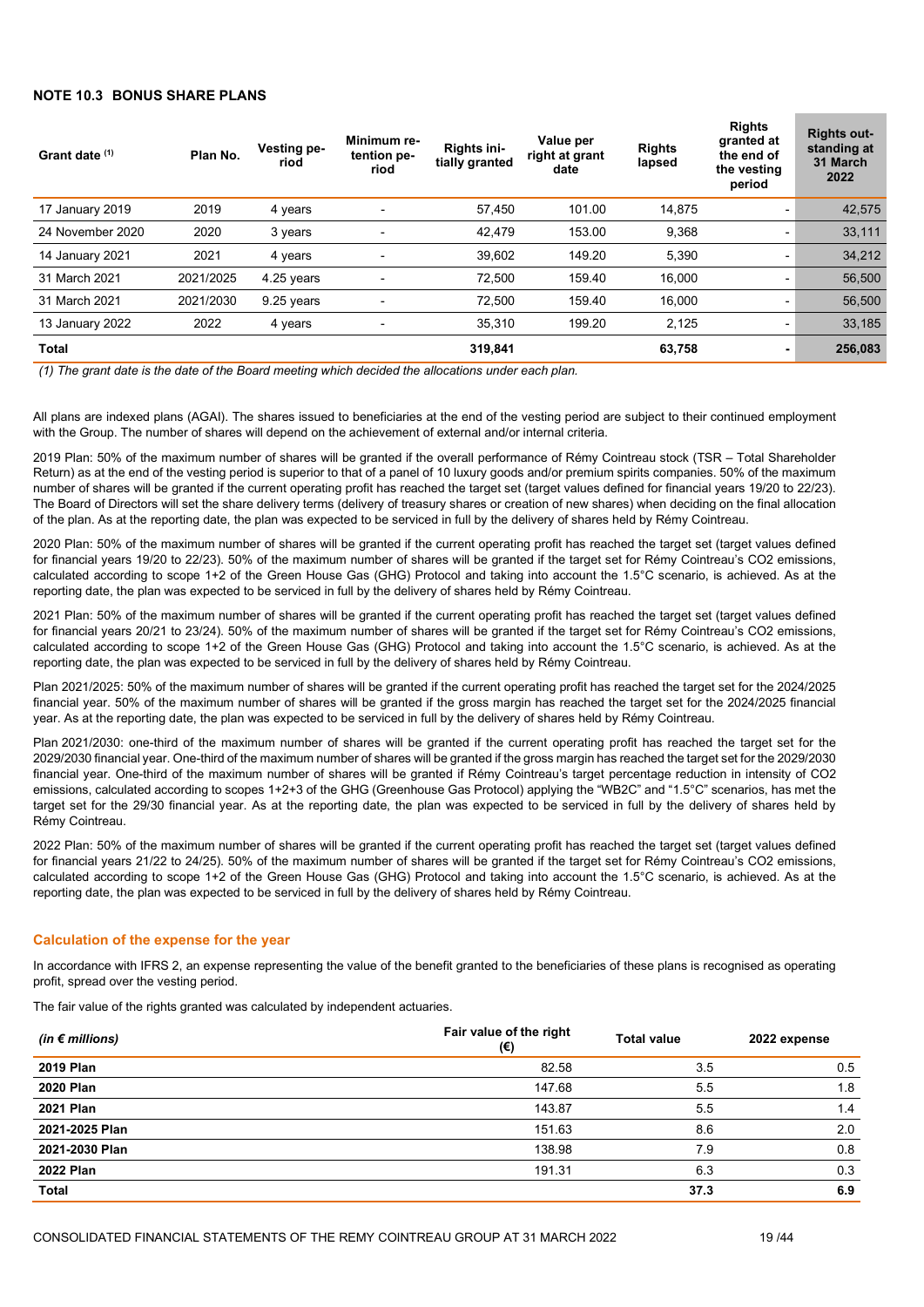### NOTE 10.4 DIVIDENDS

The Shareholders' Meeting of 22 July 2021 approved the payment of an ordinary dividend of €1.85 per share in respect of the financial year ended 31 March 2021, representing an overall amount of €93.7 million. Payment of the dividend was made entirely in cash on 1 October 2021.

### NOTE 10.5 NON-CONTROLLING INTERESTS

Equity related to non-controlling interests amounts to €1.0 million (March 2021 €0.8 million) and mainly corresponds to the non-controlling interests of Mount Gay Distilleries Ltd.

# NOTE 11 FINANCIAL DEBT

Financial resources are stated at their par value net of costs incurred when arranging this financing. These costs are recognised in the income statement as financial result using an actuarial calculation (the effective interest rate method), except for costs relating to the syndicated loan, which are amortised using the straight-line method over the term of the contract.

### NOTE 11.1 NET FINANCIAL DEBT

|                                    | 2022           |                      |              | 2021      |                      |              |
|------------------------------------|----------------|----------------------|--------------|-----------|----------------------|--------------|
| (in $\epsilon$ millions)           | Long term      | <b>Short</b><br>term | <b>Total</b> | Long term | <b>Short</b><br>term | <b>Total</b> |
| Gross financial debt               | 363.9          | 105.7                | 469.6        | 423.8     | 91.5                 | 515.3        |
| Cash and cash equivalents (note 9) | $\blacksquare$ | (116.3)              | (116.3)      |           | (201.0)              | (201.0)      |
| Net financial debt                 | 363.9          | (10.6)               | 353.3        | 423.8     | (109.5)              | 314.3        |

The change in net financial debt over the financial year breaks down as follows:

|                                         | 2021    | Change<br>in cash | Change<br>due to<br>exchange<br>rates | Change<br><b>IFRS 16</b> | Transac-<br>tion on<br><b>Telmont</b><br>minority<br>interests | Amortisa-<br>tion of is-<br>sue costs<br>and pre-<br>mium | <b>OCEANE</b><br>conver-<br>sion | Amortisa-<br>tion of<br><b>OCEANE</b><br>equity<br>compo-<br>nent | 2022    |
|-----------------------------------------|---------|-------------------|---------------------------------------|--------------------------|----------------------------------------------------------------|-----------------------------------------------------------|----------------------------------|-------------------------------------------------------------------|---------|
| Financial debt of more than one<br>year | 423.8   | 80.1              | 0.4                                   | 5.0                      | 6.1                                                            | 0.5                                                       | (154.6)                          | 2.6                                                               | 363.9   |
| Financial debt of less than one<br>year | 91.5    | 13.5              | 0.4                                   | 0.4                      | 0.0                                                            | $\overline{\phantom{a}}$                                  | 0.0                              | -                                                                 | 105.7   |
| Gross financial debt                    | 515.3   | 93.6              | 0.8                                   | 5.4                      | 6.1                                                            | 0.5                                                       | (154.6)                          | 2.6                                                               | 469.6   |
| Cash and cash equivalents               | (201.0) | 98.4              | (11.4)                                |                          | (2.3)                                                          | $\overline{\phantom{a}}$                                  | 0.0                              | ۰.                                                                | (116.3) |
| Net financial debt                      | 314.3   | 192.0             | (10.6)                                | 5.4                      | 3.8                                                            | 0.5                                                       | (154.6)                          | 2.6                                                               | 353.3   |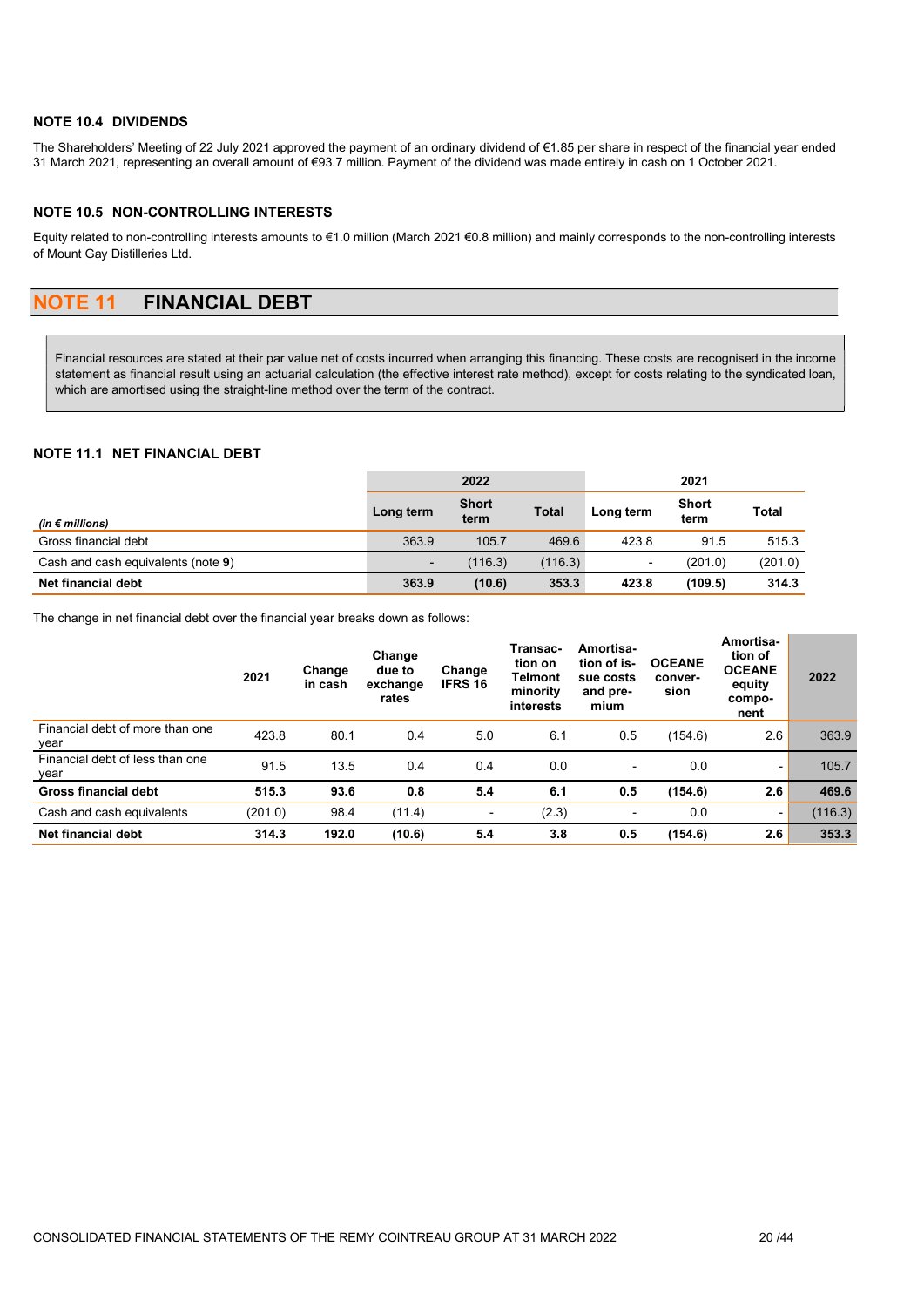### NOTE 11.2 GROSS FINANCIAL DEBT BY TYPE

|                                                                       |                              | 2022                     |              |           | 2021                     |       |
|-----------------------------------------------------------------------|------------------------------|--------------------------|--------------|-----------|--------------------------|-------|
| (in $\notin$ millions)                                                | Long term                    | <b>Short</b><br>term     | <b>Total</b> | Long term | <b>Short</b><br>term     | Total |
| Private bond placement                                                | 79.9                         |                          | 79.9         | 79.9      | $\overline{\phantom{0}}$ | 79.9  |
| Convertible bonds (OCEANE)                                            | 113.5                        |                          | 113.5        | 265.2     |                          | 265.2 |
| Drawdown on syndicated loan                                           |                              | $\overline{\phantom{0}}$ |              |           | $\overline{\phantom{a}}$ |       |
| Upfront fees on syndicated loan                                       | (0.3)                        | $\overline{\phantom{0}}$ | (0.3)        | (0.3)     | -                        | (0.3) |
| Bank loan                                                             | 79.9                         |                          | 79.9         |           | $\blacksquare$           |       |
| Partner current account                                               | $\qquad \qquad \blacksquare$ | $\overline{\phantom{0}}$ |              | ٠         | 20.0                     | 20.0  |
| Accrued interest                                                      | $\qquad \qquad \blacksquare$ | 0.5                      | 0.5          |           | 0.6                      | 0.6   |
| <b>Total Rémy Cointreau SA</b>                                        | 273.1                        | 0.5                      | 273.6        | 344.8     | 20.6                     | 365.4 |
| <b>Bonds</b>                                                          | 64.7                         |                          | 64.7         | 64.6      |                          | 64.6  |
| Other financial debt and overdrafts                                   | 0.1                          | 44.4                     | 44.5         |           | 3.8                      | 3.8   |
| Commitments to purchase securities of non-controlling<br>shareholders | 9.0                          |                          | 9.0          | 2.9       |                          | 2.9   |
| <b>Accrued interest</b>                                               | $\qquad \qquad \blacksquare$ | 1.7                      | 1.7          | ٠         | 1.6                      | 1.6   |
| Financial debt by special purpose entities                            | $\overline{\phantom{0}}$     | 50.3                     | 50.3         |           | 57.5                     | 57.5  |
| Lease liabilities IFRS 16 (note 3)                                    | 17.0                         | 8.8                      | 25.8         | 11.6      | 8.0                      | 19.6  |
| <b>Total subsidiaries</b>                                             | 90.9                         | 105.2                    | 196.1        | 79.0      | 70.9                     | 149.9 |
| <b>Gross financial debt</b>                                           | 363.9                        | 105.7                    | 469.6        | 423.8     | 91.5                     | 515.3 |

The total amount of confirmed resources available and their utilisation rate is detailed in the note on liquidity risk (note 14.6).

### NOTE 11.3 GROSS FINANCIAL DEBT BY MATURITY

| (in $\epsilon$ millions) | 2022  | 2021  |
|--------------------------|-------|-------|
| <1 year                  | 105.7 | 91.5  |
| 1 to 5 years             | 159.5 | 155.2 |
| >5 years                 | 204.4 | 268.6 |
| <b>TOTAL</b>             | 469.6 | 515.3 |

### NOTE 11.4 GROSS FINANCIAL DEBT BY TYPE OF RATES

|                             |                          | 2022                 |              |           | 2021                 |       |
|-----------------------------|--------------------------|----------------------|--------------|-----------|----------------------|-------|
| (in $\epsilon$ millions)    | Long term                | <b>Short</b><br>term | <b>Total</b> | Long term | <b>Short</b><br>term | Total |
| Fixed interest rate         | 364.2                    | 59.1                 | 423.3        | 424.1     | 85.5                 | 509.6 |
| Variable interest rate      | (0.3)                    | 44.4                 | 44.1         | (0.3)     | 3.8                  | 3.4   |
| Accrued interest            | $\overline{\phantom{a}}$ | 2.2                  | 2.2          |           | 2.2                  | 2.2   |
| <b>Gross financial debt</b> | 363.9                    | 105.7                | 469.6        | 423.8     | 91.5                 | 515.3 |

### NOTE 11.5 GROSS FINANCIAL DEBT BY CURRENCY

|                             |           | 2022                 |              |           | 2021                 |              |
|-----------------------------|-----------|----------------------|--------------|-----------|----------------------|--------------|
| (in $\epsilon$ millions)    | Long term | <b>Short</b><br>term | <b>Total</b> | Long term | <b>Short</b><br>term | <b>Total</b> |
| Euro                        | 357.1     | 99.4                 | 456.6        | 413.9     | 85.3                 | 499.1        |
| US dollar                   | 3.1       | 3.2                  | 6.3          | 5.1       | 2.9                  | 8.0          |
| Chinese yuan                | 2.1       | 1.9                  | 4.0          | 2.9       | 2.2                  | 5.1          |
| Hong Kong dollar            | 0.3       | 0.1                  | 0.4          | 0.4       | 0.1                  | 0.5          |
| Other                       | 1.3       | 1.1                  | 2.4          | 1.5       | 1.0                  | 2.5          |
| <b>Gross financial debt</b> | 363.9     | 105.7                | 469.6        | 423.8     | 91.5                 | 515.3        |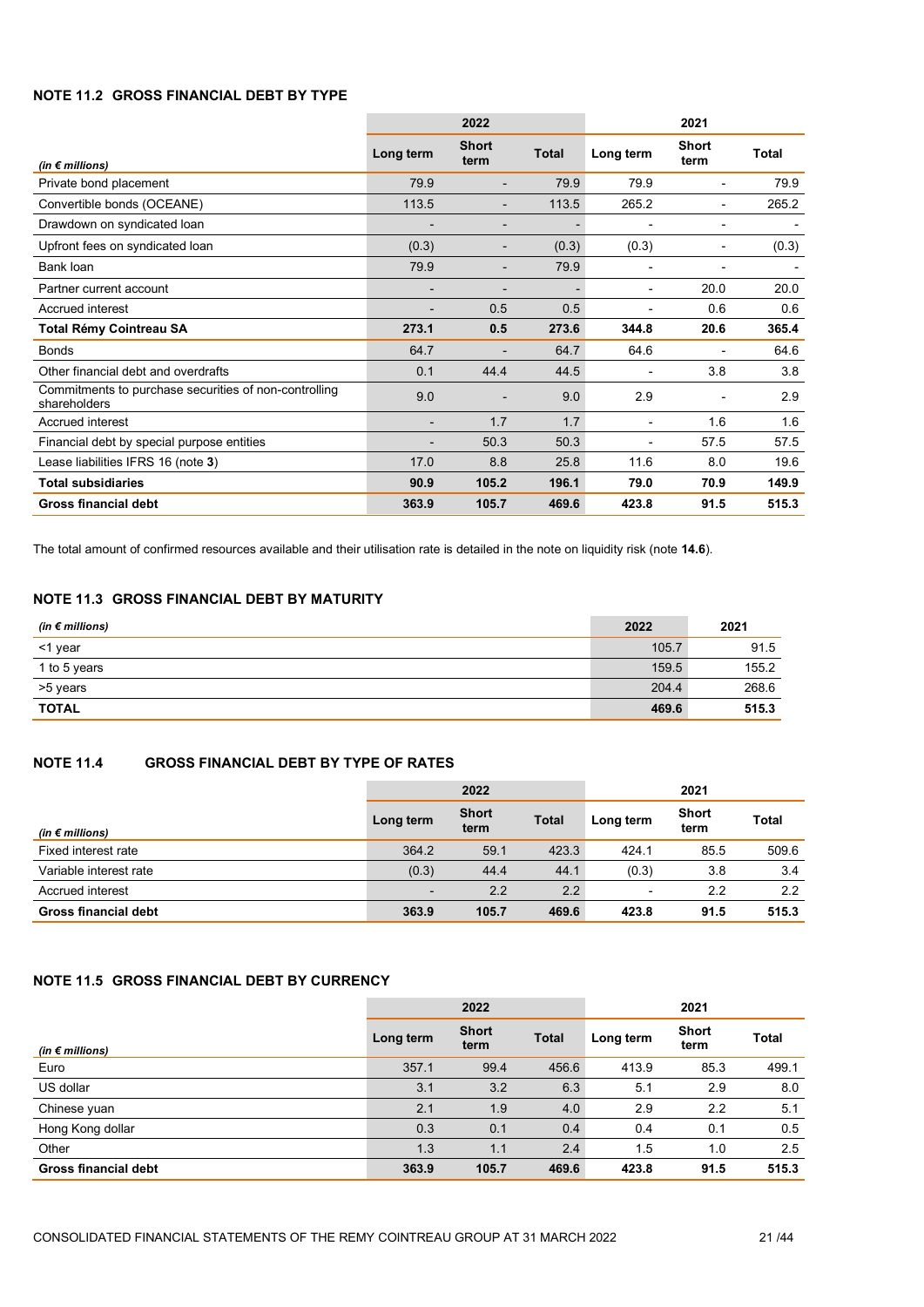### NOTE 11.6 BONDS

#### Private bond placement

On 27 February 2015, Rémy Cointreau issued an €80.0 million bond in the form of a private placement with a leading European insurer. The bonds, which have a maturity of 10 years, bear interest at a nominal annual rate of 2.945%. At 31 March 2022, the corresponding debt amounted to €79.9 million after taking into account the issue costs of €0.1 million.

This contract is unsecured. Availability of the funds is subject to the A ratio (see Syndicated loan) remaining below 3.5 at each half-year end for the duration of the contract.

#### Convertible bonds (OCEANE)

On 7 September 2016, as part of a private placement with institutional investors, Rémy Cointreau issued bonds with an option to convert to and/or exchange for new and/or existing shares (OCEANE), with a maturity date of 7 September 2026 and a nominal amount of €275.0 million, or 2,484,191 OCEANEs with a par value of €110.70 each.

The OCEANE bonds bear interest at a nominal annual rate of 0.125%, payable in arrears on 7 September each year.

At the date of issue, the unit par value of the OCEANE bonds incorporates an issue premium of 40% based on the reference price of the Company's shares on the Euronext Paris regulated market. Pursuant to the "split accounting" required by IAS 32, the OCEANE was initially recognised in financial debt for €250.1 million and in shareholders' equity for €24.9 million.

Holders of OCEANEs have a right to the allocation of new and/or existing Rémy Cointreau shares, at an initial conversion ratio of one share for one OCEANE. In accordance with the terms and conditions of the OCEANE bonds, this ratio was subsequently adjusted. As at 31 March 2022, it was 1.011 shares for one bond. This right to the allocation of shares is exercisable from 7 September 2023, or in the event of an early conversion condition being met.

During the financial year ended 31 March 2022, given the price of the Rémy Cointreau share, an early conversion condition was met for the OCEANE and requests for conversion into Rémy Cointreau shares were made for 57.9% of the outstanding bonds. Accordingly, 1,450,939 shares were delivered, of which 75,000 existing shares and 1,375,939 new shares. At 31 March 2022, the balance of the OCEANE bonds amounted to 1,046,678 bonds, representing a nominal value of €115.9 million, recognised for €113.5 million in financial debt and €2.0 million in equity.

#### Bonds with a par value of €65 million

On 13 August 2013, Financière Rémy Cointreau SA/NV issued a ten-year bond for the amount of €65 million, guaranteed by Rémy Cointreau SA. At 31 March 2022, this bond stood at €64.7 million, taking into account €(0.3) million of issue premiums and expenses.

The bonds, with a par value of €250,000 each, were issued at 97.977% of par (issue premium of 2.023%) and bear interest at an annual nominal rate of 4% payable annually on 13 August. They will be redeemed at par at maturity on 13 August 2023.

After taking the issue premium and expenses into account, the net proceeds from the bond were €63.2 million, putting the effective interest rate at 4.35%.

This bond is not secured.

#### NOTE 11.7 SYNDICATED LOAN

On 2 July 2018, Rémy Cointreau signed a syndicated loan of €100 million with a pool of banking groups, which now matures on 2 July 2025.

Amounts drawn down bear interest at EURIBOR plus a margin of 35 bps to 125 bps, depending on the Group's debt rating.

This facility is unsecured. It was undrawn at 31 March 2022.

The availability of the facility is contingent on "Average net debt/EBITDA" (the A ratio) being less than or equal to 4.0 at 30 September and 31 March of each year until maturity. At 31 March 2022, the A ratio was 0.79 (September 2021: 0.77; March 2021: 1.33).

### NOTE 11.8 OTHER BORROWINGS

#### Bilateral loan agreement

On 4 November 2021, Rémy Cointreau signed a bilateral loan agreement for €80 million. This seven-year loan, repayable at maturity, bears interest at a nominal annual rate of 0.60%, payable annually in arrears on 10 November each year.

The availability of the facility is contingent upon the A ratio (see Syndicated loan) being less than or equal to 4 at 30 September and 31 March of each year until maturity.

#### Bilateral credit line

On 28 January 2022, Financière Rémy Cointreau obtained a €40 million confirmed bilateral credit facility, maturing on 31 January 2023.

The drawdowns bear interest at ESTER plus a margin of 30 bps.

This facility is unsecured. It was undrawn at 31 March 2022.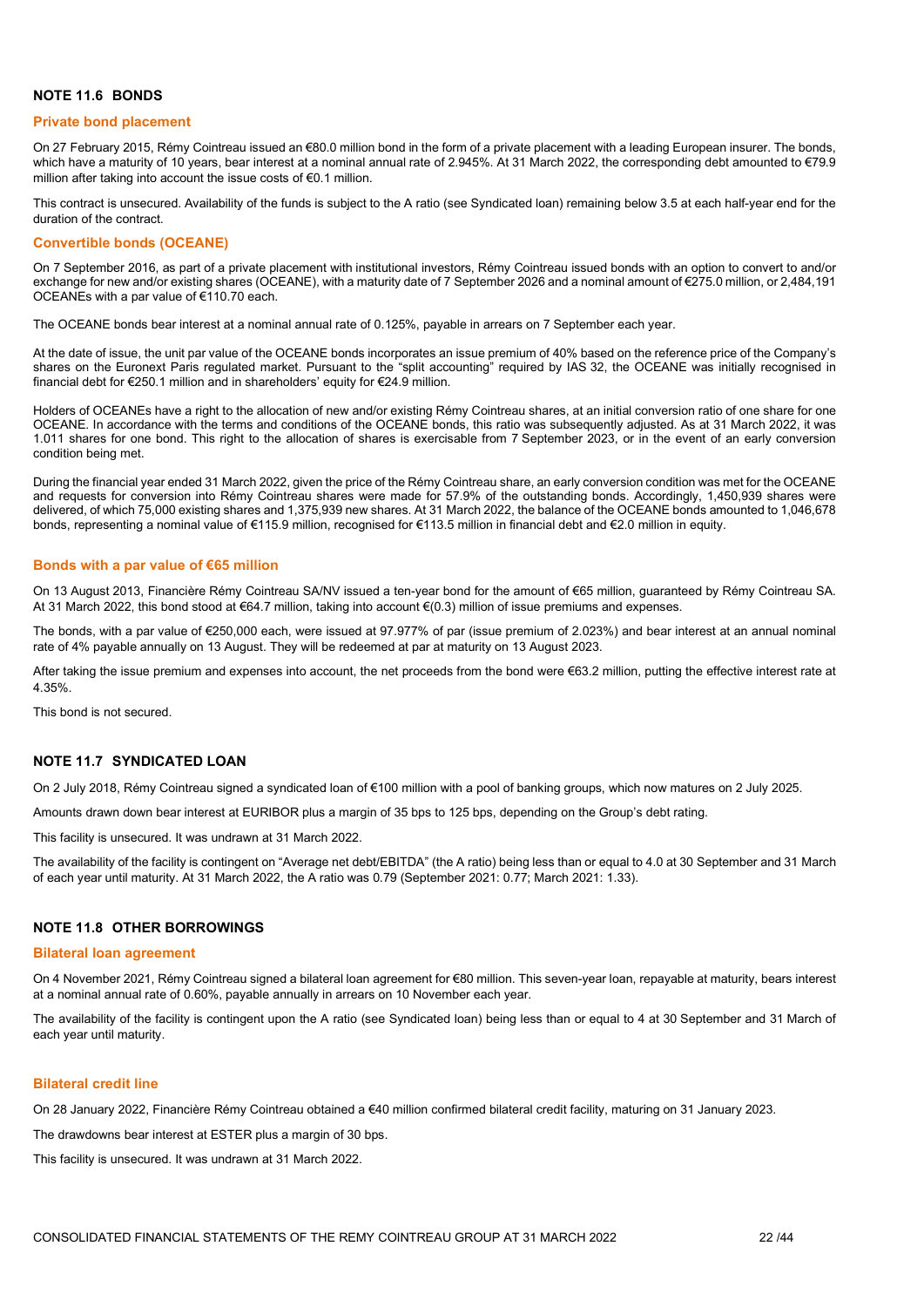#### NOTE 11.9 COMMITMENTS TO PURCHASE MINORITY SECURITIES

As part of the acquisition of Champagnes J. de Telmont followed by a capital increase carried out in February 2022, the Rémy Cointreau Group granted minority shareholders a promise to purchase their securities under various conditions not exercisable before July 2026. The liability relating to these commitments was valued at €9.0 million at 31 March 2022.

## NOTE 12 PROVISIONS FOR LIABILITIES AND CHARGES

The recognition of provisions, generally intended to cover compensation payable in the event of litigation with third parties, requires the Group's management to estimate the level of probability associated with this risk and also the outcome of negotiations, transactions and legal proceedings that are or may be conducted with the third parties concerned.

In accordance with IAS 37 "Provisions, contingent liabilities and contingent assets", a provision is recognised when the Group has an obligation towards a third party and it is certain or highly probable that it will result in an outflow of resources for the benefit of the third party, without receipt of an at least equivalent consideration from the said third party. Provisions for restructuring are recognised only when restructuring has been announced and detailed measures drawn up.

When the time value of money is material, the amount of the provision corresponds to the present value of expected expenditure that the Company believes to be necessary to meet the liability. In practice, when the liability is expected to be settled in more than 12 months, the amount of the provision is discounted to its present value, with the effects being recognised in net financial result.

### NOTE 12.1 ANALYSIS OF CHANGE

| (in $\epsilon$ millions)       | Restructuring            | <b>Customs risk</b>      | <b>Other Litigation</b> | Total |
|--------------------------------|--------------------------|--------------------------|-------------------------|-------|
| At 31 March 2021               | 0.7                      | ٠                        | 9.1                     | 9.8   |
| Increase                       | 0.9                      | 13,6                     | 4.8                     | 19.3  |
| Reversals - Used               | (0.6)                    | ٠                        | (2.4)                   | (3.0) |
| Reversals - Unused             | $\overline{\phantom{a}}$ | $\overline{\phantom{a}}$ | (5.0)                   | (5.0) |
| <b>Translation differences</b> | $\overline{\phantom{a}}$ |                          | 0.0                     | 0.0   |
| At 31 March 2022               | 1.0                      | 13.6                     | 6.6                     | 21.1  |

"Provisions for liabilities and charges" mainly consist of provisions recognised to cover trade and employee-related litigation, as well as a provision for international customs risks relating to prior periods.

### NOTE 12.2 MATURITY

These provisions are intended to cover probable items of expenditure payable as follows:

| (in $\notin$ millions)                     | 2022 | 2021 |
|--------------------------------------------|------|------|
| Long-term provisions (or unknown maturity) | 3.3  | 21   |
| Short-term provisions                      | 17.9 |      |
| <b>TOTAL</b>                               | 21.1 | 9.8  |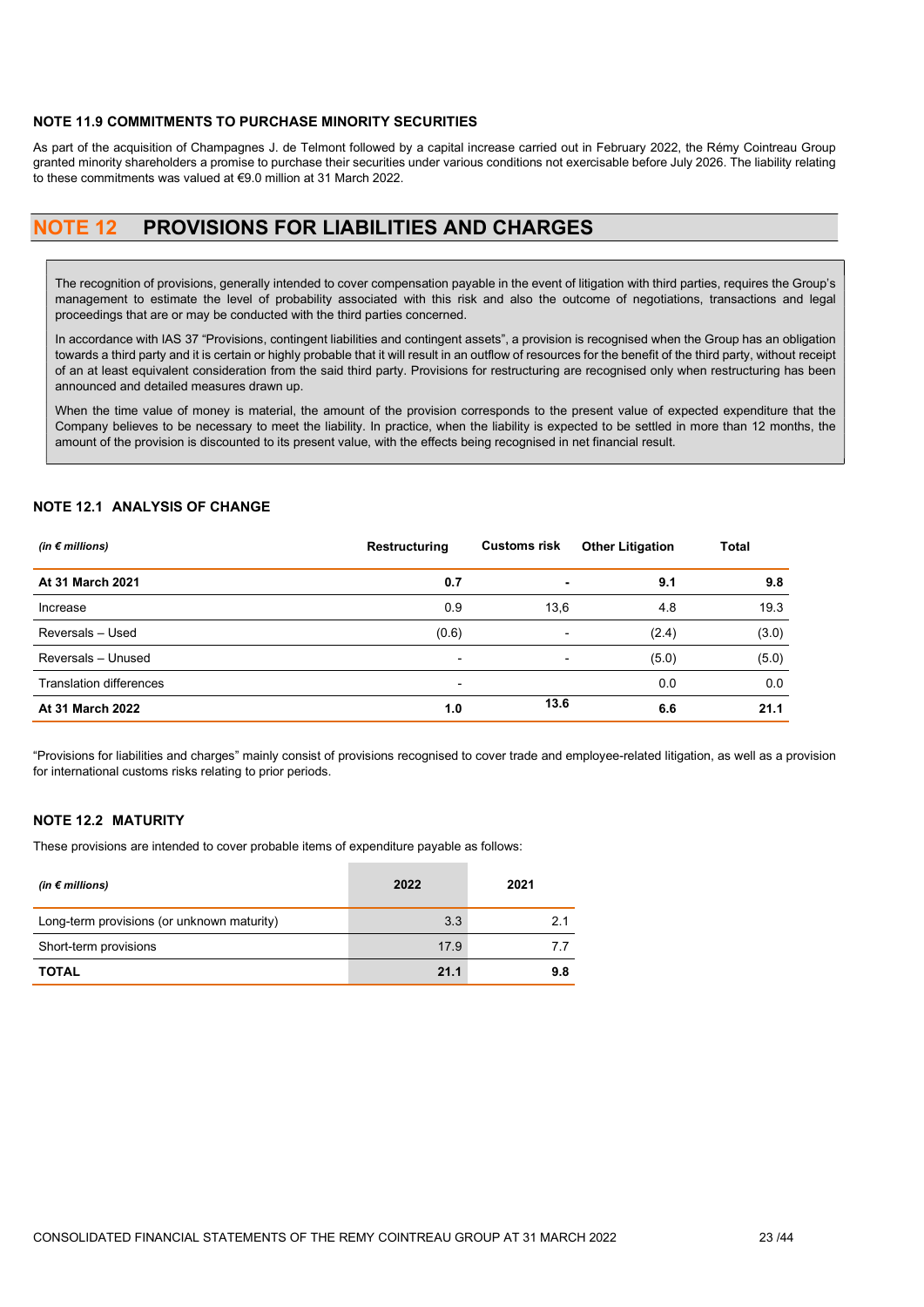# NOTE 13 TRADE AND OTHER PAYABLES

Trade payables, which are generally settled within three months, are stated at nominal value.

| (in $\notin$ millions)                                        | 2022  | 2021  |
|---------------------------------------------------------------|-------|-------|
| Trade payables - eaux-de-vie                                  | 271.7 | 262.0 |
| Other trade payables                                          | 300.3 | 219.0 |
| Advances from customers                                       | 3.5   | 2.3   |
| Payables related to tax and social charges (excl. income tax) | 71.0  | 65.7  |
| Excise duties                                                 | 6.0   | 2.1   |
| Miscellaneous deferred income                                 | 1.4   | 1.5   |
| Other liabilities                                             | 29.4  | 33.3  |
| <b>TOTAL</b>                                                  | 683.3 | 586.1 |

# NOTE 14 FINANCIAL INSTRUMENTS AND MARKET RISKS

Derivatives held by the Group in connection with its ordinary activities, mainly in the form of options, are valued using the methods prevailing in the financial markets. Note that these valuations are based on market data as at the reporting date. These values may fluctuate rapidly due to constant changes in the financial markets.

Financial assets and liabilities are measured in accordance with IFRS 9 "Financial instruments: recognition and measurement".

The Group makes extensive use of derivatives as part of its policy of hedging exposure to currency and interest rate risks. The Group has implemented the procedures and maintains the documentation needed to justify the application of hedge accounting as defined by IFRS 9.

Derivatives are stated at market value as at the reporting date. Market values are calculated using an external valuation model, and compared with those obtained from counterparty banks. Changes in the value of currency derivatives are recognised in the manner described in note 1.4. When used to hedge interest rate risk, changes in the value of derivative instruments (mainly caps and interest swaps) are recorded in recyclable equity in respect of the change in the intrinsic value of the hedging instruments when these options are active and in financial result for any residual change in fair value of the hedging instruments and the change in fair value of the non-hedging instruments.

### NOTE 14.1 BREAKDOWN OF FINANCIAL INSTRUMENTS BY CATEGORY

The following tables show the financial instruments recorded in the statement of financial position, analysed by the measurement categories defined in IFRS 9.

### AT 31 MARCH 2022

| (in $\notin$ millions)                                   | <b>Notes</b> | Amount on<br>statement | <b>Fair value</b> | Loans and<br>receivables<br>at amortised<br>cost | <b>Fair value</b><br>through<br>profit or loss<br>(1) | Fair value<br>through OCI |
|----------------------------------------------------------|--------------|------------------------|-------------------|--------------------------------------------------|-------------------------------------------------------|---------------------------|
| Non-current financial assets                             | 6            | 36.1                   | 36.1              | 18.2                                             | 2.7                                                   | 15.2                      |
| Derivatives                                              | 14           | 3.8                    | 3.8               | $\overline{\phantom{a}}$                         | 0.2                                                   | 3.6                       |
| Cash and cash equivalents                                | 9            | 116.3                  | 116.3             | $\overline{\phantom{a}}$                         | 116.3                                                 |                           |
| <b>ASSETS</b>                                            |              | 156.3                  | 156.3             | 18.2                                             | 119.3                                                 | 18.8                      |
| Long-term financial debt                                 | 11           | 363.9                  | 363.9             | 363.9                                            | $\blacksquare$                                        |                           |
| Short-term financial debt and accrued interest<br>charge | 11           | 105.7                  | 105.7             | 105.7                                            | $\overline{\phantom{0}}$                              |                           |
| Derivatives                                              | 14           | 13.7                   | 13.7              | $\overline{\phantom{a}}$                         | 0.6                                                   | 13.1                      |
| <b>LIABILITIES</b>                                       |              | 483.4                  | 483.4             | 469.6                                            | 0.6                                                   | 13.1                      |

(1) These financial instruments belong to the "held for trading" category.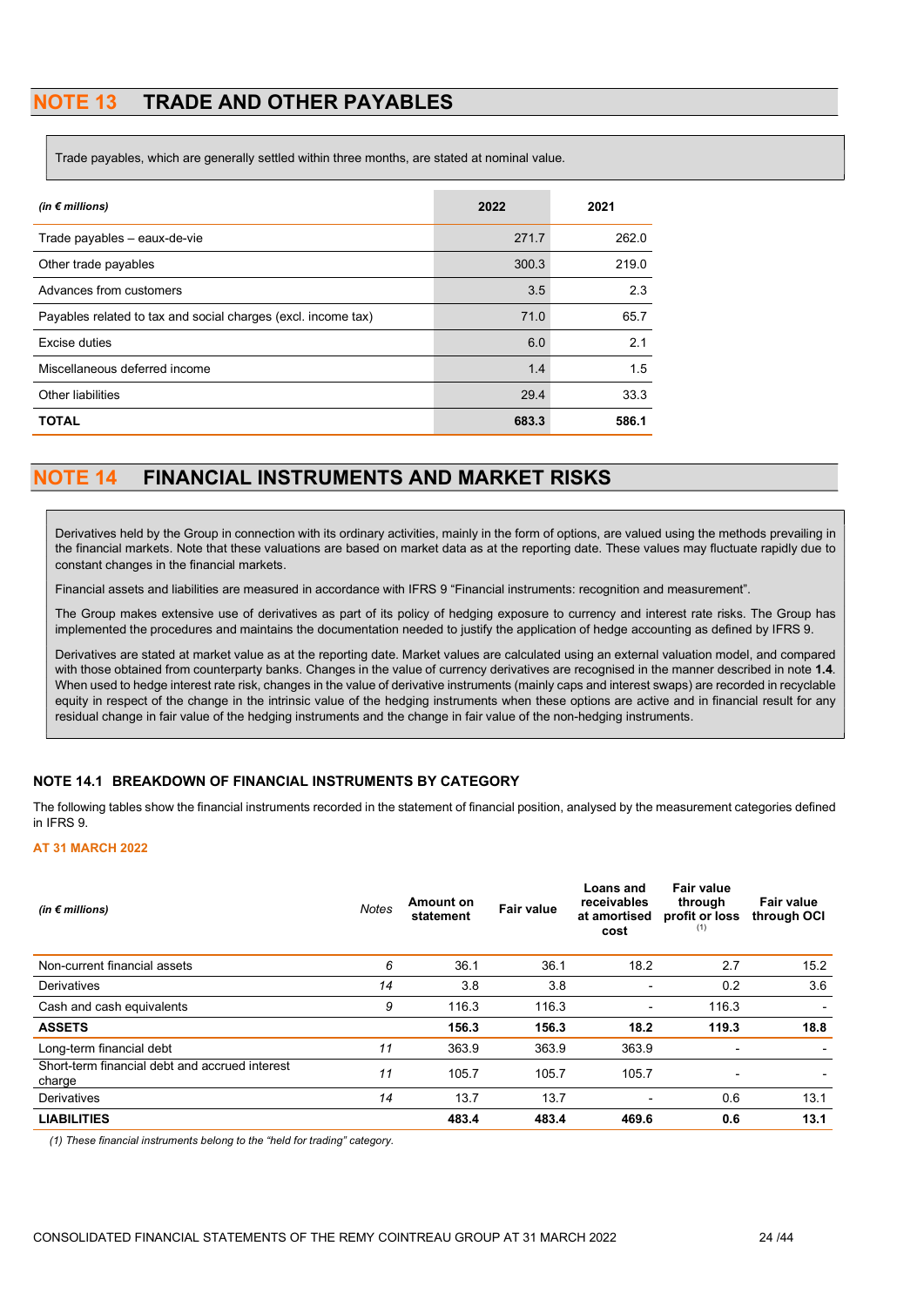### AT 31 MARCH 2021

| (in $\notin$ millions)                                   | Notes | Amount on<br>statement | Fair value | <b>Loans and</b><br>receivables<br>at amortised<br>cost | Fair value<br>through<br>profit or loss<br>(1) | Fair value<br>through OCI |
|----------------------------------------------------------|-------|------------------------|------------|---------------------------------------------------------|------------------------------------------------|---------------------------|
| Non-current financial assets                             | 6     | 26.6                   | 26.6       | 2.6                                                     | 5.0                                            | 18.9                      |
| Derivatives                                              | 14    | 4.7                    | 4.7        | $\blacksquare$                                          | 0.3                                            | 4.3                       |
| Cash and cash equivalents                                | 9     | 201.0                  | 201.0      | $\overline{\phantom{0}}$                                | 201.0                                          |                           |
| <b>ASSETS</b>                                            |       | 232.3                  | 232.3      | 2.6                                                     | 206.4                                          | 23.3                      |
| Long-term financial debt                                 | 11    | 423.8                  | 423.8      | 423.8                                                   | $\overline{\phantom{a}}$                       |                           |
| Short-term financial debt and accrued interest<br>charge | 11    | 91.5                   | 91.5       | 91.5                                                    |                                                |                           |
| Derivatives                                              | 14    | 7.1                    | 7.1        | $\blacksquare$                                          | 1.1                                            | 6.0                       |
| <b>LIABILITIES</b>                                       |       | 522.4                  | 522.4      | 515.3                                                   | 1.1                                            | 6.0                       |

(1) These financial instruments belong to the "held for trading" category.

### NOTE 14.2 MARKET RISK MANAGEMENT POLICY

The Group uses financial instruments to manage its interest rate and foreign exchange risk exposure. The policy for managing market risks complies with the prudential rules approved by the Board of Directors. More specifically, the sale of options is limited to tunnel strategies and the resale of previously purchased instruments that are subject to approval on an individual basis.

All hedging transactions are entered into with top-tier international banks.

With regard to foreign exchange risk, the Group endeavours to hedge its budgeted net commercial exposure over maximum rolling period of 36 months. This is achieved by entering into firm or optional currency hedging agreements in accordance with the guidelines set by the Board of Directors.

The Group does not hedge the foreign exchange risk arising from the translation into euros of the financial statements of companies that use a currency other than the euro.

The Group's hedging policy only allows for the hedging of short-term foreign exchange risk. It is not intended to protect the Group against the economic effects of long-term money market trends on the Group's sales and margins.

### NOTE 14.3 BREAKDOWN OF FINANCIAL INSTRUMENTS (INTEREST RATE AND FOREIGN EXCHANGE RATES)

| (in $\notin$ millions)    | 2022 | 2021 |
|---------------------------|------|------|
| <b>Assets</b>             |      |      |
| Interest rate derivatives |      |      |
| Exchange rate derivatives | 3.8  | 4.7  |
| <b>TOTAL</b>              | 3.8  | 4.7  |
| <b>Liabilities</b>        |      |      |
| Interest rate derivatives |      |      |
| Exchange rate derivatives | 13.7 | 7.1  |
| <b>TOTAL</b>              | 13.7 | 7.1  |

### NOTE 14.4 INTEREST RATE DERIVATIVES

At 31 March 2022, the Group had no interest rate derivatives in its portfolio.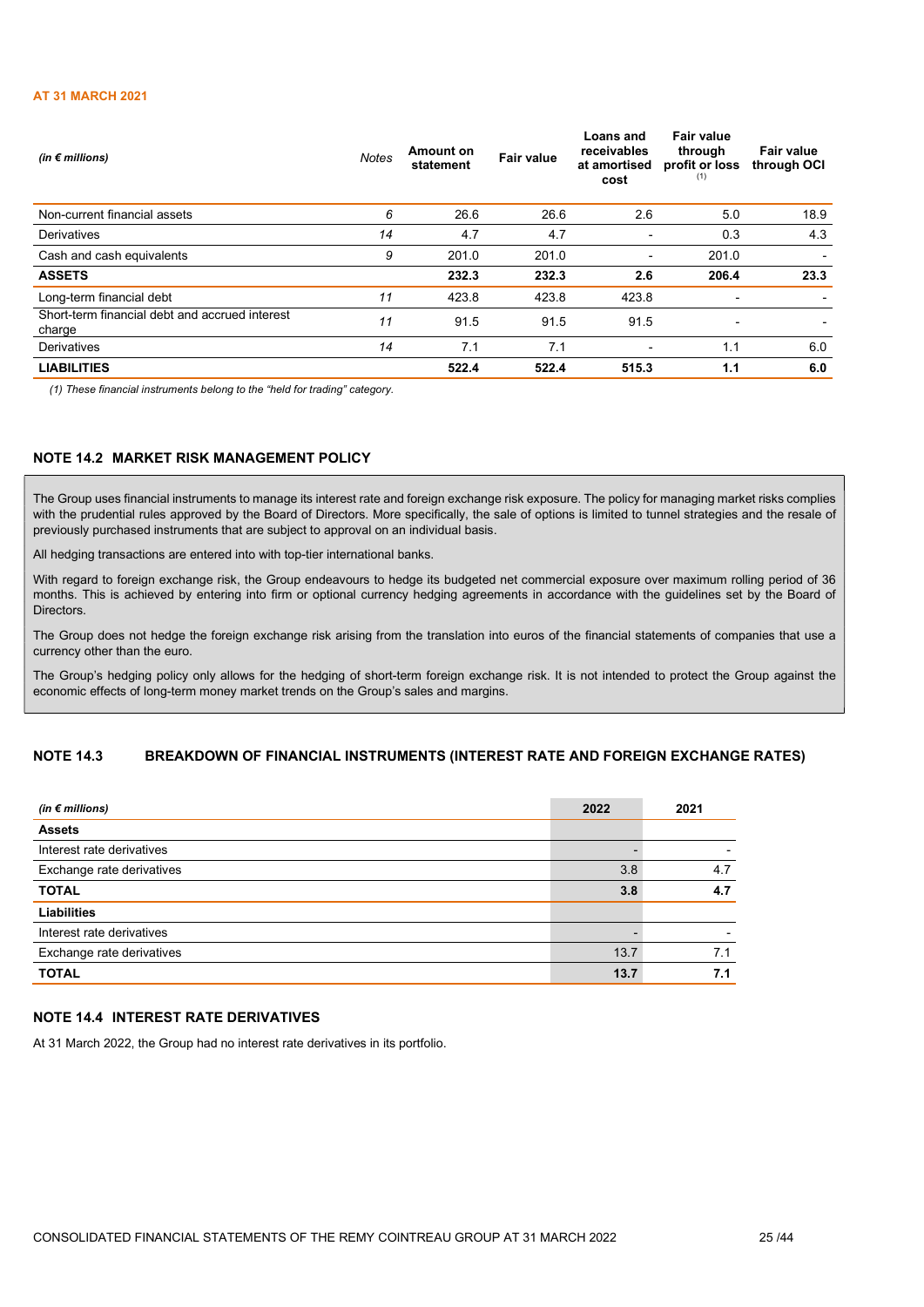### NOTE 14.5 EXCHANGE RATE DERIVATIVES

The Group uses options and forward contracts to hedge its cash flows from commercial transactions. Commercial transactions for the year for which payment has not been received as of the reporting date are hedged by short-term currency swaps.

Furthermore, Rémy Cointreau SA, which centralises the Group's financing needs, and its subsidiary Financière Rémy Cointreau make intra-Group loans and borrowings denominated in the counterparty's currency. The Group uses back-to-back currency swaps to match these loans and borrowings. The maturity of such transactions ranges from one month to one year.

Breakdown of all foreign exchange risk hedging instruments in the portfolio at 31 March 2022:

| (in $\notin$ millions)                                                  | Nominal<br>amount <sup>(1)</sup> | <b>Initial value</b>     |        | Of which<br>CFH $(2)$ | Of which<br>Trading <sup>(2)</sup> |
|-------------------------------------------------------------------------|----------------------------------|--------------------------|--------|-----------------------|------------------------------------|
| Put options and tunnel options                                          |                                  |                          |        |                       |                                    |
| Seller USD (vs. EUR)                                                    | 216.2                            | $\blacksquare$           | 0.9    | 0.9                   |                                    |
| Other currencies (vs. EUR)                                              | 98.1                             | $\overline{\phantom{a}}$ | 0.4    | 0.4                   |                                    |
|                                                                         | 314.3                            | ٠                        | 1.3    | 1.3                   |                                    |
| <b>Forward sales</b>                                                    |                                  |                          |        |                       |                                    |
| Seller USD (vs. EUR)                                                    | 265.7                            | $\overline{\phantom{a}}$ | (7.5)  | (7.5)                 |                                    |
| Other currencies (vs. EUR)                                              | 141.1                            | $\blacksquare$           | (3.3)  | (3.3)                 |                                    |
|                                                                         | 406.8                            | ٠                        | (10.8) | (10.8)                |                                    |
| Purchase/(sale) of currency swaps (operating activities) <sup>(3)</sup> |                                  |                          |        |                       |                                    |
| Seller USD (vs. EUR)                                                    | (89.1)                           | $\overline{\phantom{a}}$ | 0.0    | -                     | 0.0                                |
| Other currencies (vs. EUR)                                              | (24.7)                           | $\blacksquare$           | (0.1)  |                       | (0.1)                              |
|                                                                         | (113.8)                          | ٠                        | (0.0)  | ۰                     | (0.0)                              |
| Purchase/(sale) of currency swaps (financing activities) <sup>(3)</sup> |                                  |                          |        |                       |                                    |
| Seller USD (vs. EUR)                                                    | 29.2                             | $\overline{\phantom{a}}$ | (0.4)  | ۰                     | (0.4)                              |
| Other currencies (vs. EUR)                                              | (80.2)                           | $\overline{\phantom{a}}$ | 0.0    | -                     | 0.0                                |
|                                                                         | (51.0)                           | ٠                        | (0.3)  |                       | (0.3)                              |
| <b>Total</b>                                                            | 556.4                            | ٠                        | (9.9)  | (9.5)                 | (0.4)                              |

 $(1)$  Nominal amount in foreign currency translated at the closing rate.

 $(2)$  Fair value hedge; Cash flow hedge;

Trading: held for trading.

(3) Difference between closing rate and forward rate.

Breakdown of all currency hedging instruments in the portfolio at 31 March 2021:

| (in $\epsilon$ millions)                                     | <b>Nominal</b><br>amount <sup>(1)</sup> | <b>Initial value</b>     | <b>Market</b><br>value | Of which<br>CFH $(2)$ | Of which<br>Trading <sup>(2)</sup> |
|--------------------------------------------------------------|-----------------------------------------|--------------------------|------------------------|-----------------------|------------------------------------|
| Put options and tunnel options                               |                                         |                          |                        |                       |                                    |
| Seller USD (vs. EUR)                                         | 191.8                                   | 3.8                      | 1.2                    | 1.2                   |                                    |
| Other currencies (vs. EUR)                                   | 57.0                                    | 1.1                      | 0.3                    | 0.3                   |                                    |
|                                                              | 248.9                                   | 4.9                      | 1.5                    | 1.5                   |                                    |
| <b>Forward sales</b>                                         |                                         |                          |                        |                       |                                    |
| Seller USD (vs. EUR)                                         | 157.7                                   | $\overline{\phantom{a}}$ | (1.8)                  | (1.8)                 |                                    |
| Other currencies (vs. EUR)                                   | 78.5                                    | ۰                        | (1.4)                  | (1.4)                 |                                    |
|                                                              | 236.2                                   | ٠                        | (3.2)                  | (3.2)                 |                                    |
| Purchase/(sale) of currency swaps (operating activities) (3) |                                         |                          |                        |                       |                                    |
| Seller USD (vs. EUR)                                         | (71.3)                                  | $\overline{\phantom{a}}$ | (0.2)                  | ٠                     | (0.2)                              |
| Other currencies (vs. EUR)                                   | (19.4)                                  | $\overline{\phantom{a}}$ | (0.1)                  | -                     | (0.1)                              |
|                                                              | (90.8)                                  | ٠                        | (0.3)                  | ۰                     | (0.3)                              |
| Purchase/(sale) of currency swaps (financing activities) (3) |                                         |                          |                        |                       |                                    |
| Seller USD (vs. EUR)                                         | 22.7                                    | ٠                        | (0.5)                  | ۰                     | (0.5)                              |
| Other currencies (vs. EUR)                                   | (57.9)                                  | $\overline{\phantom{a}}$ | 0.0                    | ٠                     | 0.0                                |
|                                                              | (35.2)                                  | ٠                        | (0.5)                  | ۰                     | (0.5)                              |
| Total                                                        | 359.1                                   | 4.9                      | (2.4)                  | (1.7)                 | (0.8)                              |

 $(1)$ Nominal amount in foreign currency translated at the closing rate.

<sup>(2)</sup> Fair value hedge; Cash flow hedge;

Trading: held for trading.

(3) Difference between closing rate and forward rate.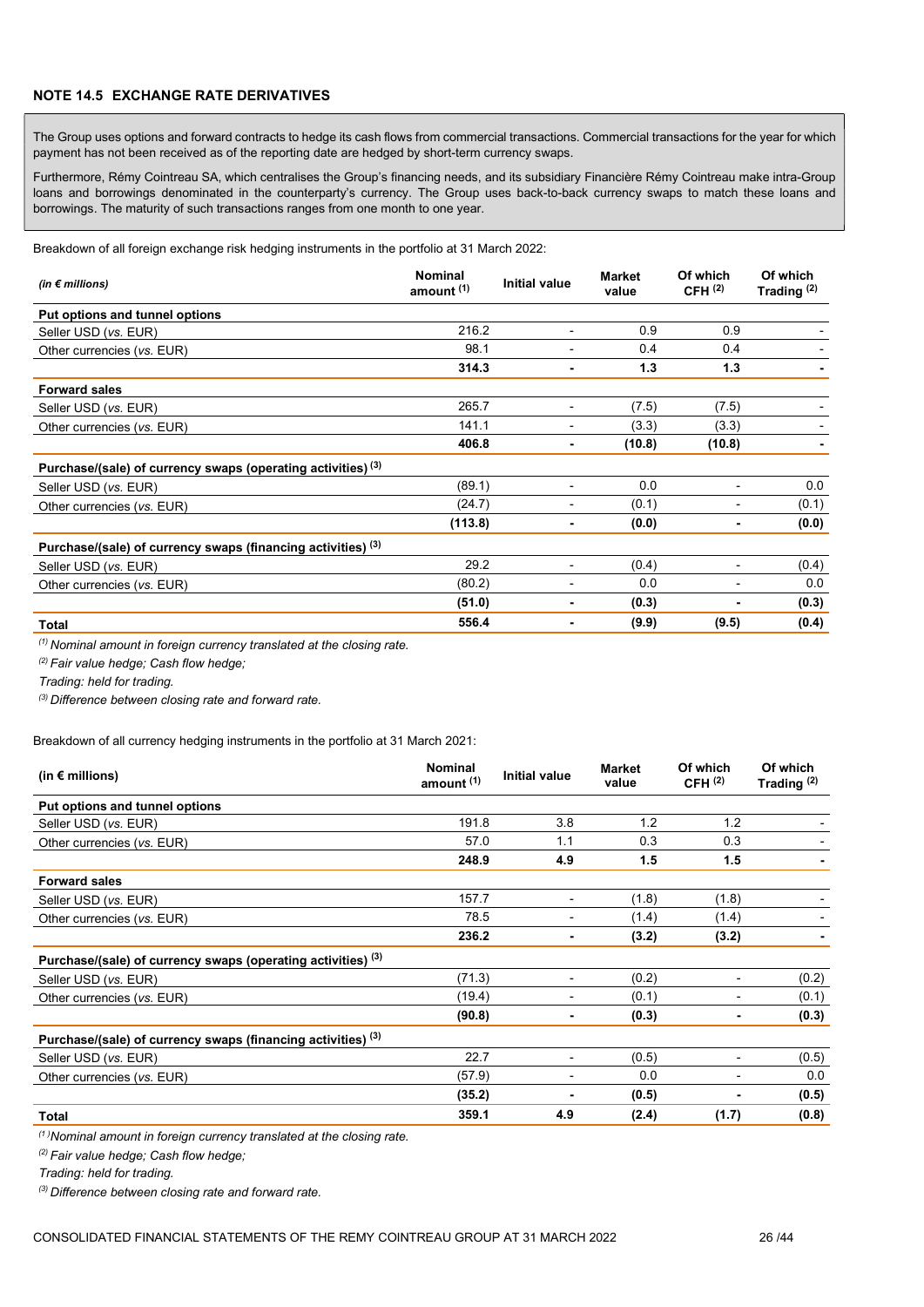#### Sensitivity to foreign exchange risk

Taking into account the hedges in place, a 10% increase or decrease in the EUR/USD exchange rate would have the following impact, with the impact on net profit/(loss) for the period arising mainly from the ineffective portion hedging future flows:

|                                          | 2022   |                            | 2021   |                            |
|------------------------------------------|--------|----------------------------|--------|----------------------------|
|                                          |        | <b>EUR/USD sensitivity</b> |        | <b>EUR/USD sensitivity</b> |
| Benchmark value                          | 1.1102 |                            | 1.1730 |                            |
|                                          | $+10%$ | $-10%$                     | $+10%$ | $-10%$                     |
| EUR/USD rate                             | 1.22   | 1.00                       | 1.29   | 1.06                       |
| Net profit/(loss) for the period         | (2.6)  | 0.2                        | (1.6)  | (1.8)                      |
| Equity excluding net profit/(loss)       | 21.4   | (21.2)                     | 18.0   | (17.7)                     |
| Change in value of financial instruments | 35.8   | (40.9)                     | 30.5   | (36.4)                     |
| Nominal amount at reporting date:        |        |                            |        |                            |
| • USD instruments in the portfolio       | 357.1  | 436.5                      | 252.9  | 309.1                      |
| • USD receivables potentially exposed    | 95.2   | 116.3                      | 63.6   | 77.7                       |

#### NOTE 14.6 LIQUIDITY RISK

In accordance with IFRS 7, liabilities are stated at their carrying amount at the reporting date excluding discounting effects. The amounts drawn down on credit lines in the year ended 31 March 2021 are assumed to be carried forward until the maturity of each of the corresponding facilities. The corresponding interest expense is calculated using the parameters known at the reporting date.

Liquidity risk stems mainly from the availability of financial resources.

The majority of the Group's activities are characterised by high levels of capital employed, particularly inventories undergoing ageing. Rémy Cointreau continuously monitors the balance of its financial structure, prioritises long-term resources and combines fixed-rate and variable-rate resources. Refinancing is systematically prepared for those resources reaching maturity. The Group obtains its financing from leading financial institutions.

The following table shows the contractual maturity profile of disbursements relating to financial liabilities recognised as of 31 March 2022.

| (in $\epsilon$ millions)                | Before 31<br><b>March 2023</b> | Before 31<br><b>March 2024</b> | Before 31<br><b>March 2025</b> | Before 31<br><b>March 2026</b> | <b>Beyond</b> | <b>Total</b> |
|-----------------------------------------|--------------------------------|--------------------------------|--------------------------------|--------------------------------|---------------|--------------|
| Financial debt and accrued interest     | 97.1                           | 65.0                           | 80.0                           |                                | 204.8         | 446.9        |
| Trade and other payables                | 683.3                          | $\overline{\phantom{0}}$       | $\overline{\phantom{0}}$       |                                |               | 683.3        |
| Liabilities recognised at 31 March 2022 | 780.4                          | 65.0                           | 80.0                           |                                | 204.8         | 1,130.3      |
| Future interest on financial debt       | 5.8                            | 3.9                            | 2.8                            | 0.6                            | 1.3           | 14.5         |
| <b>Total disbursements</b>              | 786.2                          | 68.9                           | 82.8                           | 0.6                            | 206.2         | 1.144.7      |

The confirmed resources and their availability are as follows (see also note 11 for the description of financial debt):

| (in $\notin$ millions)                              | 2022  | 2021  |
|-----------------------------------------------------|-------|-------|
| Fixed-rate resources                                | 340.9 | 440.0 |
| Variable-rate resources                             | 140.0 | 100.0 |
| <b>Total</b>                                        | 480.9 | 540.0 |
| Long-term                                           | 440.9 | 520.0 |
| Short-term                                          | 40.0  | 20.0  |
| <b>Total</b>                                        | 480.9 | 540.0 |
| Availability subject to compliance with the A ratio | 260.0 | 180.0 |
| Available with no ratio restrictions                | 220.9 | 360.0 |
| <b>Total</b>                                        | 480.9 | 540.0 |
| Unused at 31 March                                  | 140.0 | 100.0 |
| Unused at 31 March as % of available resources      | 29%   | 19%   |

The availability of some financing is contingent upon achieving the "A ratio" (average net debt/EBITDA). This is calculated every six months and must be below 3.5 for the private bond placement (note 11.6) and below 4.0 for the syndicated loan and the new bilateral loan (notes 11.7 and 11.8). The A ratio was 0.79 at 31 March 2022. The Group is confident in its ability to maintain this ratio in the short, medium and long-term, and in its ability to renew financing that is due to reach maturity in the coming years.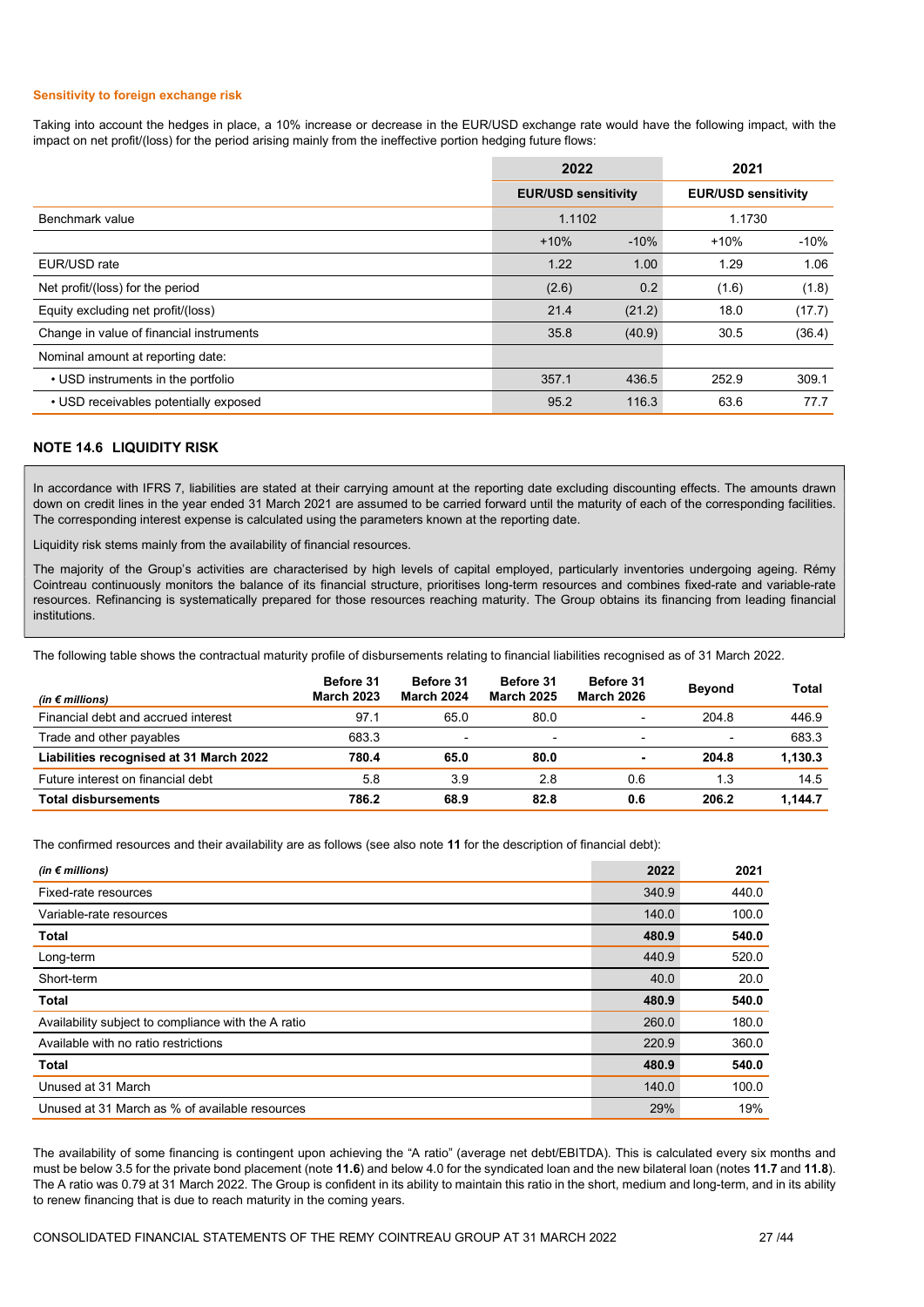In addition; the Rémy Cointreau Group had €245 million in unconfirmed bilateral lines at 31 March 2022.

The Group's rating is reviewed annually. At 31 March 2022, Moody's assigned the rating of Baa3, stable outlook.

## NOTE 15 SEGMENT REPORTING

#### Breakdown by segment

As required by IFRS 8, the Rémy Cointreau Group provides an analysis by business segment and geographic area of certain of its consolidated financial statements.

#### A) Business segment

The segments to be presented are those operating segments for which separate financial information is available internally and which are used by the "main operational decision-maker" to make operational decisions. Rémy Cointreau's main operational decision-maker is the Executive Committee. This committee reviews operational performances and allocates resources based on the financial data analysed for the Rémy Martin, Liqueurs & Spirits and Partner Brands businesses. Consequently, the Group has identified these businesses as the operating segments to be presented. In addition, a holding segment includes the central expenses that are not allocated to the various divisions.

The main brands in the "Liqueurs & Spirits" segment are Cointreau, Metaxa, St-Rémy, Mount Gay, Bruichladdich, The Botanist, Westland, Domaine des Hautes Glaces, Belle de Brillet and Telmont.

The "Partner Brands" business includes brands which are not controlled by the Group and those whose production is not carried out wholly by the Group. These brands are distributed using the Group's distribution network in the framework of fixed-term agreements.

Information given by business segment is identical to that presented to the Executive Committee.

#### B) Geographic area

Sales by geographic area are analysed based on the destination of the goods sold. Items in the statement of financial position are analysed based on the geographic area of the entities reporting them.

The geographic areas covered are: Europe, Middle East and Africa; Americas; Asia-Pacific. The Asia-Pacific area includes Asia, Australia and New Zealand.

### NOTE 15.1 BUSINESSES

#### Note 15.1.1 Breakdown of sales and current operating profit/(loss)

|                          | <b>Sales</b>             |         | Current operating profit/(Ic |        |
|--------------------------|--------------------------|---------|------------------------------|--------|
| (in $\epsilon$ millions) | 2022                     | 2021    | 2022                         | 2021   |
| Cognac                   | 948.3                    | 735.0   | 323.0                        | 221.0  |
| Liqueurs & Spirits       | 333.2                    | 248.3   | 35.5                         | 33.0   |
| Group brands subtotal    | 1,281.5                  | 983.3   | 358.4                        | 254.0  |
| <b>Partner Brands</b>    | 31.3                     | 26.9    | (0.0)                        | (0.8)  |
| Holding                  | $\overline{\phantom{a}}$ |         | (24.0)                       | (17.1) |
| <b>TOTAL</b>             | 1,312.9                  | 1,010.2 | 334.4                        | 236.1  |

Current operating profit/(loss)

| 2022   | 2021   |
|--------|--------|
| 323.0  | 221.0  |
| 35.5   | 33.0   |
| 358.4  | 254.0  |
| (0.0)  | (0.8)  |
| (24.0) | (17.1) |
| 334.4  | 236.1  |

There are no intra-segment sales.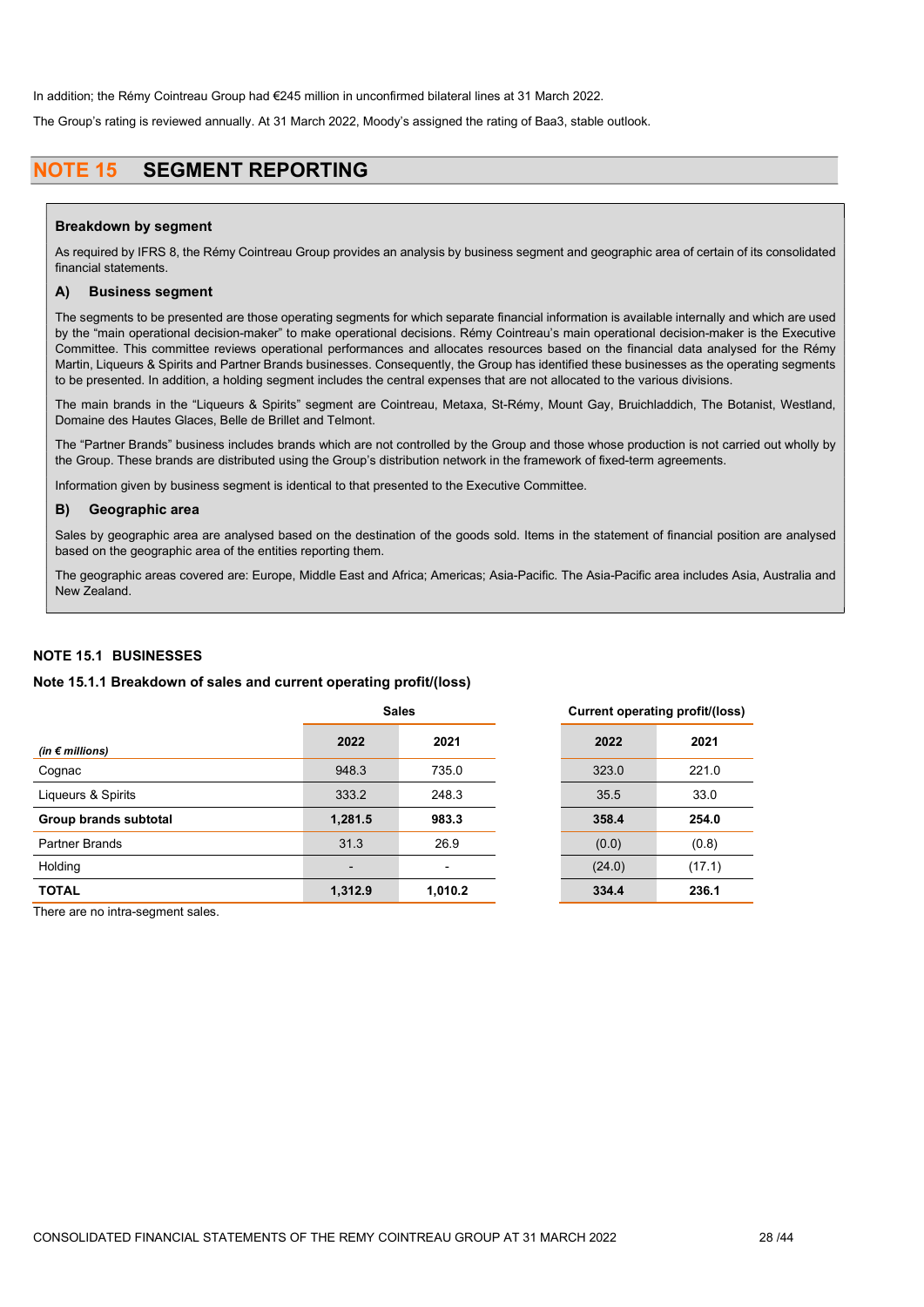### Note 15.1.2 Breakdown of the statement of financial position

AT 31 MARCH 2022

|                                                                                                                                        | Cognac  | Liqueurs &<br><b>Spirits</b> | <b>Partner</b><br><b>Brands</b> | Unallocated | <b>Total</b> |
|----------------------------------------------------------------------------------------------------------------------------------------|---------|------------------------------|---------------------------------|-------------|--------------|
| (in $\notin$ millions)                                                                                                                 |         |                              |                                 |             |              |
| Non-current assets                                                                                                                     | 485.5   | 418.5                        | 0.3                             | 78.2        | 982.5        |
| <b>Current assets</b>                                                                                                                  | 1,577.3 | 237.6                        | 9.9                             | 51.2        | 1,875.9      |
| Derivatives                                                                                                                            | 0.0     | 0.0                          | 0.0                             | 3.8         | 3.8          |
| Cash and cash equivalents                                                                                                              | 0.0     | 0.0                          | 0.0                             | 116.3       | 116.3        |
| <b>Total assets</b>                                                                                                                    | 2,062.8 | 656.1                        | 10.2                            | 249.5       | 2,978.6      |
| Equity                                                                                                                                 | 0.0     | 0.0                          | 0.0                             | 1,661.8     | 1,661.8      |
| Financial debt and accrued interest                                                                                                    | 0.0     | 0.0                          | 0.0                             | 469.6       | 469.6        |
| Provisions for liabilities and charges                                                                                                 | 35.8    | 10.9                         | 0.8                             | 0.0         | 47.5         |
| Deferred and current taxation                                                                                                          | 0.0     | 0.0                          | 0.0                             | 102.6       | 102.6        |
| Trade and other payables                                                                                                               | 564.7   | 93.0                         | 6.3                             | 19.3        | 683.3        |
| Derivatives                                                                                                                            | 0.0     | 0.0                          | 0.0                             | 13.7        | 13.7         |
| <b>Total equity and liabilities</b>                                                                                                    | 600.5   | 103.9                        | 7.1                             | 2,267.0     | 2,978.6      |
| Right of use, brands and other intangible assets not included<br>in the basis of calculation of "return on capital employed"<br>(ROCE) | 252.5   | 258.6                        | 0.2                             | 0.0         | 511.3        |
| <b>ROCE basis of calculation</b>                                                                                                       | 1,209.8 | 293.5                        | 2.9                             |             | 1,506.2      |

### AT 31 MARCH 2021

|                                                                                                                                        | Cognac         | Liqueurs &<br><b>Spirits</b> | <b>Partner</b><br><b>Brands</b> | Unallocated    | <b>Total</b> |
|----------------------------------------------------------------------------------------------------------------------------------------|----------------|------------------------------|---------------------------------|----------------|--------------|
| (in $\notin$ millions)                                                                                                                 |                |                              |                                 |                |              |
| Non-current assets                                                                                                                     | 465.2          | 396.4                        | 0.5                             | 57.8           | 919.9        |
| <b>Current assets</b>                                                                                                                  | 1,425.1        | 189.4                        | 10.4                            | 30.7           | 1,655.6      |
| Derivatives                                                                                                                            | $\blacksquare$ | ۰                            | $\overline{a}$                  | 4.7            | 4.7          |
| Cash and cash equivalents                                                                                                              | $\blacksquare$ | ۰                            | ۰                               | 201.0          | 201.0        |
| <b>Total assets</b>                                                                                                                    | 1,890.2        | 585.9                        | 10.9                            | 294.1          | 2,781.1      |
| Equity                                                                                                                                 | $\blacksquare$ | ۰                            | ۰                               | 1,549.2        | 1,549.2      |
| Financial debt and accrued interest                                                                                                    | $\blacksquare$ | ۰                            | ۰                               | 515.3          | 515.3        |
| Provisions for liabilities and charges                                                                                                 | 28.7           | 8.5                          | 1.7                             | ٠              | 38.9         |
| Deferred and current taxation                                                                                                          | $\blacksquare$ | ۰                            | ۰                               | 84.5           | 84.5         |
| Trade and other payables                                                                                                               | 490.7          | 66.9                         | 7.3                             | 21.1           | 586.1        |
| Derivatives                                                                                                                            |                | ۰                            | ٠                               | 7.1            | 7.1          |
| <b>Total equity and liabilities</b>                                                                                                    | 519.5          | 75.5                         | 9.0                             | 2,177.2        | 2,781.1      |
| Right of use, brands and other intangible assets not included<br>in the basis of calculation of "return on capital employed"<br>(ROCE) | 248.3          | 256.0                        | 0.3                             | $\blacksquare$ | 504.7        |
| <b>ROCE basis of calculation</b>                                                                                                       | 1,122.4        | 254.4                        | 1.6                             |                | 1,378.4      |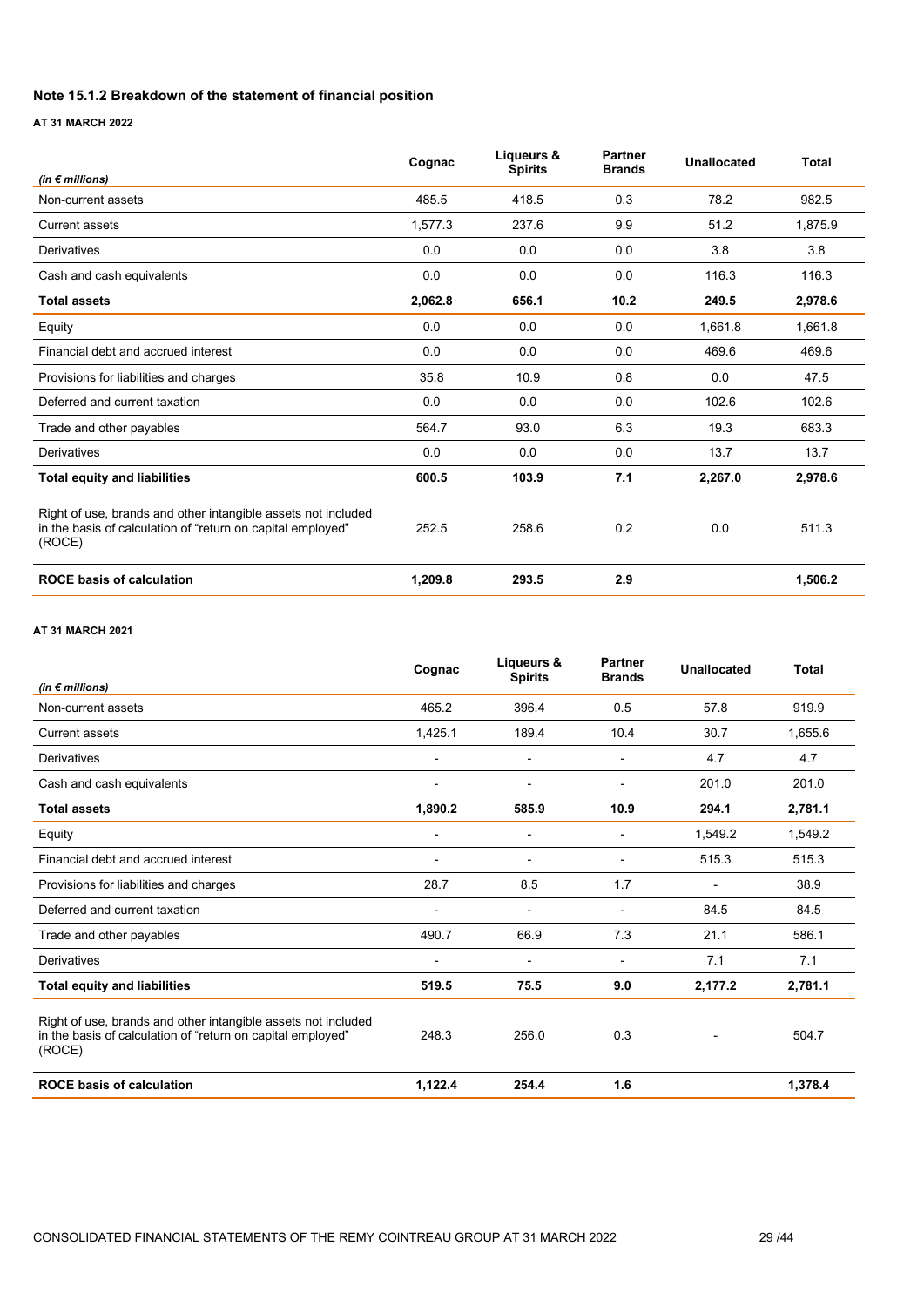Return on capital employed is measured using the following indicators:

- current operating profit/(loss) by activity (note 15.1.1)
- breakdown of the statement of financial position by activity, excluding certain intangibles (note 15.1.2).

Current operating profit/(loss) and capital employed are identified by business on an analytical basis. Profit and capital employed of the distribution network and holding businesses are allocated on a pro-rata basis according to net sales and current inventory.

Return on capital employed is a key indicator for the Group's management. It is one of the key performance indicators for each business.

#### AT 31 MARCH 2022

| (in $\epsilon$ millions) | Capital employed | <b>Current operating</b><br>profit/(loss) | %                        |
|--------------------------|------------------|-------------------------------------------|--------------------------|
| Cognac                   | 1,209.8          | 323.0                                     | 26.7%                    |
| Liqueurs & Spirits       | 293.5            | 35.5                                      | 12.1%                    |
| Group brands subtotal    | 1,503.3          | 358.4                                     | 23.8%                    |
| <b>Partner Brands</b>    | 2.9              | (0.0)                                     | $(1.4\%)$                |
| Holding                  | -                | (24.0)                                    | $\overline{\phantom{0}}$ |
| Total                    | 1,506.2          | 334.4                                     | 22.2%                    |

### AT 31 MARCH 2021

| (in $\epsilon$ millions) | Capital employed | <b>Current operating</b><br>profit/(loss) | %                        |
|--------------------------|------------------|-------------------------------------------|--------------------------|
| Cognac                   | 1.122.4          | 221.0                                     | 19.7%                    |
| Liqueurs & Spirits       | 254.4            | 33.0                                      | 13.0%                    |
| Group brands subtotal    | 1.376.8          | 254.0                                     | 18.4%                    |
| <b>Partner Brands</b>    | 1.6              | (0.8)                                     | $(49.6\%)$               |
| Holding                  | ٠                | (17.1)                                    | $\overline{\phantom{a}}$ |
| <b>Total</b>             | 1,378.4          | 236.1                                     | 17.1%                    |

### Note 15.1.4 Capital expenditure and depreciation and amortisation expense

|                          | equipment and intangible as- | Capital expenditure and acqui-<br>sition of property, plant and<br>sets | Depreciation and amortisation<br>of property, plant and equip-<br>ment and intangible assets |      |  |
|--------------------------|------------------------------|-------------------------------------------------------------------------|----------------------------------------------------------------------------------------------|------|--|
| (in $\epsilon$ millions) | 2022                         | 2021                                                                    | 2022                                                                                         | 2021 |  |
| Cognac                   | 37.2                         | 30.8                                                                    | 20.4                                                                                         | 17.6 |  |
| Liqueurs & Spirits       | 23.2                         | 18.1                                                                    | 11.0                                                                                         | 9.4  |  |
| <b>Partner Brands</b>    | 0.0                          | 0.1                                                                     | 0.1                                                                                          | 0.1  |  |
| Total                    | 60.5                         | 49.0                                                                    | 31.5                                                                                         | 27.1 |  |

### NOTE 15.2 GEOGRAPHIC AREAS

#### **Sales**

| (in $\epsilon$ millions)            | 2022    | 2021    |
|-------------------------------------|---------|---------|
| Europe – Middle-East – Africa $(1)$ | 234.1   | 188.3   |
| Americas                            | 683.3   | 522.0   |
| Asia-Pacific                        | 395.5   | 299.9   |
| <b>TOTAL</b>                        | 1,312.9 | 1,010.2 |

(1) Sales in France amounted to €14.1 million at 31 March 2022 (March 2021: €9.2 million).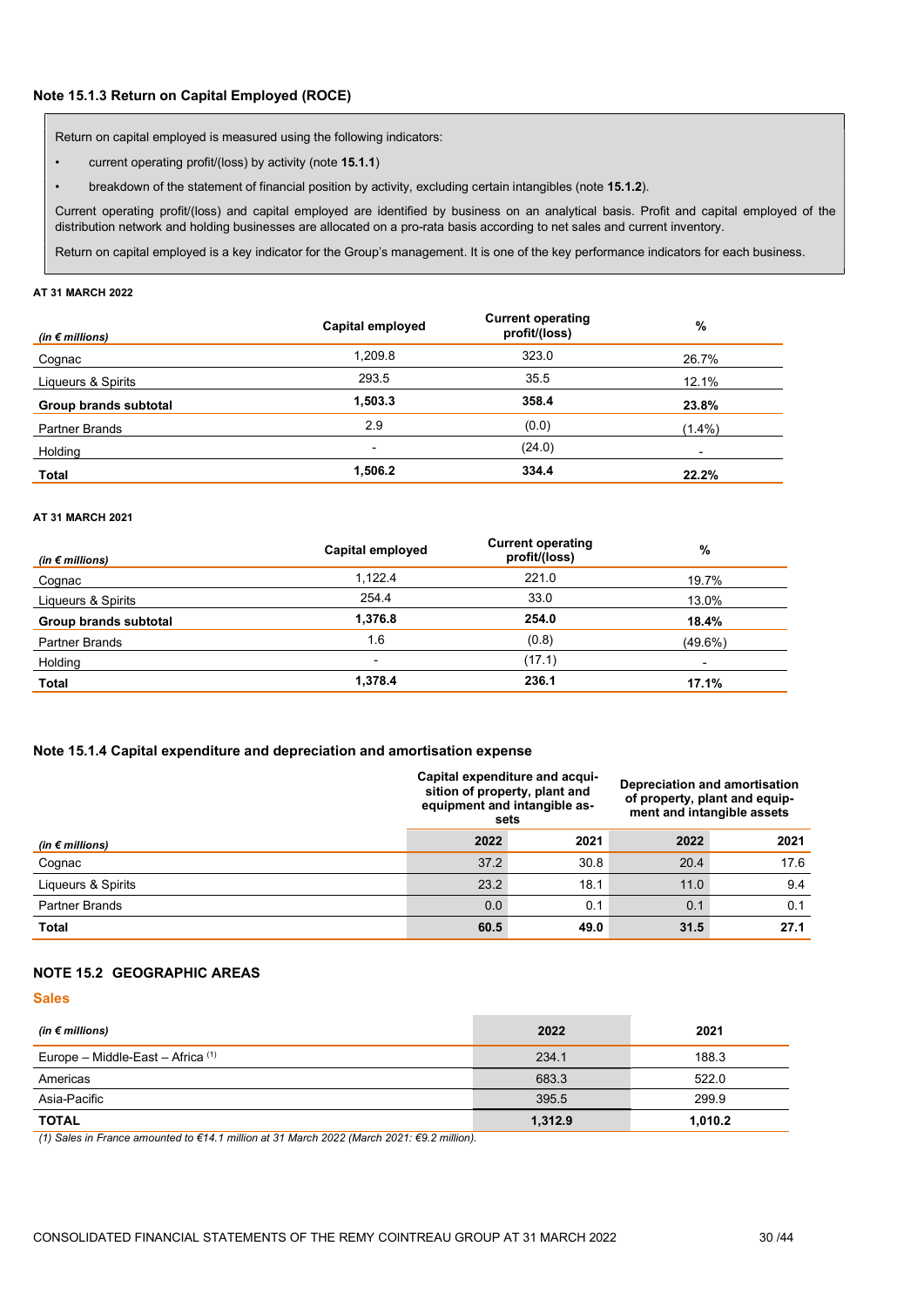### Statement of financial position

### AT 31 MARCH 2022

|                                        | <b>Europe</b>      |                 |              |             |              |
|----------------------------------------|--------------------|-----------------|--------------|-------------|--------------|
| (in $\epsilon$ millions)               | <b>Middle East</b> | <b>Americas</b> | Asia-Pacific | Unallocated | <b>Total</b> |
|                                        | Africa             |                 |              |             |              |
| Non-current assets                     | 807.6              | 85.7            | 12.6         | 0.0         | 982.5        |
| Current assets                         | 1,577.6            | 145.9           | 152.5        | 0.0         | 1,875.9      |
| Derivatives                            | 0.0                | 0.0             | 0.0          | 3.8         | 3.8          |
| Cash and cash equivalents              | 0.0                | 0.0             | 0.0          | 116.3       | 116.3        |
| <b>Total assets</b>                    | 2,385.2            | 231.6           | 165.1        | 120.1       | 2,978.6      |
| Equity                                 | 0.0                | 0.0             | 0.0          | 1,661.8     | 1,661.8      |
| Financial debt and accrued interest    | 0.0                | 0.0             | 0.0          | 469.6       | 469.6        |
| Provisions for liabilities and charges | 33.4               | 0.0             | 14.1         | 0.0         | 47.5         |
| Deferred and current taxation          | 69.4               | 0.4             | 32.8         | 0.0         | 102.6        |
| Trade and other payables               | 433.3              | 73.7            | 176.3        | 0.0         | 683.3        |
| Derivatives                            | 0.0                | 0.0             | 0.0          | 13.7        | 13.7         |
| <b>Total equity and liabilities</b>    | 536.1              | 74.1            | 223.3        | 2,145.1     | 2,978.6      |

### AT 31 MARCH 2021

|                                        | <b>Europe</b><br><b>Middle East</b><br><b>Africa</b> | <b>Americas</b> | Asia-Pacific | <b>Unallocated</b>       | <b>Total</b> |
|----------------------------------------|------------------------------------------------------|-----------------|--------------|--------------------------|--------------|
| (in $\notin$ millions)                 |                                                      |                 |              |                          |              |
| Non-current assets                     | 799.5                                                | 88.3            | 32.1         | -                        | 919.9        |
| <b>Current assets</b>                  | 1,455.6                                              | 93.4            | 106.5        | $\overline{\phantom{0}}$ | 1,655.6      |
| Derivatives                            |                                                      |                 |              | 4.7                      | 4.7          |
| Cash and cash equivalents              |                                                      |                 |              | 201.0                    | 201.0        |
| <b>Total assets</b>                    | 2,255.1                                              | 181.8           | 138.5        | 205.7                    | 2,781.1      |
| Equity                                 |                                                      |                 |              | 1,549.2                  | 1,549.2      |
| Financial debt and accrued interest    |                                                      |                 |              | 515.3                    | 515.3        |
| Provisions for liabilities and charges | 33.3                                                 | $\blacksquare$  | 5.6          |                          | 38.9         |
| Deferred and current taxation          | 62.5                                                 | 0.3             | 21.7         |                          | 84.5         |
| Trade and other payables               | 401.8                                                | 64.6            | 119.6        |                          | 586.1        |
| Derivatives                            |                                                      |                 |              | 7.1                      | 7.1          |
| <b>Total equity and liabilities</b>    | 497.6                                                | 65.0            | 146.9        | 2,071.6                  | 2,781.1      |

### Capital expenditure and depreciation and amortisation expense

|                               | Capital expenditure and acqui-<br>sition of property, plant and<br>equipment and intangible as-<br>sets |      | Depreciation and amortisation<br>of property, plant and equip-<br>ment and intangible assets |      |
|-------------------------------|---------------------------------------------------------------------------------------------------------|------|----------------------------------------------------------------------------------------------|------|
| (in $\notin$ millions)        | 2022                                                                                                    | 2021 | 2022                                                                                         | 2021 |
| Europe - Middle East - Africa | 49.0                                                                                                    | 30.8 | 24.9                                                                                         | 17.6 |
| Americas                      | 8.2                                                                                                     | 18.1 | 4.1                                                                                          | 9.4  |
| Asia-Pacific                  | 3.3                                                                                                     | 0.1  | 2.5                                                                                          | 0.1  |
| Total                         | 60.5                                                                                                    | 49.0 | 31.5                                                                                         | 27.1 |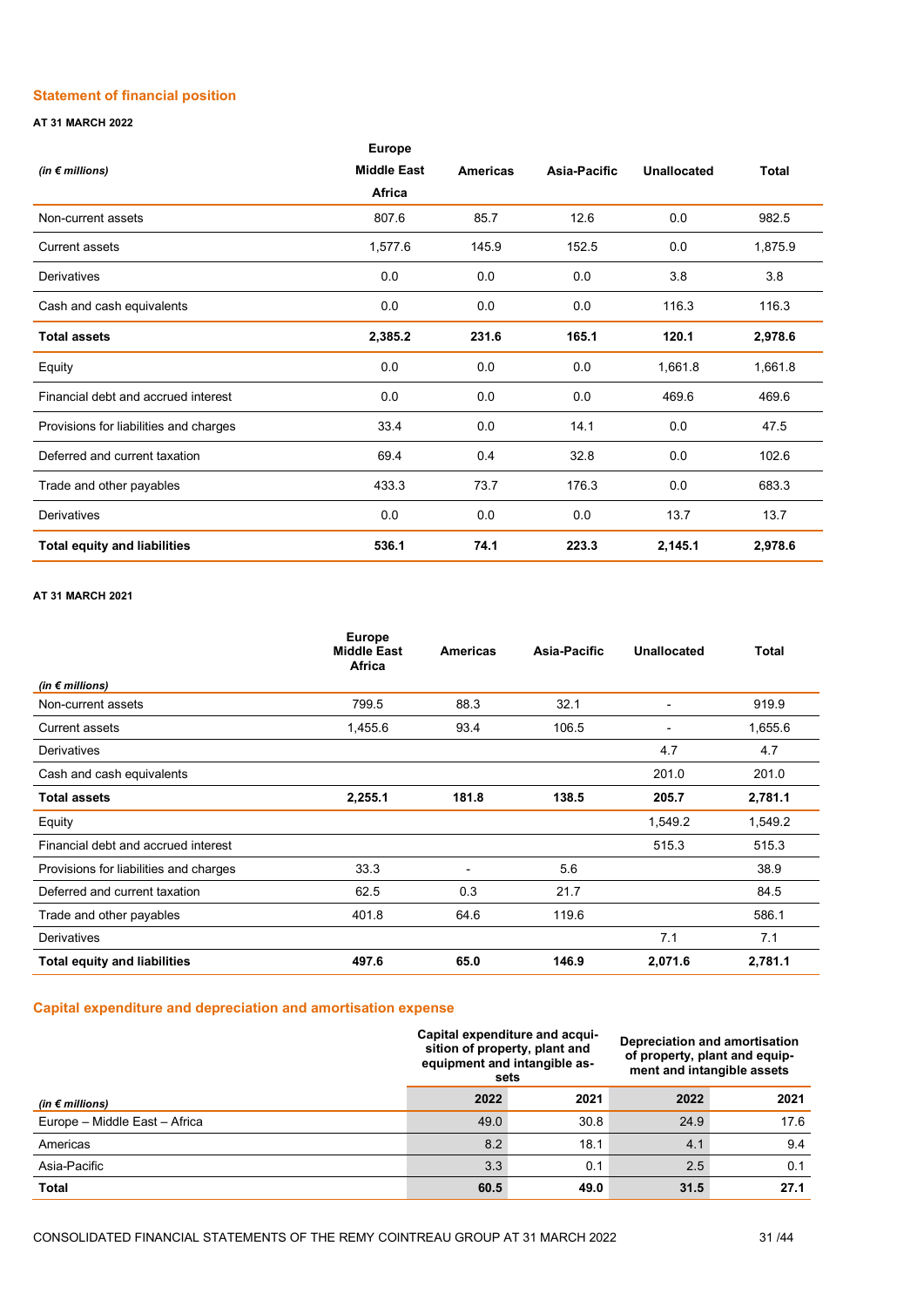# NOTE 16 ANALYSIS OF OPERATING EXPENSES BY TYPE

Distribution costs comprise advertising and promotion expenses, commission income or expenses, ordinary write-downs of inventories and trade receivables and the overheads of the Group distribution companies.

Administrative expenses comprise all overheads of the holding companies and production companies.

Other income and expenses correspond to the profit generated by peripheral activities.

| (in $\notin$ millions)                                          | 2022    | 2021    |
|-----------------------------------------------------------------|---------|---------|
| Employee benefit expense                                        | (243.9) | (213.1) |
| Advertising and promotion expenses                              | (268.8) | (191.0) |
| Depreciation, amortisation and impairment of non-current assets | (40.0)  | (34.0)  |
| Other expenses                                                  | (85.8)  | (69.0)  |
| Expenses allocated to inventories and production costs          | 71.9    | 63.1    |
| <b>TOTAL</b>                                                    | (566.7) | (444.1) |
| of which:                                                       |         |         |
| Distribution costs                                              | (433.2) | (341.6) |
| Administrative expenses                                         | (133.5) | (102.5) |
| <b>TOTAL</b>                                                    | (566.7) | (444.1) |

Employee benefit expense included in particular salaries and social charges, pension plan costs, bonus share plan expenses and benefits in kind.

# NOTE 17 NUMBER OF EMPLOYEES

The number of employees is stated at the reporting date and covers all fully consolidated companies.

|                                  | 2022  | 2021  |
|----------------------------------|-------|-------|
| France                           | 794   | 745   |
| Europe (outside France) - Africa | 315   | 305   |
| Americas                         | 340   | 347   |
| Asia-Pacific                     | 475   | 435   |
| <b>TOTAL</b>                     | 1,924 | 1,832 |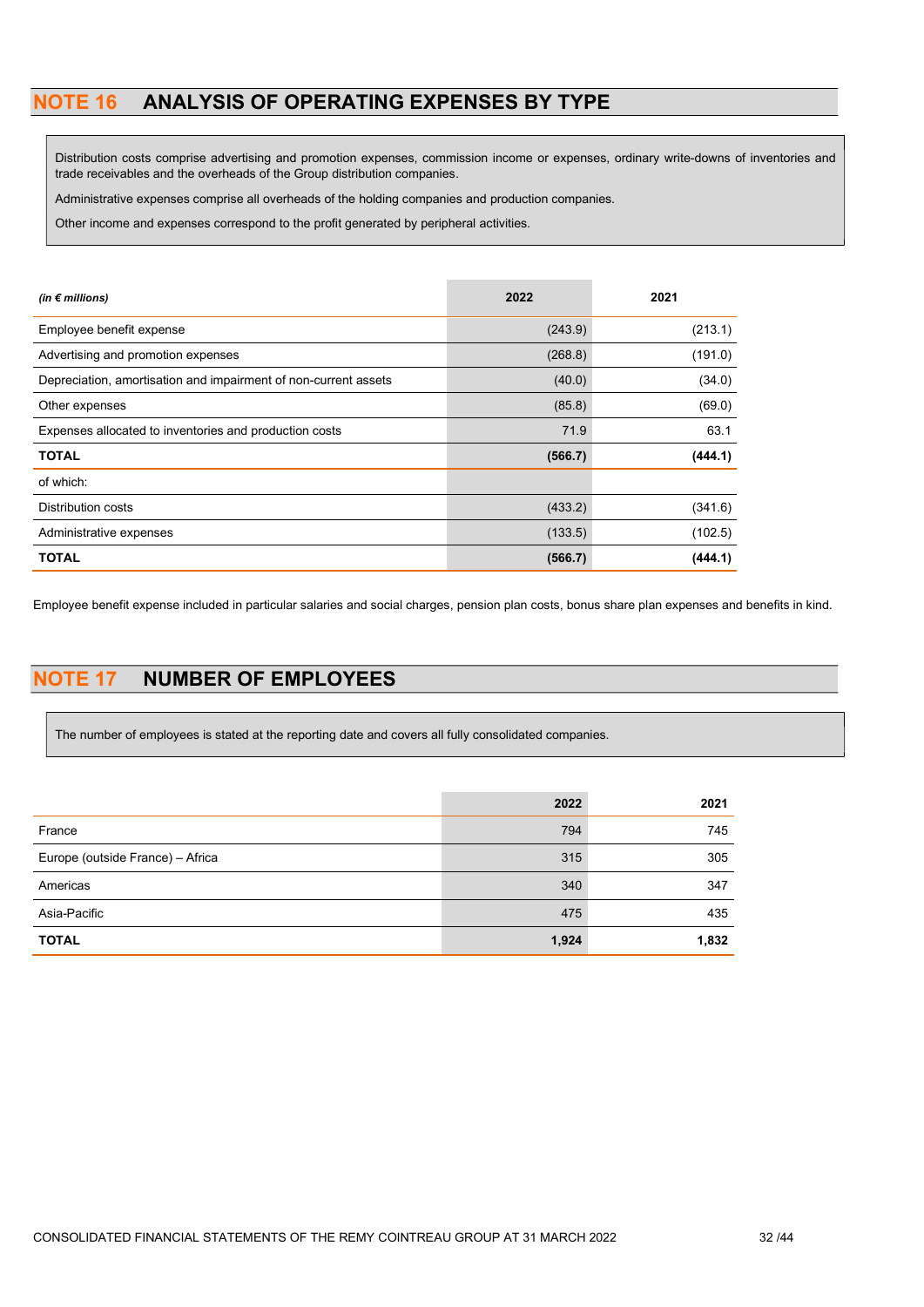# NOTE 18 OTHER OPERATING INCOME AND EXPENSES

"Other operating income/(expenses)" include items that, given their nature, frequency and materiality, cannot be considered as part of the Group's ordinary activities and which affect inter-period comparisons. They notably include impairment provisions in respect of brands and other non-current assets recognised as a result of impairment tests, provisions for restructuring and litigation, and significant gains and losses on disposals of assets other than those relating to operations that have already been, or are to be, discontinued (note 1.6).

| (in $\notin$ millions)                                               | 2022   | 2021  |
|----------------------------------------------------------------------|--------|-------|
| Costs relating to the acquisition of Brillet                         |        | (0.4) |
| Costs related to the acquisition of J. de Telmont                    |        | (1.1) |
| Provisions for international customs risks relating to prior periods | (13.6) |       |
| Reversal of provision for risks                                      | 0.1    | 1.2   |
| Goodwill impairment                                                  | (0.5)  |       |
| Other                                                                |        | 0.1   |
| <b>TOTAL</b>                                                         | (14.1) | (0.2) |

# NOTE 19 FINANCIAL RESULT

### NOTE 19.1 NET BORROWING COST BY TYPE

| (in $\notin$ millions)                    | 2022   | 2021   |
|-------------------------------------------|--------|--------|
| <b>Bonds</b>                              | (2.8)  | (2.8)  |
| <b>OCEANE</b>                             | (2.9)  | (4.3)  |
| Private bond placement                    | (2.4)  | (2.4)  |
| Other loans                               | (0.2)  |        |
| Syndicated loan and unconfirmed lines     | (0.6)  | (0.5)  |
| Partner current account                   | (0.0)  | (0.1)  |
| Finance costs of special purpose entities | (0.9)  | (1.5)  |
| Accretion of lease liabilities - IFRS 16  | (0.8)  | (0.7)  |
| <b>Gross borrowing cost</b>               | (10.5) | (12.1) |
| Interest income                           | 0.1    | 0.1    |
| Net borrowing cost                        | (10.4) | (12.0) |

Income from IFRS 16 sub-leases totalled €0.1 million and is presented in the item "Net effect of accretion of lease liabilities under IFRS 16". Financial debt is described in note 11.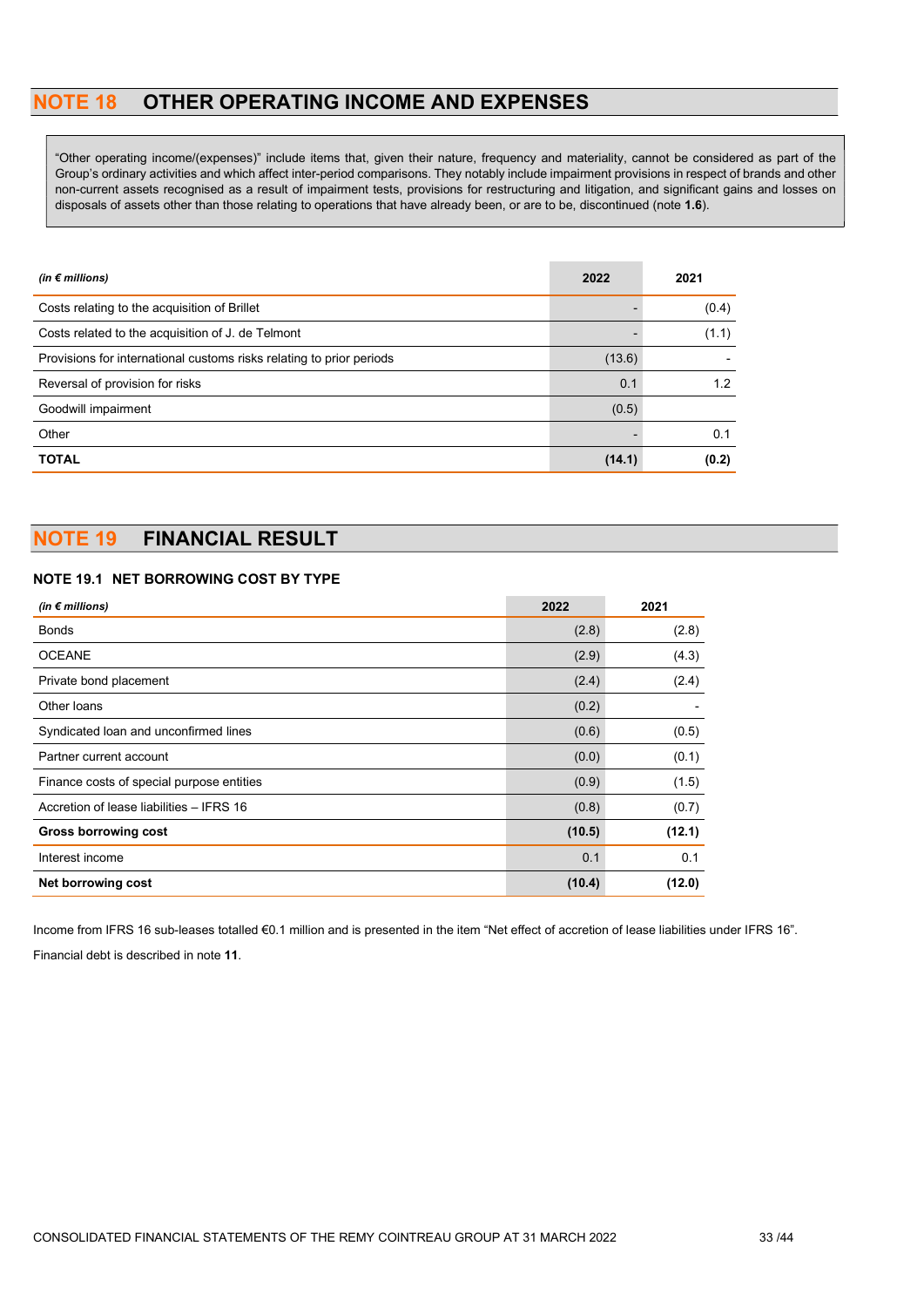### NOTE 19.2 OTHER FINANCIAL INCOME/(EXPENSE)

The amount presented in currency gains and losses mainly includes the impact of IFRS 9 on the portfolio of foreign currency derivatives, for the so-called "ineffective" portion, and the currency gains and losses from financing transactions. Currency gains/(losses) from operations are recognised in gross profit (note 1.4).

| (in $\notin$ millions)                               | 2022  | 2021  |
|------------------------------------------------------|-------|-------|
| <b>Currency losses</b>                               | (0.7) | (0.4) |
| Other financial expenses of special purpose entities | (1.5) | (1.5) |
| Other                                                | (0.6) | (0.7) |
| Other financial income/(expense)                     | (2.8) | (2.6) |

# **IOTE 20 INCOME TAX**

In accordance with IAS 12, deferred taxation is recognised on all temporary differences between the carrying amounts of the assets and liabilities in the consolidated financial statements and the corresponding values used for taxation purposes in the accounts of the consolidated entities.

Deferred taxation is calculated at the statutory tax rates that are expected to be in effect when timing differences reverse, which is generally the tax rate for the current reporting period or that of the subsequent reporting period, if known. The effects of changes in tax rates are included in the income tax expense for the period in which they become known.

The main source of deferred taxation for the Rémy Cointreau Group arises from the difference in the value of the brands in the consolidated financial statements, most often resulting from goodwill on acquisition, and their value for taxation purposes, which is generally nil.

As required by IAS 12, a deferred taxation is recognised on the difference between the carrying amount and the tax value of shares in associates. In the case of fully consolidated entities, the deferred taxation is recognised only in respect of dividends that are certain at the reporting date.

Tax savings from tax losses carried forward are recognised as deferred tax assets and written down according to the probability of these losses later being utilised.

### NOTE 20.1 NET INCOME TAX EXPENSE

| (in $\notin$ millions)                       | 2022     | 2021     |
|----------------------------------------------|----------|----------|
| Current tax (expense)/income                 | (103.0)  | (87.3)   |
| Deferred taxation (expense)/income           | 7.4      | 9.7      |
| Income tax                                   | (95.6)   | (77.6)   |
| Effective published tax rate                 | $-31.1%$ | $-35.1%$ |
| Effective tax rate excl. non-recurring items | $-29.3%$ | $-33.5%$ |

The change in the legal tax rate in France, the United Kingdom and Greece resulted in revaluation of deferred taxation leading to the recognition of net deferred income tax expense of €(4.9) million for the financial year (March 2021: €(3.6) million).

These impacts are adjusted in the calculation of the effective tax rate excluding non-recurring items and of the net profit/loss excluding non-recurring items (note 21).

### NOTE 20.2 TAX REGIME

Rémy Cointreau has opted to use the Group tax regime for certain of its subsidiaries that are at least 95% directly or indirectly controlled. This regime entitles the Group to offset, within certain limits, the income tax expenses of the beneficiary companies by means of the other companies' deficits. The resulting tax saving is recognised in the financial year of offset.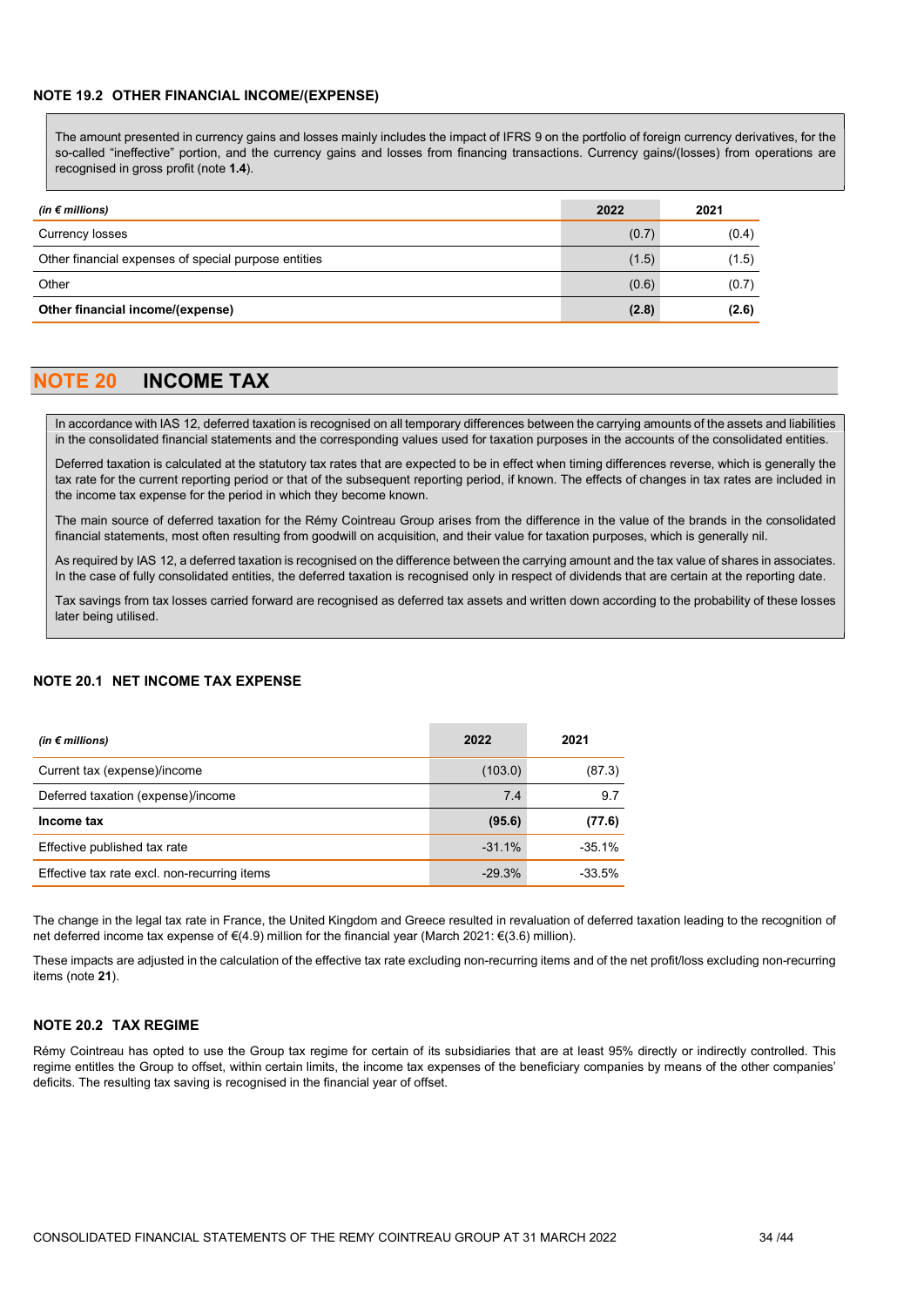### NOTE 20.3 ANALYSIS OF ORIGIN AND BREAKDOWN OF DEFERRED TAXATION

| (in $\notin$ millions)               | 2022   | 2021   |
|--------------------------------------|--------|--------|
| <b>Breakdown by type</b>             |        |        |
| Pension provisions                   | 5.7    | 7.1    |
| Regulated provisions                 | (24.6) | (26.4) |
| Other provisions                     | 11.3   | 4.9    |
| <b>Brands</b>                        | (75.8) | (75.3) |
| Non-current assets                   | (4.0)  | (3.9)  |
| Convertible bonds (OCEANE)           | (1.5)  | (1.8)  |
| Margins on inter-company inventories | 33.0   | 27.9   |
| Losses carried forward               | 4.6    | 0.2    |
| <b>Financial instruments</b>         | 4.0    | 2.1    |
| Other timing differences             | 31.9   | 37.6   |
| Net position - asset (liability)     | (15.5) | (27.6) |
| Breakdown by tax group               |        |        |
| Tax group France                     | (42.7) | (43.8) |
| Tax group United States              | 6.2    | 7.5    |
| Other companies                      | 21.0   | 8.7    |
| Net position - asset (liability)     | (15.5) | (27.6) |
| Deferred tax assets                  | 40.4   | 29.5   |
| Deferred tax liabilities             | (56.0) | (57.1) |
| Net position - asset (liability)     | (15.5) | (27.6) |

### NOTE 20.4 TAX LOSSES AND CAPITAL LOSSES CARRIED FORWARD

As at 31 March 2022, tax losses carried forward totalled €55.2 million (2021: €30.2 million). The potential tax saving arising from the use of these losses is €11.4 million (2021: €4.6 million). On these losses, the Group recognised a net asset of €4.6 million, which it plans to recover by March 2023.

### NOTE 20.5 TAX RECONCILIATION

At 31 March 2022, income tax expense amounted to €95.6 million. The difference compared to the theoretical income tax expense based on the French statutory rate (28.41% for 2022 and 32.02% for 2021) breaks down as follows:

| (in $\notin$ millions)                                                           | 2022   | 2021   |
|----------------------------------------------------------------------------------|--------|--------|
| Theoretical income tax                                                           | (87.2) | (70.8) |
| Actual income tax                                                                | (95.6) | (77.6) |
| <b>Difference</b>                                                                | (8.3)  | (6.8)  |
| Permanent differences between consolidated profit and taxable profit             | (5.2)  | (5.1)  |
| Use of tax losses or timing differences not previously recognised                | 0.7    | 0.3    |
| Unused losses from subsidiaries that are loss-making from tax point of view      | (1.5)  | (1.4)  |
| Difference in tax rates applicable to foreign subsidiaries                       | 2.8    | 3.9    |
| Adjustment to the income tax expense for prior years                             | (0.2)  | (0.8)  |
| Effect of tax rate changes on deferred taxation (France, Greece, United Kingdom) | (4.9)  | (3.6)  |
| <b>TOTAL</b>                                                                     | (8.3)  | (6.8)  |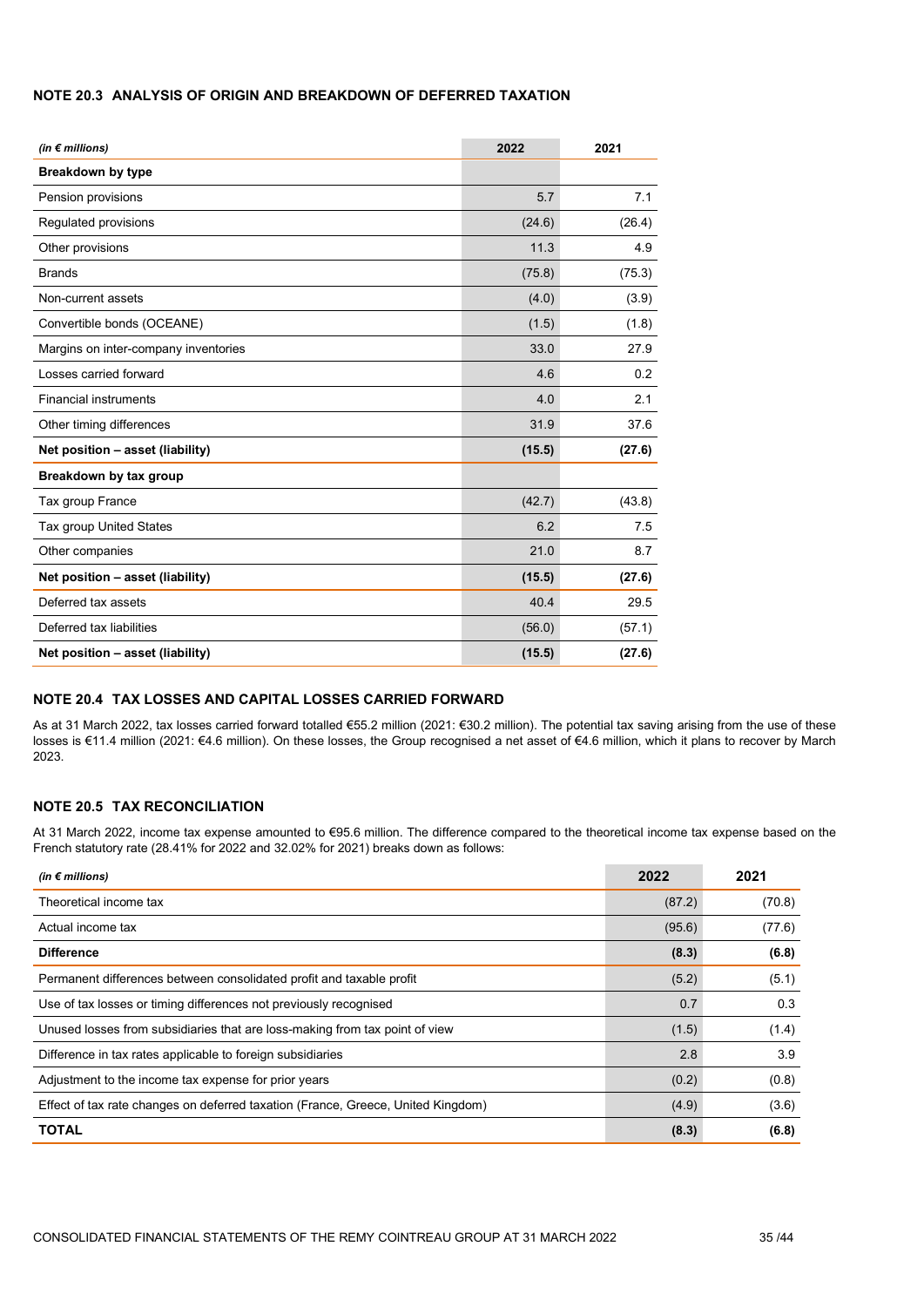# NOTE 21 NET PROFIT/(LOSS) EXCLUDING NON-RECURRING ITEMS

Net profit/(loss) excluding non-recurring items corresponds to the net profit/(loss) for the period adjusted to reflect the other operating income and expenses described in note 20, the related tax effects, the profit/(loss) from discontinued operations and the contribution on the distribution of cash dividends.

### NOTE 21.1 RECONCILIATION WITH NET PROFIT/(LOSS)

Net profit/(loss) excluding non-recurring items attributable to owners of the parent is reconciled with net profit/(loss) attributable to owners of the parent as follows:

| (in $\epsilon$ millions)                                                               | 2022  | 2021  |
|----------------------------------------------------------------------------------------|-------|-------|
| Net profit/(loss) – attributable to owners of the parent                               | 212.5 | 144.5 |
| Profit/(loss) recorded under "Other operating income/(expenses)" (note 18)             | 14.1  |       |
| Tax on "Other operating income and expenses"                                           | (3.4) | (0.1) |
| Effect of tax rate changes on deferred taxation in France, United Kingdom and Greece   | 4.9   | 3.6   |
| Net profit/(loss) excluding non-recurring items – attributable to owners of the parent | 228.1 | 148.2 |

### NOTE 21.2 NET PROFIT/(LOSS) EXCLUDING NON-RECURRING ITEMS PER SHARE ATTRIBUTABLE TO OWNERS OF THE PARENT

| (in $\notin$ millions)                        | <b>Notes</b> | 2022       | 2021       |
|-----------------------------------------------|--------------|------------|------------|
| Net profit/loss excluding non-recurring items |              |            |            |
| • attributable to owners of the parent        |              | 228.1      | 148.2      |
| <b>Number of shares</b>                       |              |            |            |
| $\cdot$ basic                                 | 10.2         | 50,439,010 | 50,070,497 |
| • diluted                                     | 10.2         | 51,727,100 | 52,646,147 |
| Per share (in $\epsilon$ )                    |              |            |            |
| $\cdot$ basic                                 |              | 4.52       | 2.96       |
| • diluted                                     |              | 4.41       | 2.82       |

# NOTE 22 CHANGE IN WORKING CAPITAL REQUIREMENT

|                                                               |         | Change in WCR on     |                          |                           |                     |                                   |         |
|---------------------------------------------------------------|---------|----------------------|--------------------------|---------------------------|---------------------|-----------------------------------|---------|
| (in $\epsilon$ millions)                                      | 2021    | Operational<br>items | Investment<br>flows      | <b>Financial</b><br>flows | Non-cash<br>changes | <b>Translation</b><br>differences | 2022    |
| Inventories (note 7)                                          | 1.492.5 | 118.0                | $\overline{\phantom{a}}$ | $\overline{\phantom{a}}$  | (0.5)               | 5.4                               | 1,615.5 |
| Trade receivables and other operating<br>receivables (note 8) | 158.1   | 86.8                 | $\overline{\phantom{a}}$ | $\overline{\phantom{a}}$  | (1.5)               | 10.2                              | 253.6   |
| Trade payables and other operating liabilities<br>(note 13)   | (586.1) | (74.6)               | (6.0)                    | (1.5)                     | 1.1                 | (16.2)                            | (683.3) |
| <b>Subtotal</b>                                               | 1.064.6 | 130.2                | (6.0)                    | (1.5)                     | (0.9)               | (0.6)                             | 1,185.7 |
| Reintegration of non-cash elements of<br><b>EBITDA</b>        |         | 10.1                 |                          |                           |                     |                                   |         |
| Change in working capital requirement                         |         | 140.4                |                          |                           |                     |                                   |         |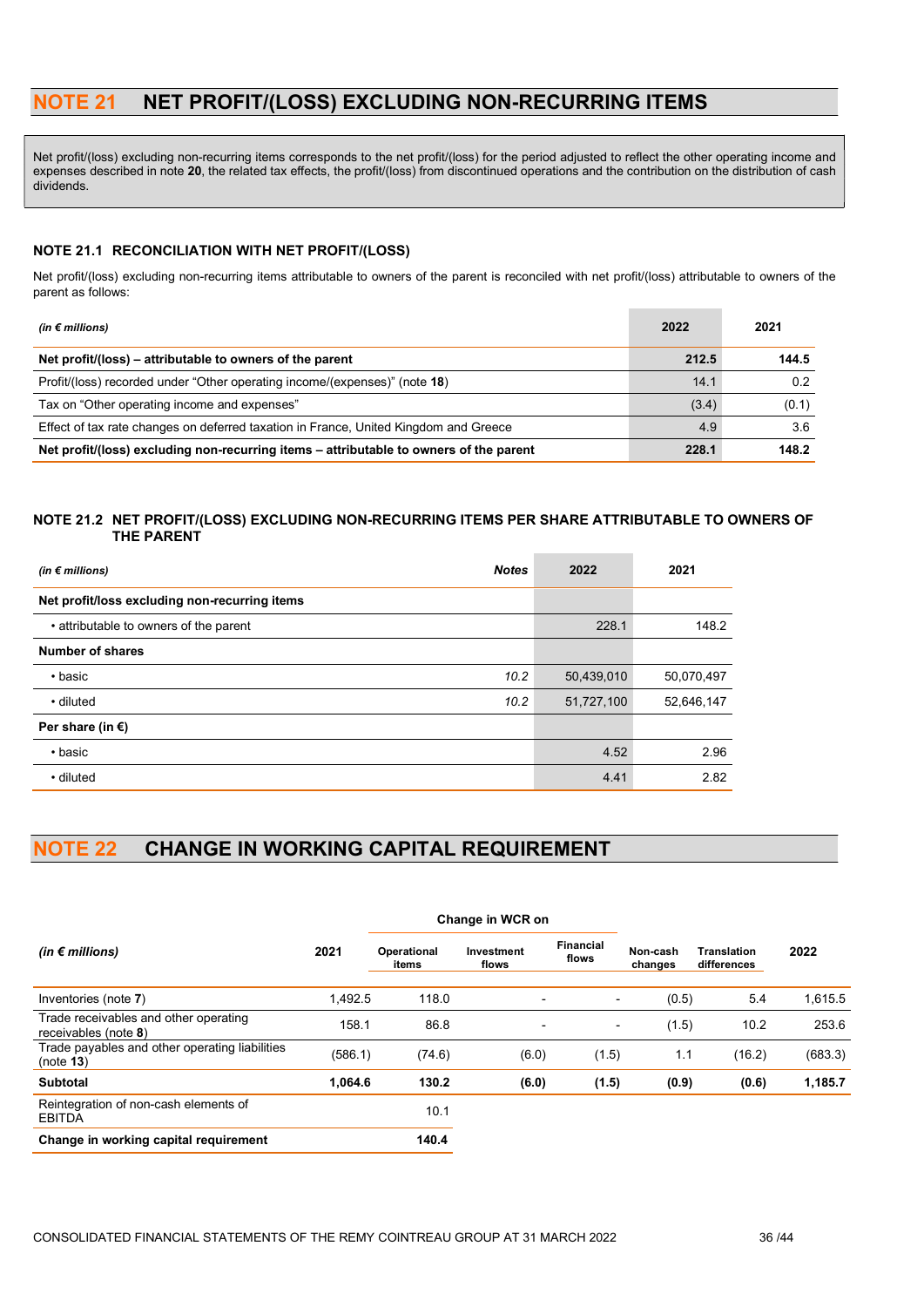## NOTE 23 PENSIONS AND OTHER POST-EMPLOYMENT BENEFITS

The valuation of pension commitments and other post-employment benefits is determined using actuarial methods that involve assumptions in respect of the discount rate, expected rate of return of plan assets, salary increases, life expectancy, etc. Given the long-term nature of these obligations, any changes to these assumptions may have a material impact on the valuation.

In accordance with the laws and practices in each country, Rémy Cointreau offers employee benefit plans providing pensions and other postemployment benefits through defined-contribution or defined-benefit plans. The assets of pre-financed pension plans are managed as separate funds by independent asset managers or insurance companies.

The Group's commitments are determined and recognised in accordance with the requirements of IAS 19R.

Accordingly:

• charges relating to defined-contribution recognised as expenses when paid;

• commitments in respect of defined-benefit determined by actuaries using the projected unit credit method. These calculations are based on assumptions regarding life expectancy, staff turnover and future salary increases. They also take into account the economic situation in each country. For Group companies located in the euro zone, the discount rate used is based on the iBoxx index for bonds with a maturity close to that of the corresponding liabilities.

Actuarial gains and losses calculated for the valuation of post-employment defined benefit plans (experience adjustments and the effects of changes in actuarial assumptions) are recognised directly in equity.

In April 2021, the IFRS Interpretations Committee (IFRS IC) clarified the period to which commitments relating to certain defined-benefit pension schemes should be attributed. The application of this decision at the Rémy Cointreau Group level only concerns the French retirement indemnity scheme and has led to a reduction in the corresponding provision of approximately €1 million with an increase in equity as counterparty.

### NOTE 23.1 DEFINED-BENEFIT PENSION PLANS

At 31 March 2022, defined-benefit plans, which are subject to an actuarial valuation, predominantly pertain to:

- retirement indemnities and long-service awards under collective bargaining agreements in France affecting a workforce of 729 people;
- defined-benefit supplementary pension plans sponsored by the Group in France, Germany, Belgium and Switzerland affecting 252 people of whom 94 current employees and 158 retired employees or deferred plans;
- a post-employment healthcare scheme in France affecting a closed population of 24 retirees.

The breakdown by plan type of the liabilities recorded in the consolidated financial statements is as follows:

| (in $\epsilon$ millions)            | 2022 | 2021 |
|-------------------------------------|------|------|
| Retirement indemnities              | 9.5  | 11.4 |
| Supplementary pension plans         | 15.9 | 16.6 |
| Long-service awards                 | 0.7  | 0.7  |
| Post-employment healthcare benefits | 0.3  | 0.4  |
| <b>TOTAL</b>                        | 26.4 | 29.1 |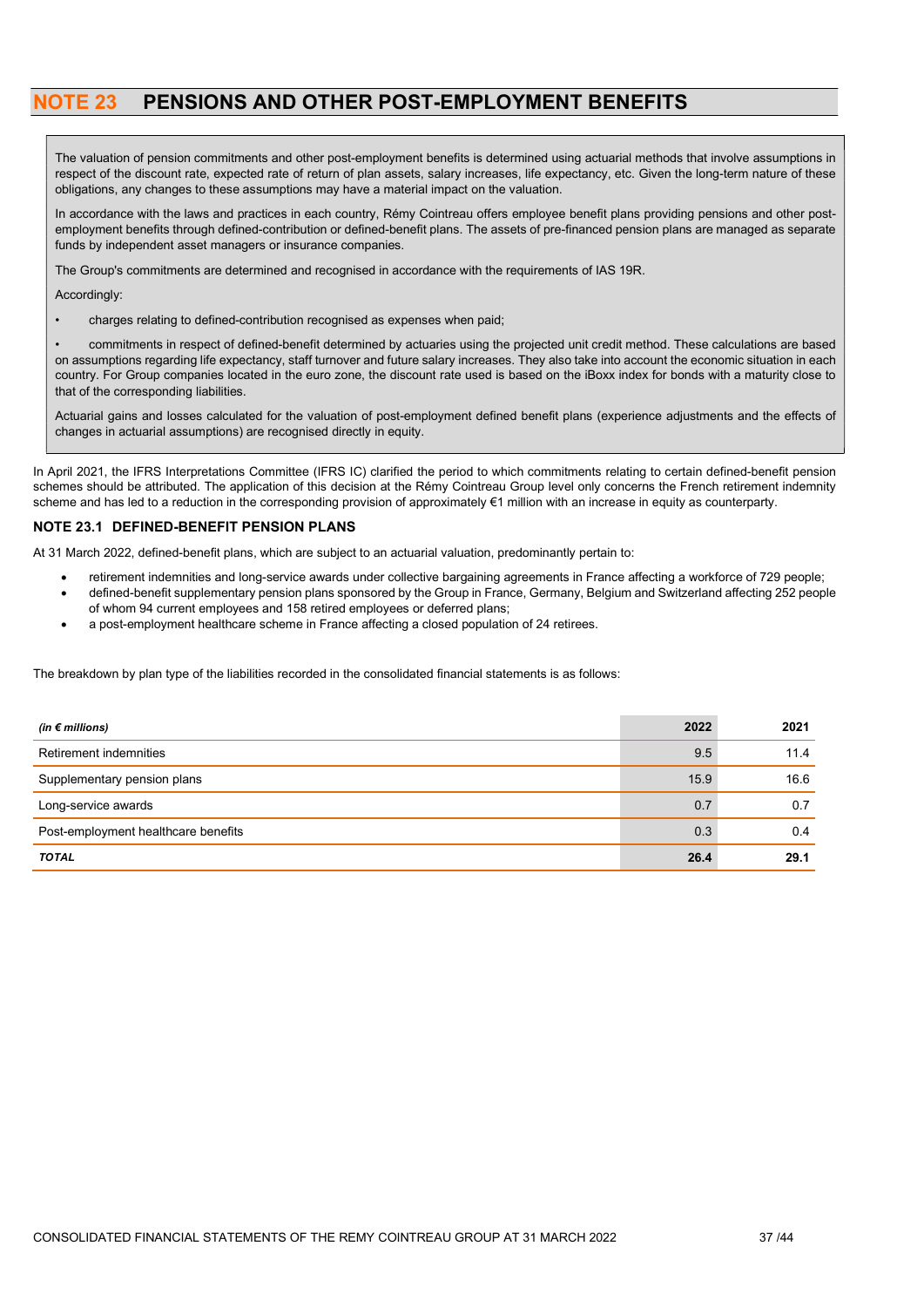The liability related to these plans is in France for €21.4 million, of which €9.5 million for retirement indemnities, €10.9 million for supplementary pension plans and €1.0 million for the other benefits.

| (in $\epsilon$ millions)                        | 2022                     | 2021  |
|-------------------------------------------------|--------------------------|-------|
| Present value of obligation at start of year    | 38.6                     | 39.2  |
| Service cost                                    | 2.6                      | 2.6   |
| Interest cost                                   | 0.2                      | 0.4   |
| Impact of changes to schemes                    |                          |       |
| Contributions received                          | 1.1                      | 0.4   |
| Benefits paid                                   | (2.9)                    | (4.0) |
| Actuarial gains (losses) (*)                    | (2.8)                    | (0.0) |
| Translation differences/Change in scope         | $\overline{\phantom{a}}$ | 0.0   |
| Present value of obligation at end of year      | 36.7                     | 38.6  |
| not funded                                      | 16.7                     | 19.4  |
| partly funded                                   | 19.9                     | 19.1  |
| Carrying amount of plan assets at start of year | 10.0                     | 9.3   |
| Expected return                                 | 0.1                      | 0.0   |
| Contributions received                          | 2.2                      | 2.2   |
| Impact of changes to schemes                    |                          |       |
| Benefits paid                                   | (1.2)                    | (2.0) |
| Actuarial gain (losses)                         | 0.1                      | 0.4   |
| <b>Translation differences</b>                  | (0.0)                    | 0.0   |
| Carrying amount of plan assets at end of year   | 11.1                     | 10.0  |
| <b>Pension commitments</b>                      | 25.6                     | 28.6  |
| <b>LIABILITIES</b>                              | 26.4                     | 29.1  |
| <b>ASSETS</b>                                   | 0.8                      | 0.5   |

(\*) of which (1.0) relates to the application of the IFRIC IC interpretation of April 2021.

The assets underlying the liabilities are held by insurance companies who invest these assets together with their general assets. They are located in France for €1.8 million.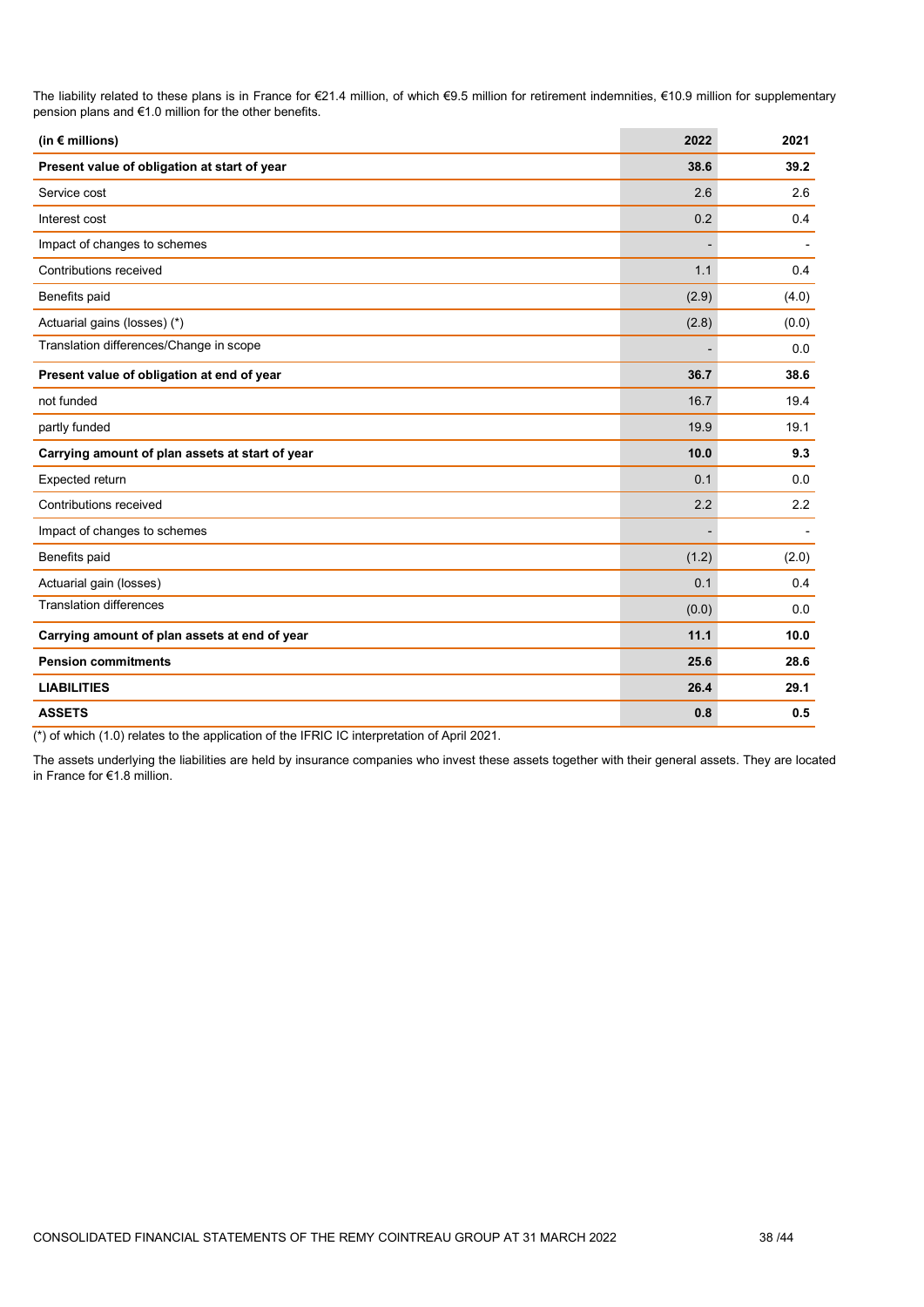### NOTE 23.2 COST FOR THE PERIOD

| (in $\notin$ millions)                                                               | 2022    | 2021    |
|--------------------------------------------------------------------------------------|---------|---------|
| Service cost                                                                         | (2.6)   | (2.6)   |
| Interest cost                                                                        | (0.2)   | (0.4)   |
| Expected return                                                                      | 0.1     | 0.0     |
| Impact of changes to scheme                                                          |         |         |
| Total income (expense)                                                               | (2.7)   | (3.0)   |
| Benefits paid                                                                        | 1.7     | 2.0     |
| Employer's contribution                                                              | 1.1     | 1.8     |
| Total net income (expense)                                                           | 0.0     | 0.8     |
| <b>Assumptions</b>                                                                   |         |         |
| Average discount rate                                                                | 1.31%   | 0.60%   |
| Average salary increase                                                              | 1.69%   | 1.67%   |
| Expected working life                                                                | 9 years | 8 years |
| Return on assets                                                                     | 1.04%   | 0.44%   |
| Estimated payments for the next five years:                                          | 10.0    | 10.6    |
| Sensitivity to an increase of 0.50% in the discount rate on the gross actuarial debt | (1.2)   | (1.7)   |
| Sensitivity to an increase of 0.50% in the discount rate on the service cost         | (0.1)   | (0.2)   |

# NOTE 24 OFF-BALANCE SHEET COMMITMENTS AND CONTINGENT ASSETS AND LIABILITIES

### NOTE 24.1 OPERATING ACTIVITY COMMITMENTS

| (in $\epsilon$ millions)                       | 2022  | 2021  |
|------------------------------------------------|-------|-------|
| Purchase commitments – non-current assets      | 56.1  | 13.3  |
| Purchase commitments - eaux-de-vie             | 243.7 | 362.1 |
| Purchase commitments – other wines and spirits | 28.9  | 13.8  |
| Other purchase commitments                     | 25.3  | 24.4  |

"Purchase commitments – non-current assets" mainly concern the acquisition of ageing casks at the Cognac site, and real estate projects for Rémy Martin, Metaxa and Westland.

These commitments are valued based on the prices known at the reporting date. Eaux-de-vie purchasing commitments mainly relate to multi-year contracts in place with distillers.

Other purchase commitments comprise purchase commitments for packaging items, advertising and promotion spending commitments and other miscellaneous purchase commitments.

Breakdown of commitments by maturity as of 31 March 2022:

| (in $\notin$ millions)                         | <b>Total</b> | 2023 | <b>Beyond</b> |
|------------------------------------------------|--------------|------|---------------|
| Purchase commitments – non-current assets      | 56.1         | 21.0 | 35.1          |
| Purchase commitments - eaux-de-vie             | 243.7        | 64.4 | 179.2         |
| Purchase commitments – other wines and spirits | 28.9         | 20.2 | 8.8           |
| Other purchase commitments                     | 25.3         | 14.9 | 10.4          |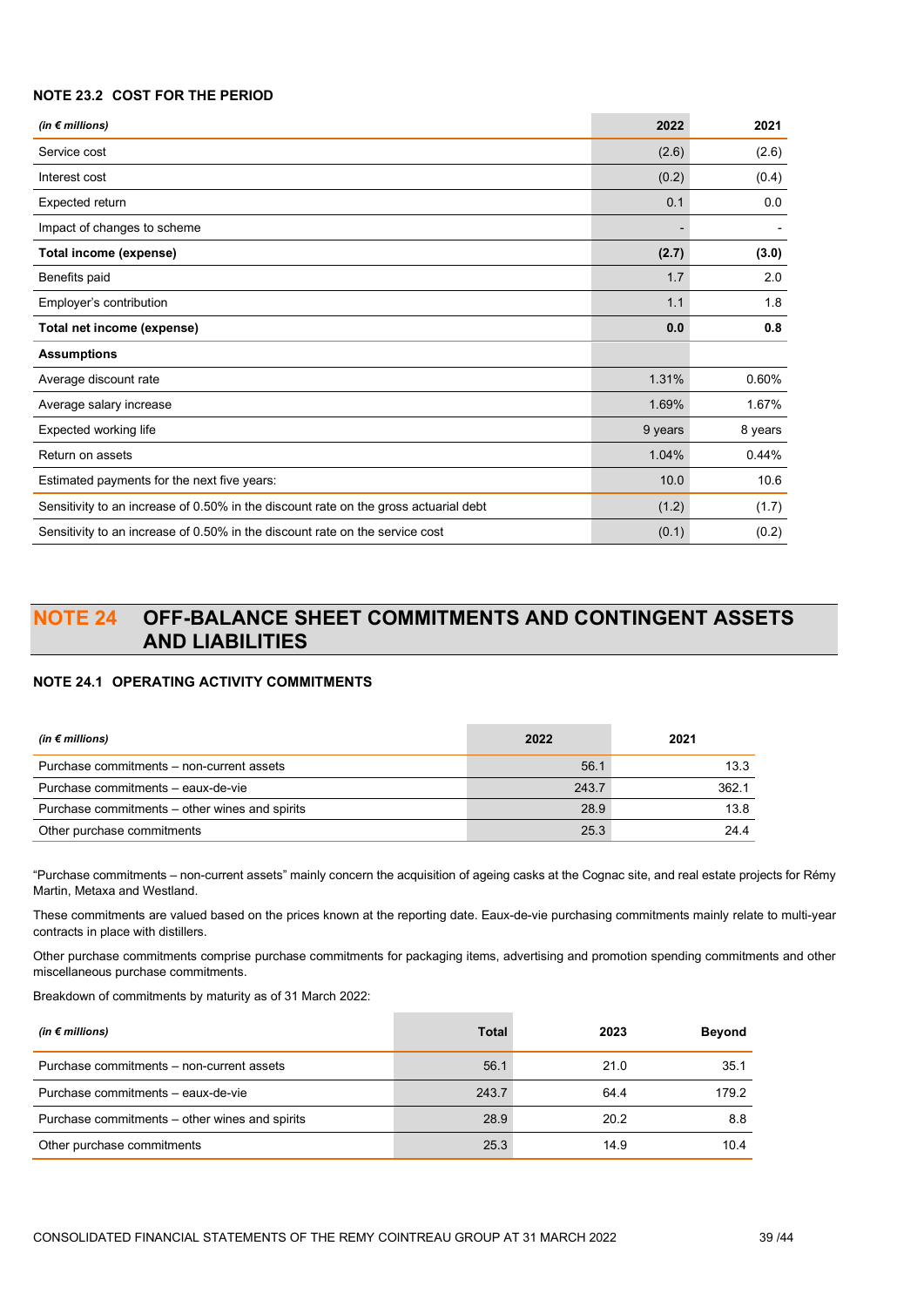### NOTE 24.2 FINANCING COMMITMENTS, DEPOSITS AND SIMILAR GUARANTEES

| (in $\notin$ millions)                   | 2022 | 2021 |
|------------------------------------------|------|------|
| Customs deposits                         | 38.7 | 32.4 |
| Environmental deposits                   | 2.8  | 27   |
| Agricultural warrants on AFC inventories | 60.0 | 60.0 |
| Other guarantees                         | 5.2  |      |

Breakdown of commitments by maturity as of 31 March 2022:

| (in $\notin$ millions)                   | <b>Total</b> | 2023 | <b>Beyond</b> |
|------------------------------------------|--------------|------|---------------|
| Customs deposits                         | 38.7         | 38.7 | 0.0           |
| Environmental deposits                   | 2.8          | -    | 2.8           |
| Agricultural warrants on AFC inventories | 60.0         | -    | 60.0          |
| Other guarantees                         | 5.2          | 3.7  | 1.5           |

### NOTE 24.3 CONTINGENT ASSETS AND LIABILITIES RELATED TO DISPOSAL TRANSACTIONS

In connection with disposal transactions, guarantees in respect of liabilities are generally granted to the buyers for defined periods and amounts stipulated in the agreements. Liabilities for tax, excise duties and social security payments that may arise following audits covering periods prior to the sale are generally included until such liabilities lapse under the statute of limitations.

At 31 March 2022, no guarantees are outstanding.

### NOTE 24.4 OTHER CONTINGENT LIABILITIES

At the reporting date, various Group companies, in France and abroad, were subject to tax audits relating to previous years. No provision has been recognized in this respect given the absence of notifications received to date.

At 31 March 2022, Rémy Cointreau was involved in various other litigation proceedings. Following a review of each case within each subsidiary involved, and based on the advice of the legal counsels, the provisions deemed necessary were recognised to cover the estimated risks.

Rémy Cointreau certifies that it has not omitted to report any significant off-balance sheet items in its consolidated financial statements.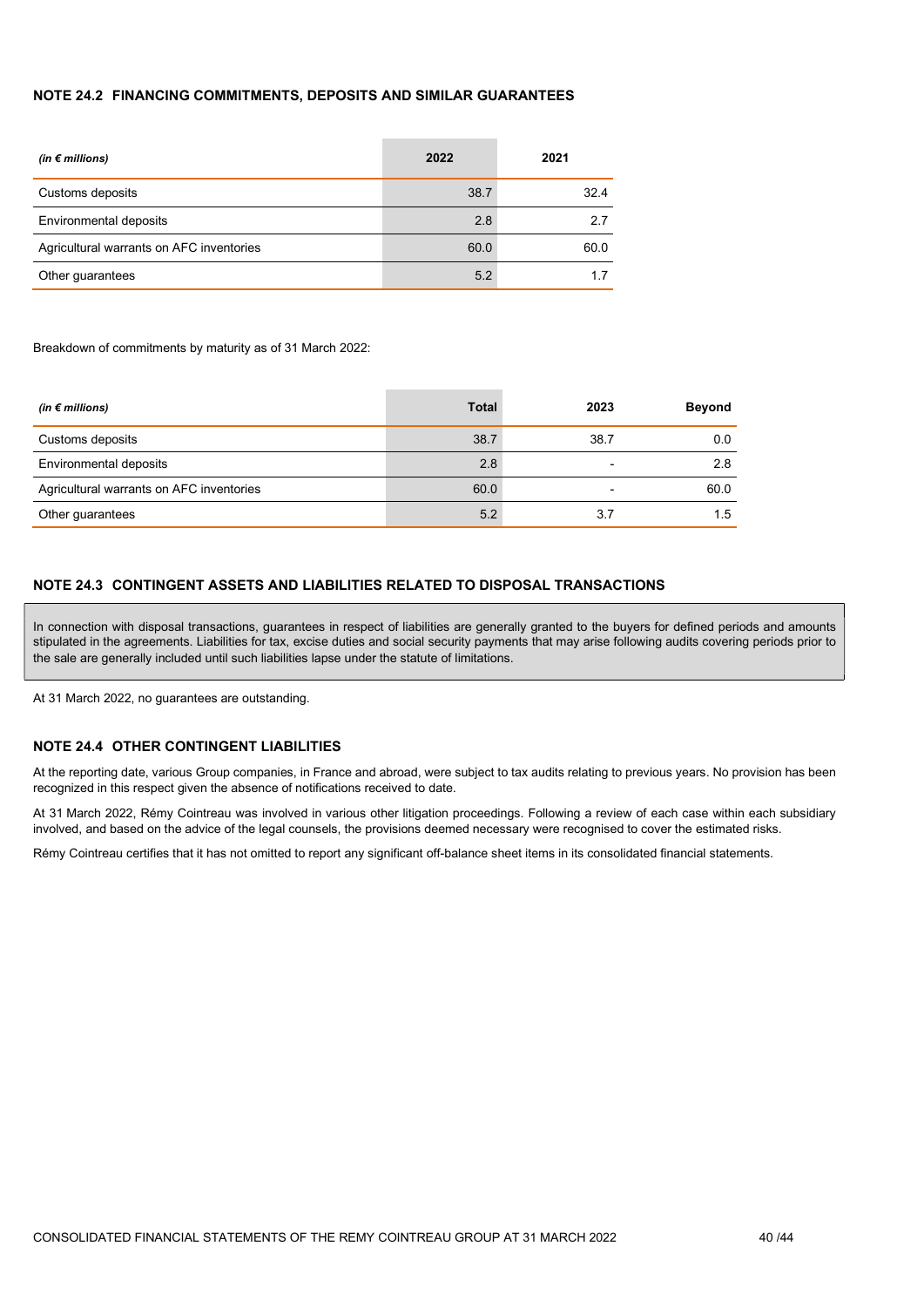## NOTE 25 RELATED PARTIES

### NOTE 25.1 TRANSACTIONS WITH ASSOCIATES

At 31 March 2022, the Rémy Cointreau Group's main associate was Spirits Platform Pty Ltd.

The transactions with this company are described in note 5.

### NOTE 25.2 TRANSACTIONS WITH ORPAR AND ANDROMÈDE

Andromède is Rémy Cointreau's main shareholder, through Orpar. Transactions between Rémy Cointreau and these companies are as follows:

| (in $\epsilon$ millions)              | 2022 | 2021 |
|---------------------------------------|------|------|
| Service fees paid                     | 2.6  | 26   |
| Current-account agreement - liability |      | 20.0 |
| Trade and other receivables           | 0.4  | 0.6  |

### NOTE 25.3 TRANSACTIONS WITH COMPANIES WITH A COMMON SHAREHOLDER OR DIRECTOR

Andromède, shareholder of Orpar, is also a shareholder of Oeneo Group, which is listed on Euronext Paris and is a market leader in the cooperage and corking business. As such, various Oeneo Group subsidiaries are suppliers to the Rémy Cointreau Group.

| (in $\epsilon$ millions)        | 2022 | 2021 |
|---------------------------------|------|------|
| Purchases of non-current assets | 5.3  | 5.7  |
| Other purchases                 | 2.0  | 1.4  |
| Trade payables                  | 0.8  | 0.8  |

### NOTE 25.4 MANAGEMENT BODIES

The Group's management bodies comprise the members of the Board of Directors and the Executive Committee.

The Executive Committee is comprised of the Chief Executive Officer and nine members.

The data below includes the compensation due to members of the management bodies during their term of office with these bodies.

Short-term benefits include fixed and variable compensation, benefits in kind and all social security charges directly linked to these compensations.

| (in $\epsilon$ millions)                                  | 2022 | 2021 |
|-----------------------------------------------------------|------|------|
| Short-term benefits                                       | 10.1 | 9.6  |
| End-of-contract indemnities                               |      |      |
| Post-employment benefits                                  | 2.2  | 1.6  |
| Share-based payments                                      | 5.5  | 2.1  |
| Directors' fees paid to members of the Board of Directors | 0.6  | 0.5  |
| <b>TOTAL</b>                                              | 18.3 | 13.8 |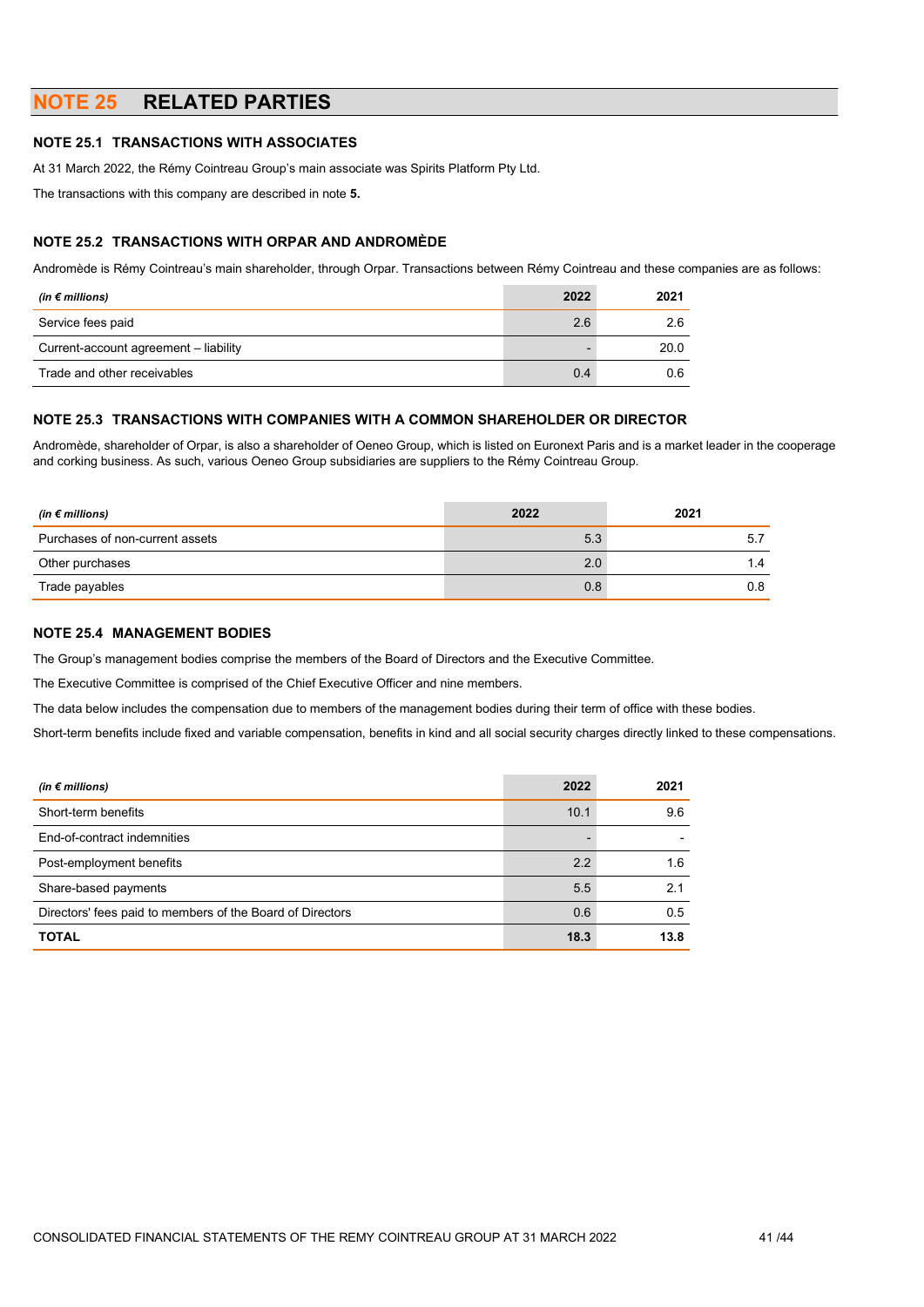# NOTE 26 STATUTORY AUDITORS' FEES

The fees paid to the Statutory Auditors and the members of their network for the financial year ended 31 March 2022 amounted to €1.4 million for audit work and €0.1 million for other services.

|                                              | PricewaterhouseCoopers (1) |      |      | Mazars $(2)$ |        |      |      |      |
|----------------------------------------------|----------------------------|------|------|--------------|--------|------|------|------|
|                                              | Amount                     |      | %    |              | Amount |      | %    |      |
|                                              | 2022                       | 2021 | 2022 | 2021         | 2022   | 2021 | 2022 | 2021 |
| <b>Certification of financial statements</b> | 816                        | 834  | 93%  | 90%          | 553    | 505  | 100% | 100% |
| - Rémy Cointreau SA                          | 203                        | 207  |      |              | 177    | 174  |      |      |
| - Fully consolidated subsidiaries            | 613                        | 627  |      |              | 376    | 331  |      |      |
| Non-audit services (3)                       | 66                         | 93   | 7%   | 10%          |        | 0    | 0%   | 0%   |
| - Rémy Cointreau SA                          | 0                          | 0    |      |              |        | 0    |      |      |
| - Fully consolidated subsidiaries            | 66                         | 93   |      |              | 0      | 0    |      |      |
| <b>Total</b>                                 | 882                        | 927  | 100% | 100%         | 554    | 505  | 100% | 100% |

(1) Of which France €408 thousand for the statutory audit of the financial statements and €40 thousand for other services. Services other than the certification of the financial statements concern mainly the work of the independent third party on social, societal and environmental information.

(2) Of which France €213 thousand for the statutory audit of the financial statements.

(3) Services other than the certification of financial statements mainly concern the assignment of the independent third party on environmental and labour-related information and compliance consultations.

# NOTE 27 EVENTS AFTER THE REPORTING PERIOD

No significant events occurred after the reporting period.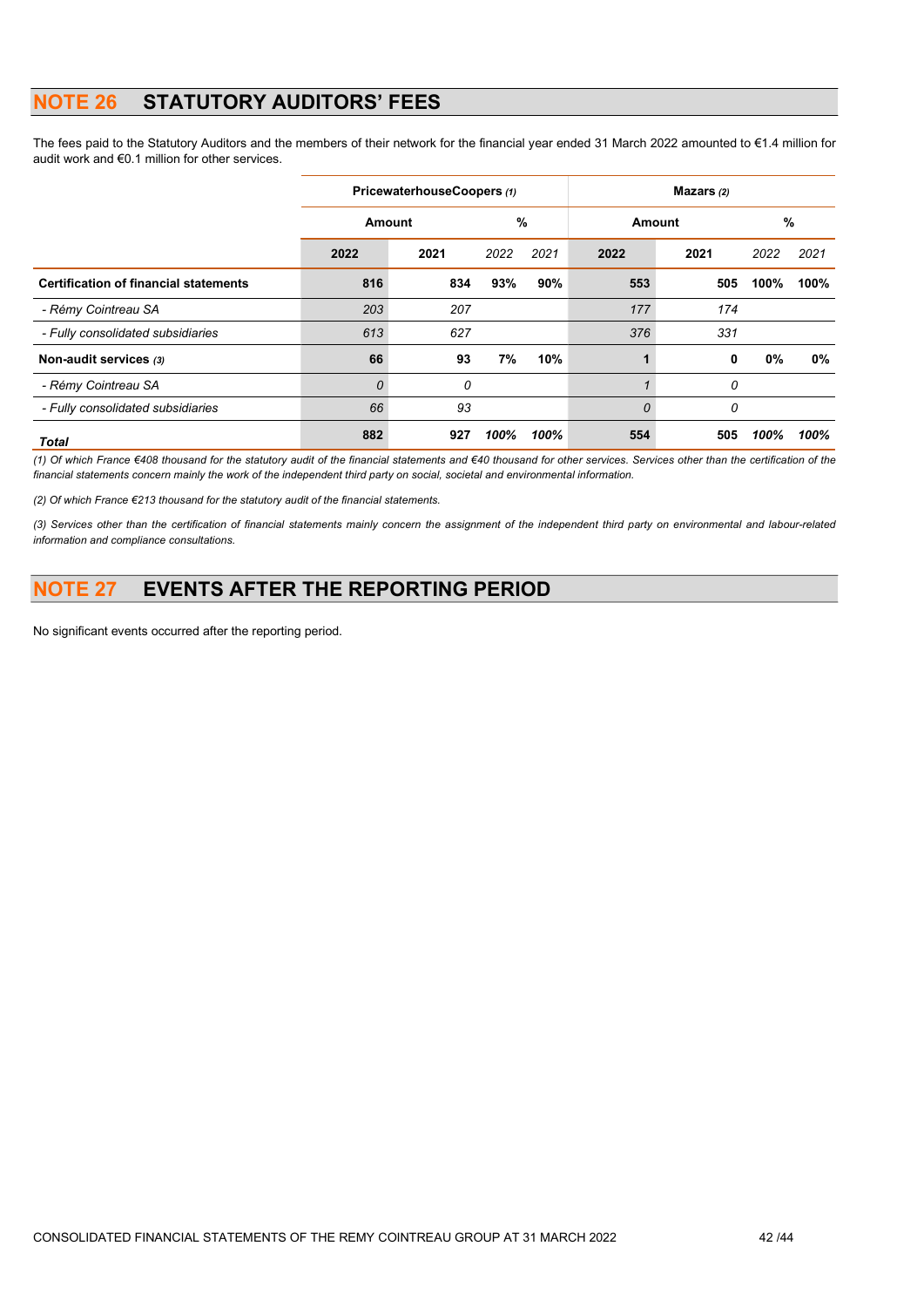# NOTE 28 LIST OF CONSOLIDATED COMPANIES

At 31 March 2022, the scope of consolidation included 48 companies (46 at 31 March 2021). 47 companies were fully consolidated, and one was accounted for using the equity method. All companies have a 31 March year-end, except Spirits Platform Pty Ltd., which has a 30 September yearend.

| Company                                                        |                         | % holding<br>(in capital and voting rights) |       |  |
|----------------------------------------------------------------|-------------------------|---------------------------------------------|-------|--|
|                                                                | <b>Activity</b>         |                                             |       |  |
|                                                                |                         | 2022                                        | 2021  |  |
| <b>EUROPE</b>                                                  |                         |                                             |       |  |
| <b>France</b>                                                  |                         |                                             |       |  |
| Rémy Cointreau SA (1)                                          | Holding/Finance         | 100.0                                       | 100.0 |  |
| Rémy Cointreau Services <sup>(1)</sup>                         | Holding/Finance         | 100.0                                       | 100.0 |  |
| CLS Rémy Cointreau (1)                                         | Production/Distribution | 100.0                                       | 100.0 |  |
| Domaines Rémy Martin <sup>(1)</sup>                            | Agricultural production | 100.0                                       | 100.0 |  |
| E. Rémy Martin & Cie <sup>(1)</sup>                            | Production              | 100.0                                       | 100.0 |  |
| Cointreau <sup>(1)</sup>                                       | Production              | 100.0                                       | 100.0 |  |
| Alliance Fine Champagne <sup>(2)</sup>                         | Special purpose entity  | 100.0                                       | 100.0 |  |
| Domaine des Hautes Glaces (1)                                  | Production              | 99.2                                        | 99.2  |  |
| Rémy Cointreau International Marketing Services <sup>(1)</sup> | Other                   | 100.0                                       | 100.0 |  |
| Rémy Cointreau Libra                                           | Holding/Finance         | 100.0                                       | 100.0 |  |
| Storeco <sup>(1)</sup>                                         | Production              | 100.0                                       | 100.0 |  |
| Maison J.R. Brillet                                            | Production/Distribution | 100.0                                       | 100.0 |  |
| <b>SCE Brillet des Aireaux</b>                                 | Production              | 100.0                                       | 100.0 |  |
| Champagne de Telmont                                           | Production/Distribution | 88.0                                        | 90.0  |  |
| Rémy Cointreau France Distribution                             | Distribution            | 100.0                                       | 100.0 |  |
| <b>RC</b> Vela                                                 | Holding/Finance         | 95.0                                        | 100.0 |  |
| <b>Other countries</b>                                         |                         |                                             |       |  |
| Rémy Cointreau Nederland Holding NV (Netherlands)              | Holding/Finance         | 100.0                                       | 100.0 |  |
| Cointreau Holding GmbH (Germany)                               | Holding/Finance         | 100.0                                       | 100.0 |  |
| S. & E. & A. Metaxa ABE (Greece)                               | Production              | 100.0                                       | 100.0 |  |
| Financière Rémy Cointreau SA (Belgium)                         | Holding/Finance         | 100.0                                       | 100.0 |  |
| Rémy Cointreau Belgium (Belgium)                               | <b>Distribution</b>     | 100.0                                       | 100.0 |  |
| Rémy Cointreau Europe & MEA SA (Switzerland)                   | Distribution            | 100.0                                       | 100.0 |  |
| Rémy Cointreau Luxembourg SA (Luxembourg)                      | Distribution            | 100.0                                       | 100.0 |  |
| Bruichladdich Distillery Company Ltd. (UK)                     | Production              | 100.0                                       | 100.0 |  |
| Rémy Cointreau UK Ltd. (United Kingdom)                        | Holding/Finance         | 100.0                                       | 100.0 |  |
| Rémy Cointreau UK Distribution Ltd. (United Kingdom)           | Distribution            | 100.0                                       | 100.0 |  |
| Rémy Cointreau International Spirits Ltd. (United Kingdom)     | Holding/Finance         | 100.0                                       | 100.0 |  |